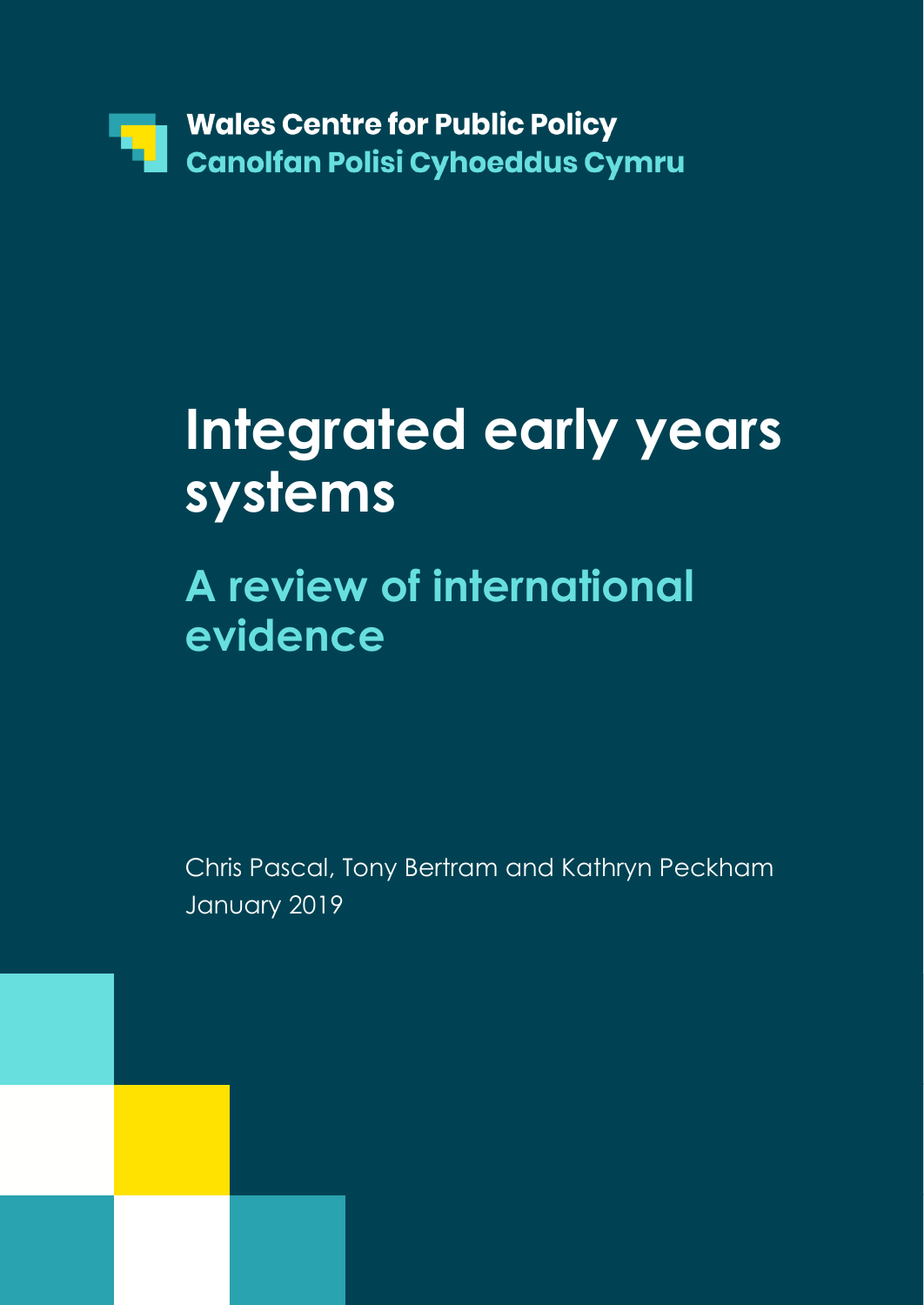# **Our mission**

The Wales Centre for Public Policy was established in October 2017. Its mission is to improve policy making and public services by supporting ministers and public services to access rigorous independent evidence about what works.

The Centre collaborates with leading researchers and other policy experts to synthesise and mobilise existing evidence and identify gaps where there is a need to generate new knowledge.

The Centre is independent of government but works closely with policy makers and practitioners to develop fresh thinking about how to address strategic challenges in health and social care, education, housing, the economy and other devolved responsibilities. It:

- Supports Welsh Government Ministers to identify, access and use authoritative evidence and independent expertise that can help inform and improve policy;
- Works with public services to access, generate, evaluate and apply evidence about what works in addressing key economic and societal challenges; and
- Draws on its work with Ministers and public services, to advance understanding of how evidence can inform and improve policy making and public services and contribute to theories of policy making and implementation.

Through secondments, PhD placements and its Research Apprenticeship programme, the Centre also helps to build capacity among researchers to engage in policy relevant research which has impact.

For further information please visit our website at **[www.wcpp.org.uk](http://www.wcpp.org.uk/)**

### **Core Funders**



**Cardiff University** was founded in 1883. Located in a thriving capital city, Cardiff is an ambitious and innovative university, which is intent on building strong international relationships while demonstrating its commitment to Wales.



**Economic and Social Research Council (ESRC)** is part of UK Research and Innovation, a new organisation that brings together the UK's seven research councils, Innovate UK and Research England to maximise the contribution of each council and create the best environment for research and innovation to flourish.



Welsh Government

**Welsh Government** is the devolved government of Wales, responsible for key areas of public life, including health, education, local government, and the environment.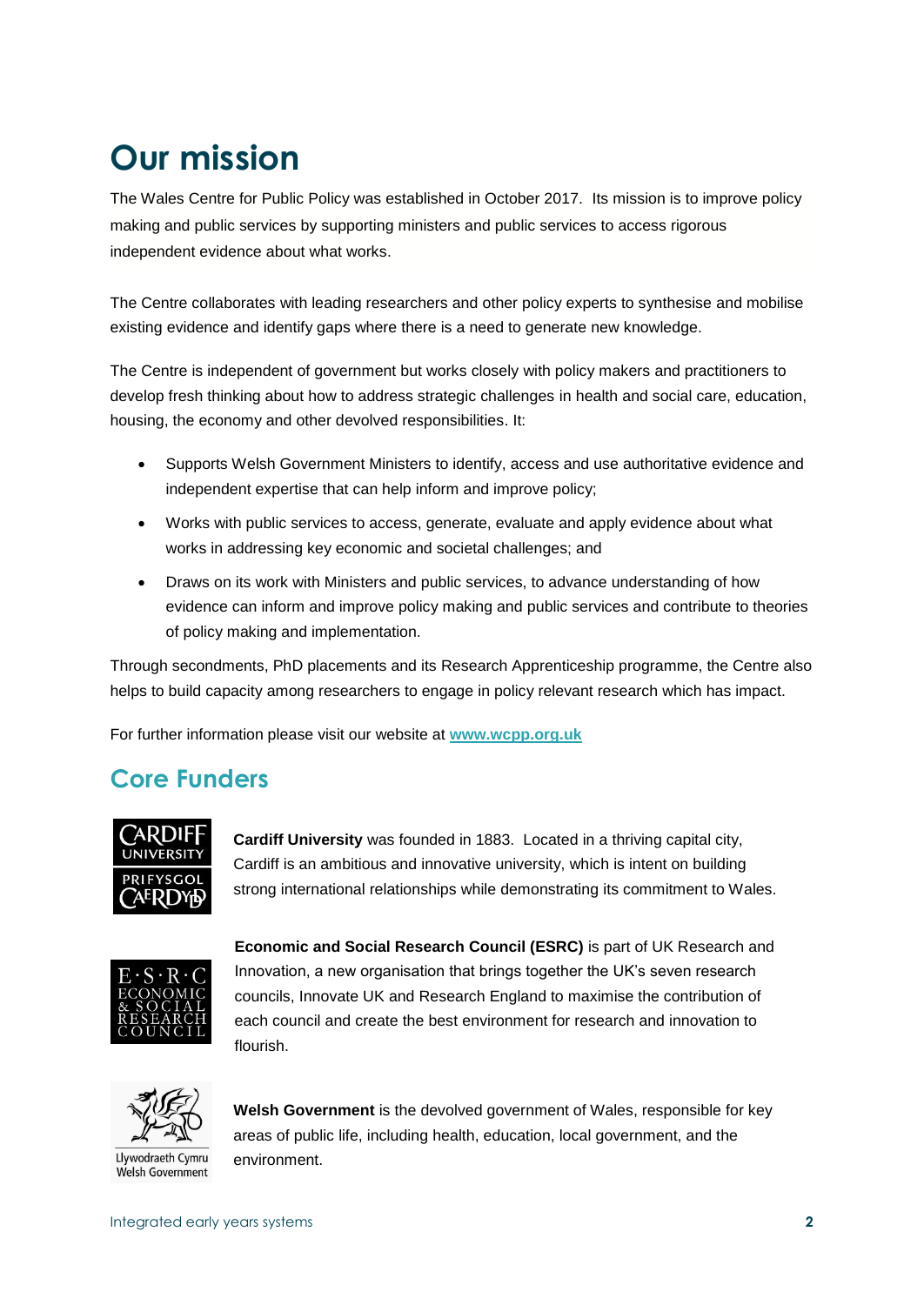# **Contents**

| <b>Summary</b>                             | 4                       |
|--------------------------------------------|-------------------------|
| <b>Introduction</b>                        | 5                       |
| The policy context                         | 5                       |
| Outline of our approach                    | $\boldsymbol{6}$        |
| <b>Approaches to integration</b>           | $\overline{\mathbf{z}}$ |
| <b>Phase one analysis</b>                  | 10                      |
| <b>Phase two: Case studies</b>             | 12                      |
| <b>Early years in Belgium</b>              | 12                      |
| <b>Early years in Denmark</b>              | 19                      |
| <b>Early years in Estonia</b>              | 24                      |
| <b>Early years in The Netherlands</b>      | 31                      |
| <b>Phase 2: Key findings</b>               | 38                      |
| Alternative models of integrated systems   | 38                      |
| Features of integrated early years systems | 39                      |
| <b>Approaches to integration</b>           | 44                      |
| <b>Gaps in the evidence</b>                | 47                      |
| <b>Final reflections</b>                   | 47                      |
| <b>References</b>                          | 49                      |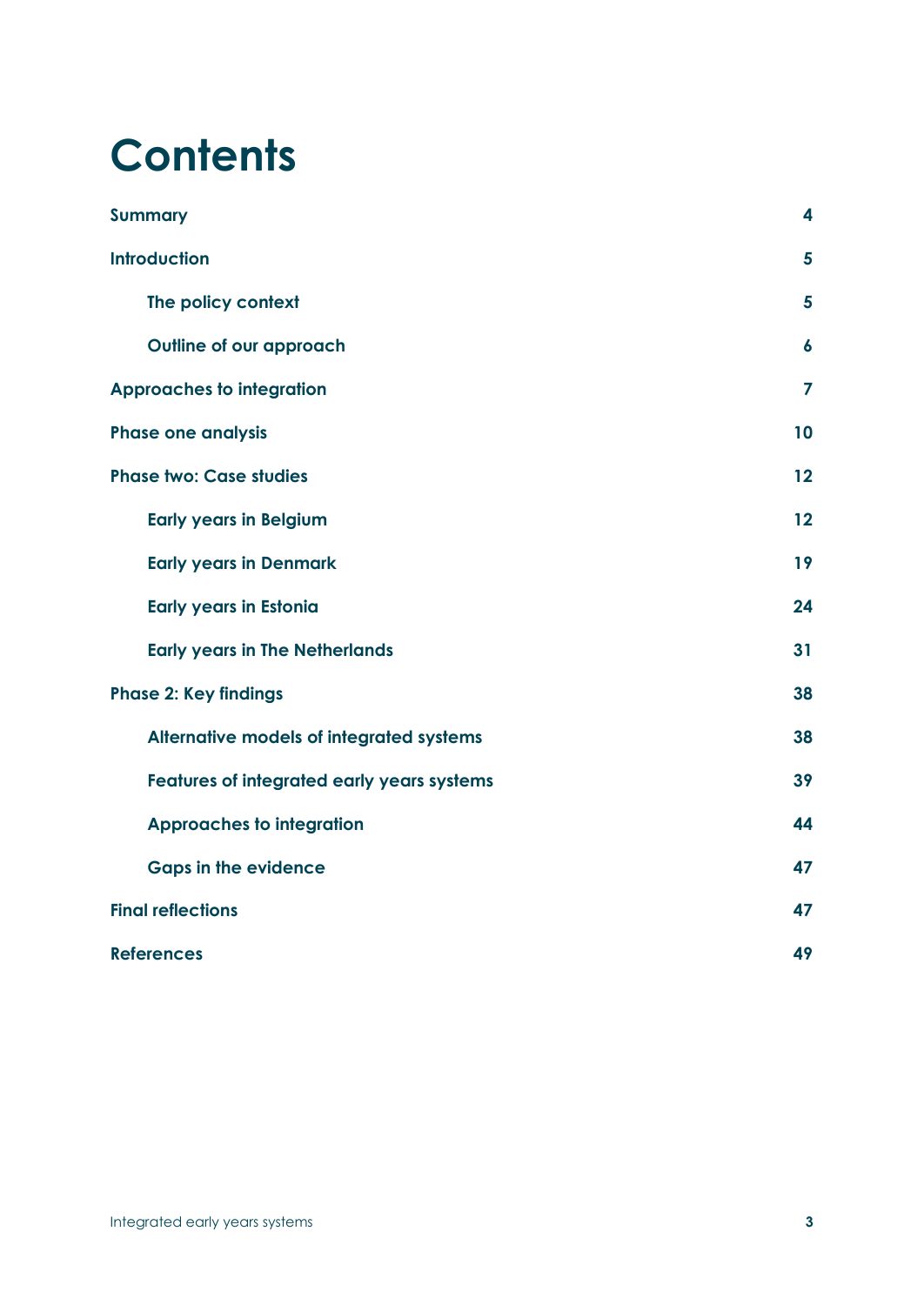# **Summary**

- **•** This report provides an overview of available international evidence on integrated early years systems. It analyses the early years systems in **Belgium, Denmark, Estonia and the Netherlands** and explores the means by which system change has been achieved.
- **•** Most countries are in the process of creating their integrated early years system, **with no one country having 'arrived'** and so offering a complete transferable model;
- **•** The review indicates that there is no one country that can offer a fully functioning model of an integrated system that can be replicated in Wales, but **aspects of system development and structural features** drawn from a range of countries in this review **can usefully inform** the development of an integrated early years system in Wales;
- **•** There are various models and levels of integration, from a fully unified or integrated model, to more loosely coupled models, but **a hybrid of approaches** may be pragmatic and workable in the short and medium term;
- **• Clarity of vision, sustained government commitment and system leadership** at central and local level are key to the change process, which will take time (more than one parliamentary

term to embed) and maybe legislation to achieve;

- **•** The process of change requires **funding and resources** to be used as a lever to incentivise integrated working, even when no additional funding is available;
- **•** Most countries begin the change process with a **targeted programme** or initiative from which **learning can be generated** before wider roll out of the change system-wide;
- **•** The **biggest challenge** is to join up early education, care and family support systems (which seem to be easier to fully integrate) with the health system, especially when there is disconnection between the health services that offer support at different stages in a child's life (e.g., post-natal to school age);
- **•** Creating an integrated system of early education, health and social care services is **an aspiration that is shared by governments** in many countries. All the evidence provided here should be considered in relation to the specific priorities and goals across Wales; that said, all such programmes of system change require **government commitment, clarity of vision, leadership, time and smart funding** to be successful.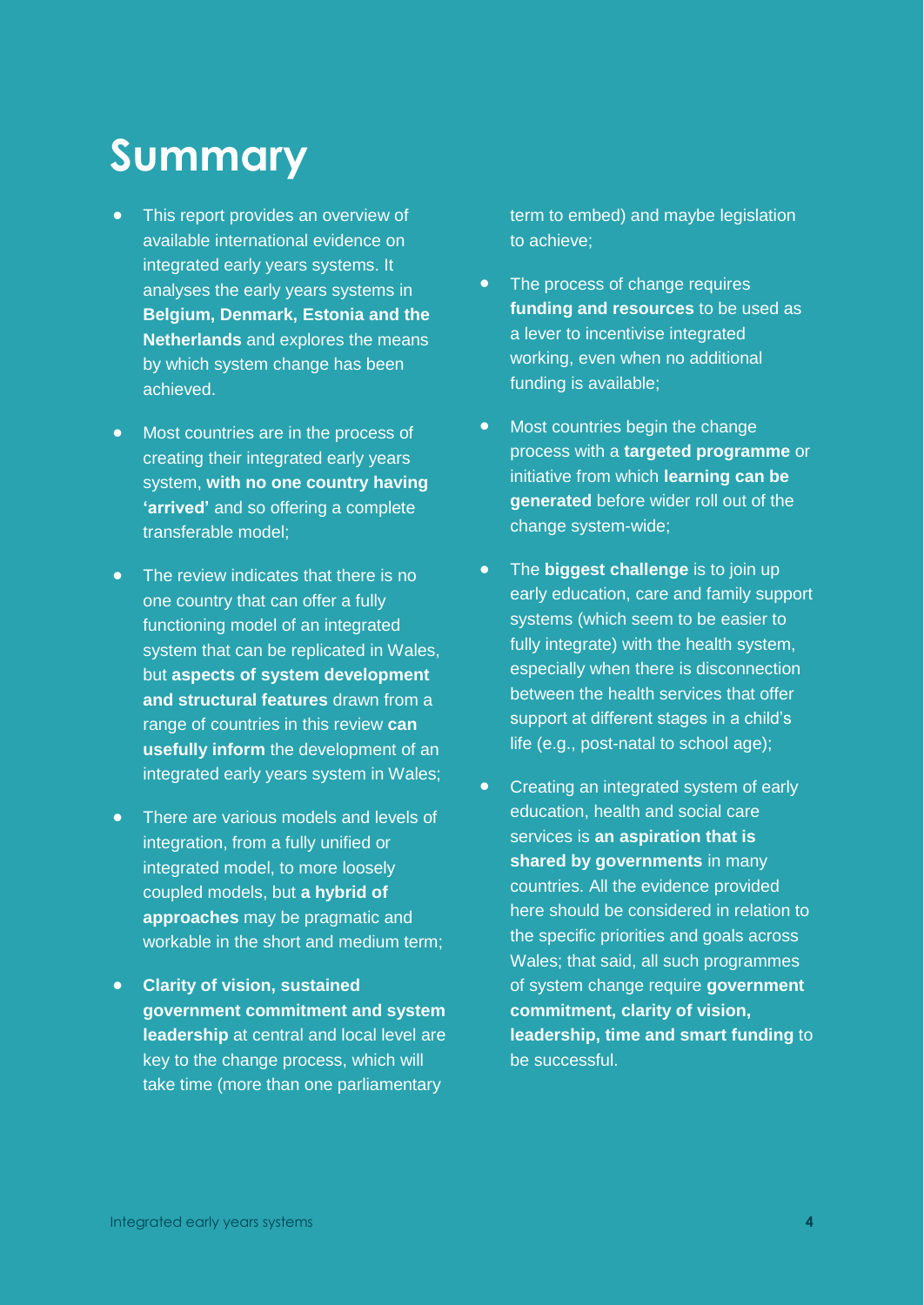# **Introduction**

The Welsh Government is developing its system of delivering services for children in the early years, which is defined in Wales as from conception to seven years, and is considering all relevant services as within scope for this development. It is looking at international evidence on early years systems that have similar policy challenges, or have already developed an integrated early years system, from which it can learn. To support this work, the Wales Centre for Public Policy commissioned CREC to complete a focused evidence review. This builds on and extends policy comparison work already completed by CREC for various international bodies and the UK Department for Education, which documented and analysed international comparisons between preschool systems in 45 countries. This report has two key aims:

- To review cases of a specified number of countries or regions similar to Wales which have 'integrated early years systems', and to explore systemically what has worked and what hasn't given different policy aims, whilst highlighting the policy choices and trade-offs inherent in the systems they have in place;
- To describe how transformations have been achieved in system delivery towards integrated system delivery models and enhanced access to these integrated services.

## **The policy context**

'Early years' is one of five cross-cutting priorities named in the Welsh Government's national strategy *Prosperity for All* (Welsh Government, 2017). Currently, a wide array of different agencies, bodies, and programmes are involved in early years, including Flying Start, Families First, Healthy Child Wales Programme, and the Children and Youth Support Fund, to name but some. *Prosperity for All* sets out the following:

**"We want children from all backgrounds to have the best start in life. Our aim is that everyone will have the opportunity to reach their full potential and lead a healthy, prosperous and fulfilling life, enabling them to participate fully in their communities and contribute to the future economic success of Wales."** (Welsh Government, 2017)

The government also acknowledges that significant gaps in educational performance remain, with *'persistent under-achievement by those from more deprived and disadvantaged backgrounds'* (Welsh Government, 2017, p.23). The strategy sets out the ambition of tackling inequality, investing in early years, prevention and tackling problems early:

• There has to be a "*more joined-up, responsive system that puts the unique needs of each child at its hear*t";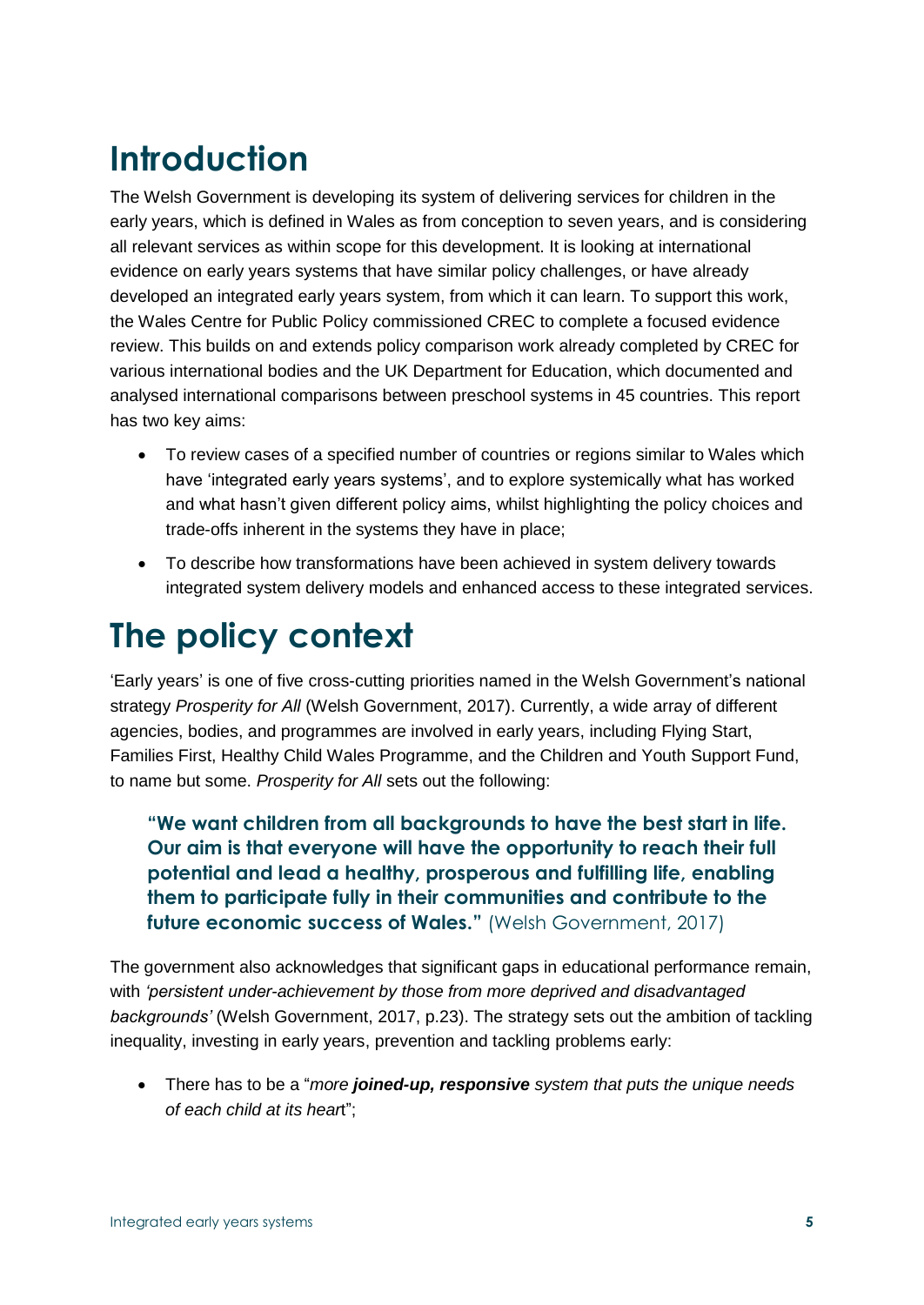- The early years' provision in **the new curriculum** must build strong key skills, and embed health awareness, well-being and resilience in children from an early stage;
- There must be consistent **regulation and delivery** of pre-school provision;
- Extended, coherent **support for parenting** will be delivered, drawing together family support programmes, and focused on positive parenting and early intervention;
- Working parents of three and four year olds will be provided with 30 hours of **free education and childcare** for up to 48 weeks a year;
- Children First areas will be piloted, to support the **better integration** of services.

(Welsh Government, 2017, p.23)

## **Outline of our approach**

This review was undertaken in two parts. First, we identified relevant reviews and existing data sets and, in partnership with colleagues within Welsh Government and the Wales Centre for Public Policy, identified a long list of ten countries with social, geographical or political similarities to Wales. We drew together brief profiles of these ten countries (which we have called the 'phase one analysis') and selected four countries to interrogate in detail as the core case studies for this report ('phase two analysis'). These are: Belgium, Denmark, Estonia, and the Netherlands. A detailed account of the selection process and selection criteria is provided in the Technical Annex.

Alongside broader literature, the review drew particularly on five international comparative studies of early childhood health, care and education systems:

- Economist Intelligence Unit (EIU) (2012). **Starting Well: Benchmarking Early Education Across the World.** Economist Intelligence Unit: Hong Kong;
- Pascal C., Bertram T., Delaney S., and Nelson C. (2012). **A Comparison of International Childcare Systems: Evidence to Childcare Commission.** London: Department for Education;
- Pascal C. and Bertram T. (2016). **Early Childhood Policies and Systems in Eight Countries: Findings from IEA's Early Childhood Education Study***,*  The International Association for the Evaluation of Educational Achievement: Hamburg;
- Cullen A., McDaid, D., Wynne R., Matosevic T. and Park, A. (2017). **A wide-angle international review of evidence and developments in mental health policy and practice***.* **Evidence review to inform the parameters for a refresh of A Vision for Change** *.* Department of Health, Dublin, Ireland;
- [Wolfe](https://www.google.co.uk/search?tbo=p&tbm=bks&q=inauthor:%22Ingrid+Wolfe%22&source=gbs_metadata_r&cad=6) I. (Ed.) (2014). **European Child Health Services and Systems: Lessons Without Borders**, McGraw Hill Education, UK.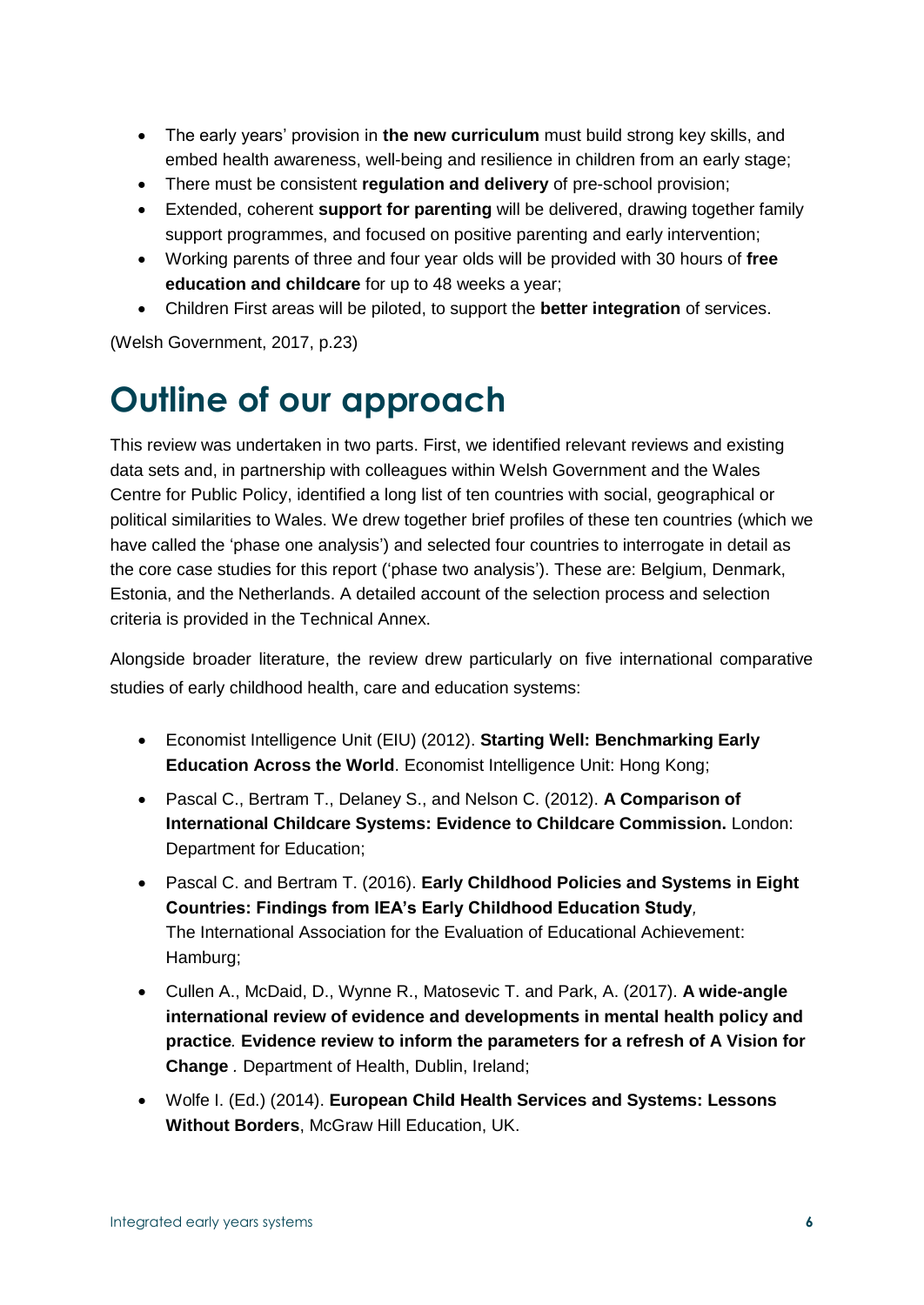# **Approaches to integration**

When exploring the available evidence on integrated early years systems from countries comparable to Wales*,* it is important to clarify what is meant by 'integration', what constitutes an 'integrated early years system', and how system change occurs.

### **What is an integrated system?**

The term 'integrated system' is generally used to describe a network of services working together within one system, and is often viewed as a means of improving effectiveness while reducing public costs. In relation to early years, integration primarily concerns a coordinated policy for children under which different sectors such as social welfare, health, education and employment services work together in integrated networks. The evidence indicates that an integrated system can have a number of drivers (Milotay, 2018):

- Simplifying complexity of governance;
- Increasing economic efficiency:
- Efficiency around shared priorities;
- Better quality and outcome.

However, there are also some key challenges to achieving this goal including identifying target groups without stigma, financing the new system, incorporating competition between interests and services, navigating multi-level governance, and changing the structures of existing welfare states (Milotay, 2018).

### **What constitutes an integrated early years system?**

The key structural elements of an integrated early childhood system were identified in a 2010 UNESCO report, 'Caring and Learning Together' and included seven dimensions of service delivery across health, education and social welfare: policy, regulation, curriculum, access, funding, type of provision and workforce, with all seven working cohesively to create a fully integrated system (Kaga, Bennett and Moss, 2010). The authors also argued that a focus on structural dimensions is insufficient, and that full integration also demands conceptual integration, which means thinking and talking about early childhood services in terms other than the care/education/health divide, so that each element is seen as indivisible from the other. It can thus be useful to think of system integration in terms of both conceptual integration (i.e. how we *think about* services in relation to needs), and structural integration (i.e. how we *organise* services) (Bennett and Kaga, 2010).

Furthermore, integration can be vertical or horizontal (Milotay, 2018). When exploring experiences in different countries we therefore need to examine: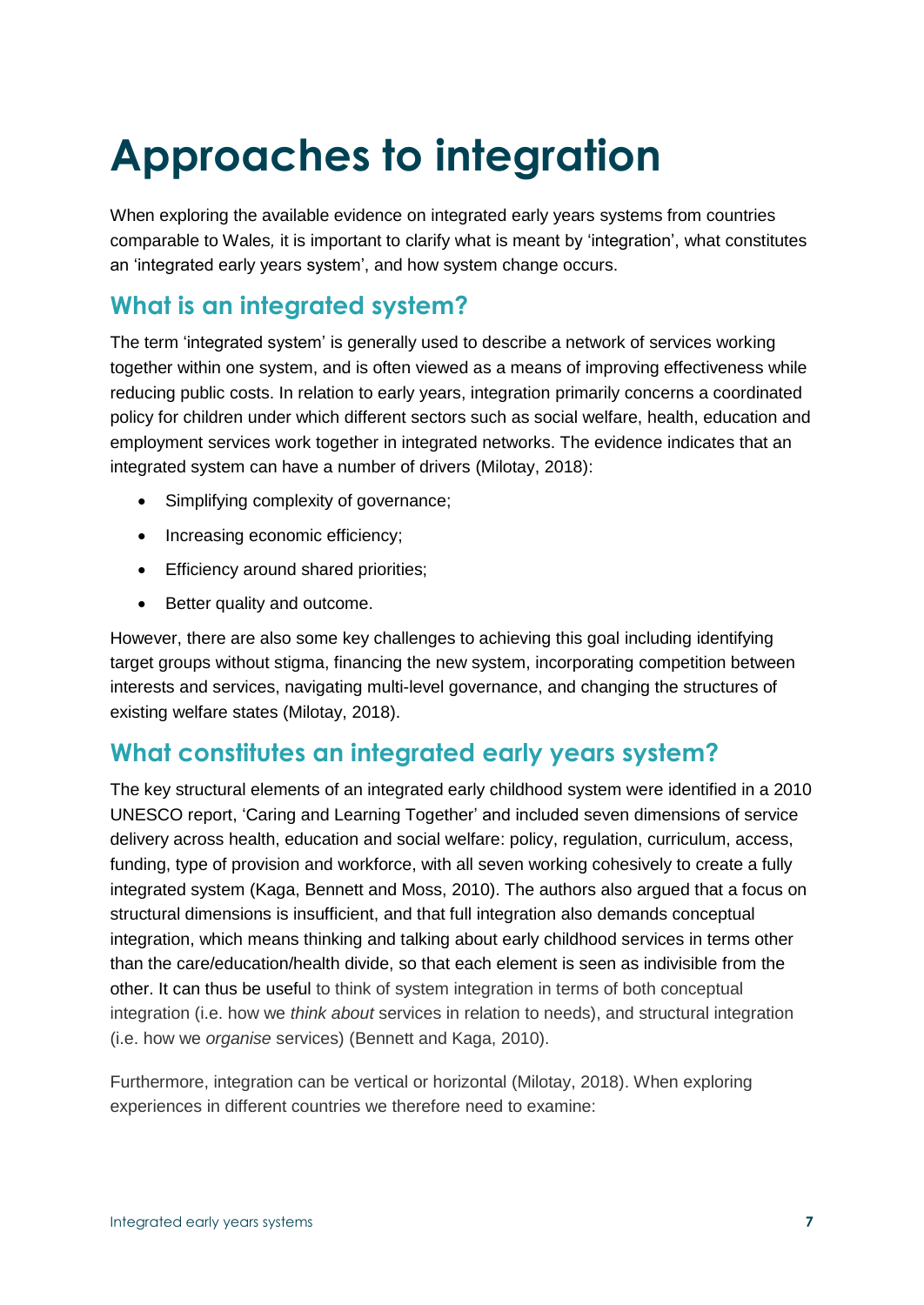- How far the services are integrated vertically (structurally and conceptually), as the child and family develop different needs at each age and stage;
- How far the range of services required to meet these needs at each age and stage are working together horizontally to ensure seamless service experiences.

The extent of integration within a system can be viewed as a continuum, moving from limited to deeper integration (Pascal et al, 2002; Milotay, 2018). In the evaluation of the UK Department for Education's Early Excellence Centre Programme, three models of integration were identified which exemplify degrees of integration in service delivery: a 'unified model', a 'coordinated model' and a 'coalition model' (Bertram and Pascal, 2000). It should be noted that these are not always discrete models. In practice, some systems may have a dominant integration model but, for some smaller part of their services, adopt other forms of integration- for example, a unified education and care service, with a health service coalition (Pascal et al, 2002).

- A **unified model** of service delivery has amalgamated management, training and staffing structures for all its services, which may be delivered by different sectors (e.g., public, private, or third sector) but they are closely united in their operation. An example would be a centre operating out of one site and offering fully integrated early education, child care, social care, family support, adult education and health services organised under one cohesive management structure;
- A **coordinated model** of service delivery has the management, training and staffing structures for all services synchronised, so that they work in harmony but remain individually distinct. An example would be a centre operating out of one site, comprising a relocated nursery school and day care centre working collaboratively with health professionals and social care workers, coordinated by a senior management team with equal status for their respective fields of expertise;
- A **coalition model** of service delivery has the management, training and staffing structures of the various services working in partnership. There is an association and alliance of the various services but they operate discretely. An example would be a network of providers of early education and care within a local area cooperating together and with others, such as a social care centre and a health centre, linked by an appointed network facilitator (Bertram and Pascal, 2000; Bertram et al, 2002).

All of these models can represent joined-up thinking in service delivery to families and children, but they differ in the degree of structural integration. The evidence from these UK studies (Bertram and Pascal, 2000; Pascal et al, 2002) suggests that the process of integration might thus involve a developmental journey which begins with coalition and then moves through coordination to a more fully integrated model of service delivery. However, local circumstances may mean that any of these models might be optimal. Integration is therefore best viewed as a continuum with a range of dimensions and possibilities.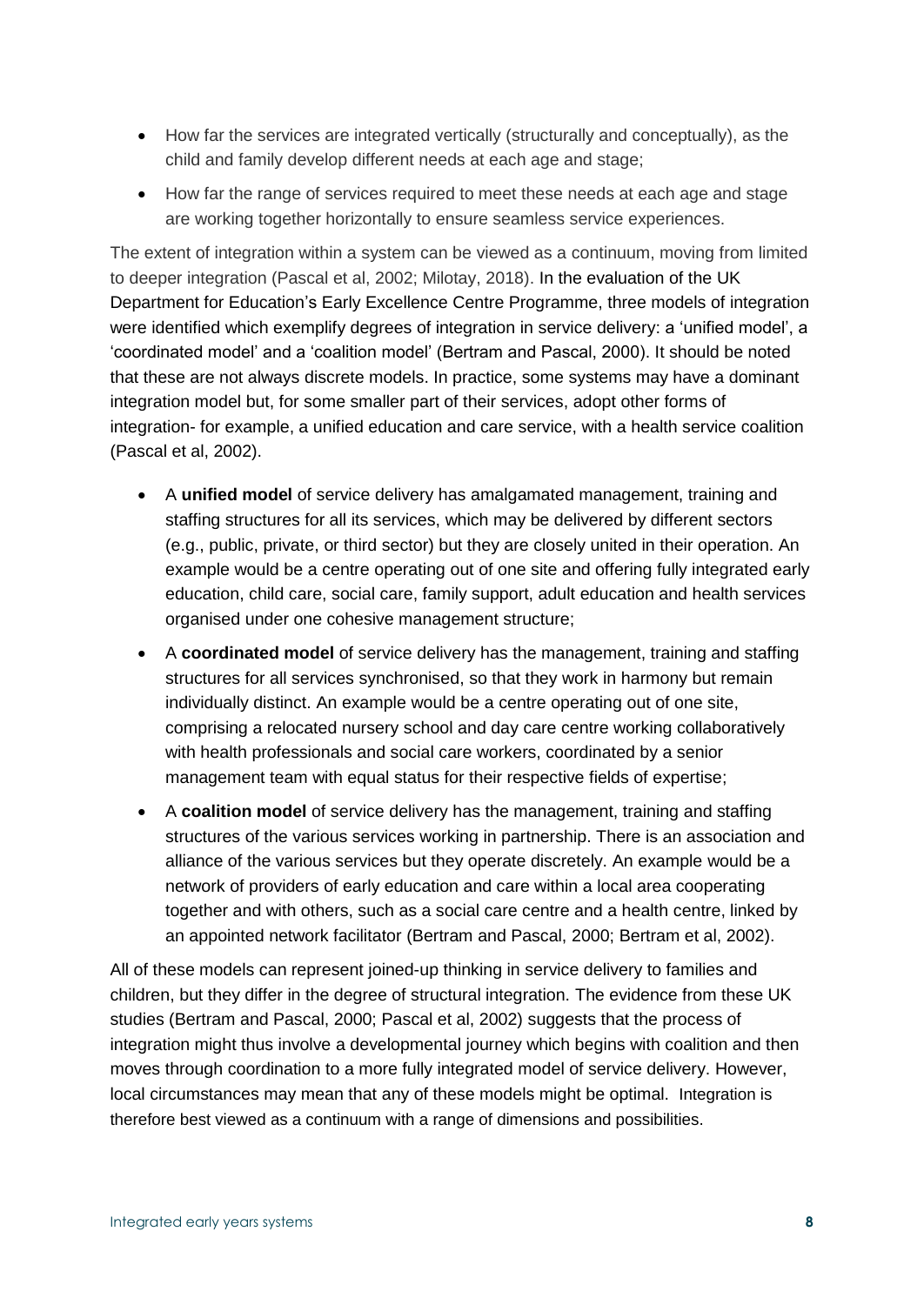#### **How does system change occur?**

For the purposes of this review we have used Kotter's (2012) three-stage model of change as it provides a useful stepped approach to the actions that are required to progress a change in organisational practice or culture. Kotter sets out three stages which he argues are important to consider when initiating any organisational change:

#### *Stage 1: Creating a climate for change*

- **Create Urgency.** For change to happen there is a need to develop a sense of urgency, to help spark the initial motivation to get things moving. It requires opening an honest and convincing dialogue about what's happening and why change is necessary.
- **Form a powerful coalition.** Convincing people that change is necessary often takes strong leadership and visible support. Change must be led by effective change leaders throughout the organisation.
- **Create a vision for change.** A clear vision helps everyone understand what you are trying to achieve; shifts in practice then tend to make more sense.

#### *Stage 2: Engaging and enabling the organisation*

- **Communicate the vision.** The vision needs to be communicated frequently and powerfully, and embedded within everything that the organisation does. The vision needs to be referred to daily in decision-making.
- **Remove obstacles.** If the vision is highly visible has buy-in from all levels of the organisation then staff will want to achieve the benefits and so remove obstacles to implementation.
- **Create short-term wins. Nothing motivates more than success so some quick wins should** be celebrated so all can see the benefits of the changes. This means creating a trajectory of targets – not just one long-term goal, with each smaller target achievable.

#### *Stage 3: Implementing and sustaining*

- **Build on the change.** Kotter argues that many change projects fail because victory is declared too early. Real change runs deep so quick wins are only the beginning, and there should be ongoing attention to the required improvements.
- **Anchor the changes in organisational culture.** Finally, to make any change stick, it should become part of the core of the organisation. There should be continuous efforts to ensure that the change is seen in every aspect of the organisation.

Adapted from Kotter (2012).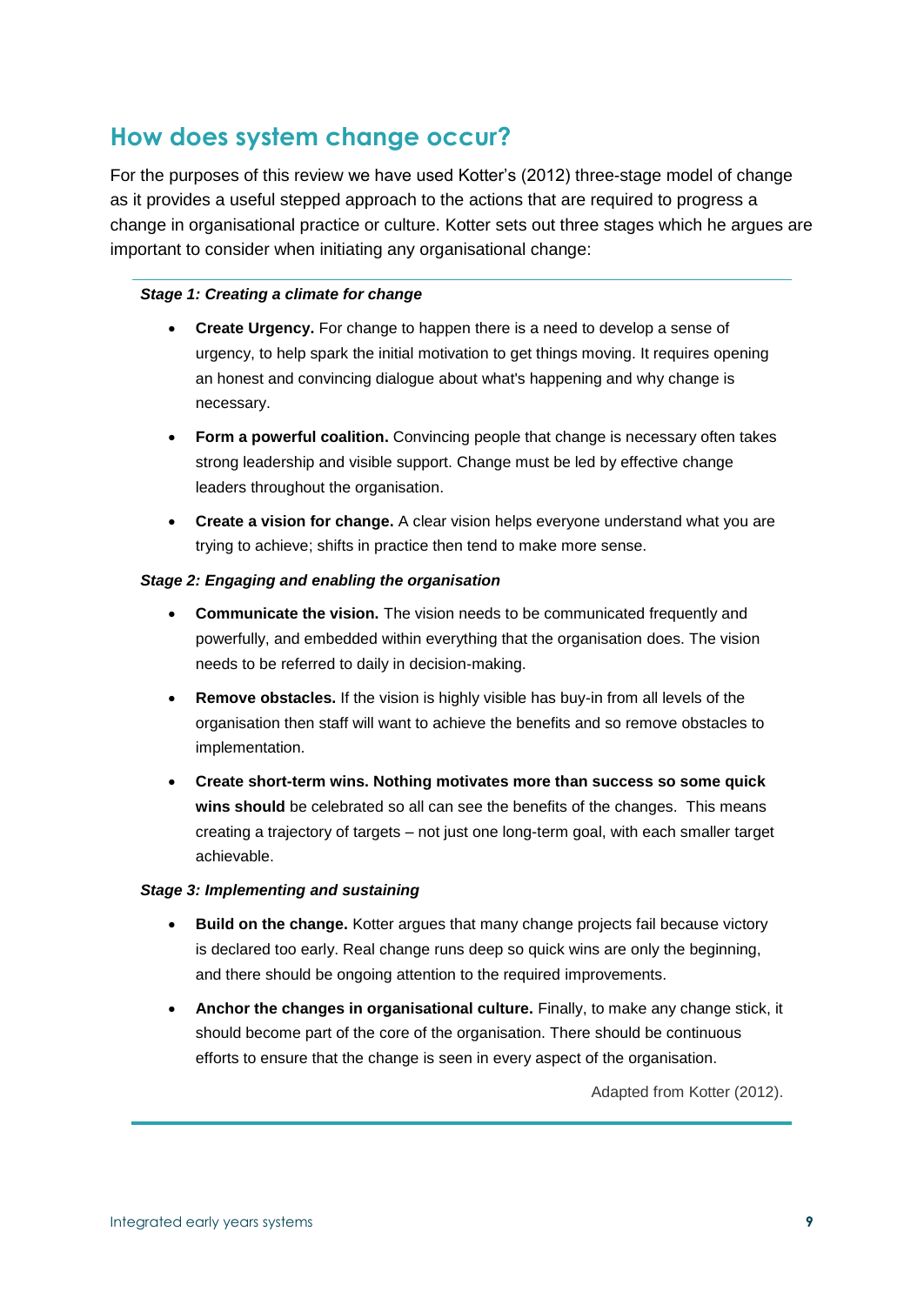The evidence from a formative review by Bennett and Kaga (2010) indicates that key factors in system change in early years services specifically are:

- Leadership, alliances with the major stakeholders and advocacy based on strong arguments in order to initiate reform;
- Action at all levels of government to embed change deep into the system, along with the consensual formulation of strong and integrative concepts on which to build substantive reform;
- A strategy is necessary to achieve change in practice, which will include attention to resources and materials, support and training, and time to reflect on current methods.

Achieving such an integrated early years system, *"demands strong political will, government responsibility and a clear awareness of the comprehensiveness of the functions covered"*  (Bennett and Kaga, 2010, p.43)*.* The next stage, they suggest, is to engage the whole of society in developing a shared approach to supporting children in their early years; they also note however, that most countries have not yet arrived at this stage (Bennett and Kaga, 2010).

The model of integration appropriate or desirable for a country will vary according to culture and context, so no one country will offer a perfect model for comparison with Wales. For example, citizens of some countries might need predominantly health and parenting support, whilst other governments may be more focused on welfare and employment support, or employment and education. Considering the best option for a country therefore requires a rethinking of the whole system of support for children and families at all levels, with a consideration of the barriers and enablers for change at each level, and within each structural dimension.

# **Phase one analysis**

In phase one, we conducted an initial, high-level review of ten countries with similarities to Wales and identified key aspects of their early years systems, to assess which might be shortlisted for detailed analysis. The full phase one analysis is included in the Technical Annex. Our key findings from this phase are:

• Most of the review countries are facing a drop in the proportion of young children in their populations, and a rise in the proportion of the elderly. However, even those with well developed economies and social welfare systems are facing increasing numbers of young children who are at risk of poverty and social exclusion. This increase is forecast to continue, with child poverty rates particularly high in Belgium and Germany where there has been a high influx of migrant families with young children,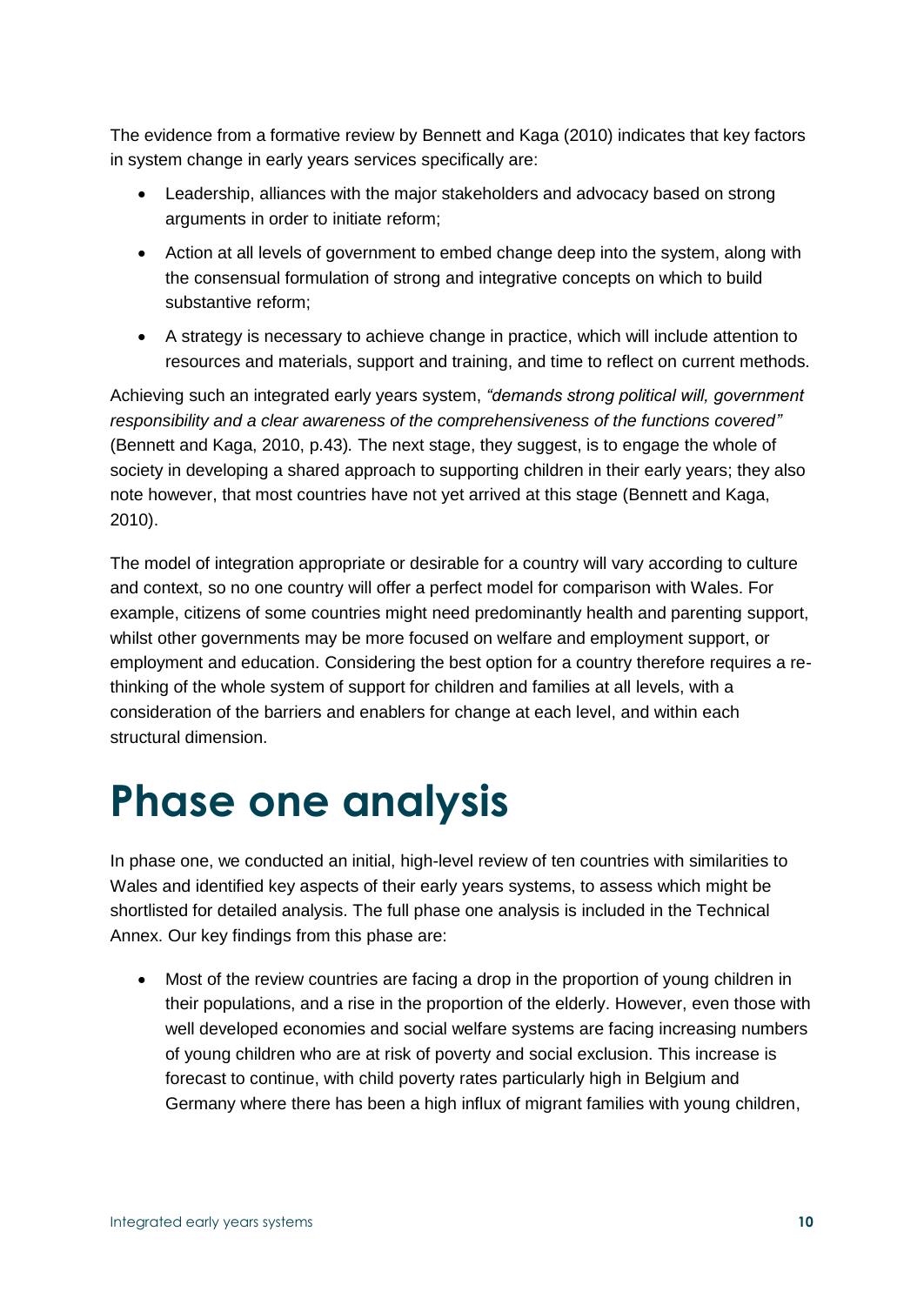and in those countries like England where some communities have been hard hit by austerity policies;

- There is wide variation in the proportion of government spending on education, health and social welfare, with some countries preferring to shift the burden of cost onto parents rather than the state bearing the cost, as in the Netherlands. In contrast, Finland, Denmark and Ireland have the highest government spending on children and families. Some countries prefer demand-side funding (where funding is allocated directly to children or parents, or given to settings on the basis of enrolment numbers) whilst others prefer supply-side funding (in which funding is allocated directly to the settings themselves to cover the costs of delivering a service to a required standard);
- Most countries reviewed have integrated their early education and childcare services, bringing them under one department (usually education); however, no country in the review has a single government department responsible for education, health and social care for all children. Most divide responsibility for early education and health between two separate departments, education and health respectively, with social welfare sitting separately again or sometimes within either health or education. In Denmark and Poland there is an integrated body for health and education but only for children under three;
- The majority of countries in the review have both a comprehensive early childhood development (early education) strategy and a health strategy at policy level, and there are policies to combat social exclusion and poverty which are contained within both of these strategies. However, no country in the review currently has an overarching integrated service policy strategy which encompasses education, health and social care. There are examples of integrated service delivery, for example Early Excellence, Sure Start, or Children's Centres in the UK, Pestalozzi Froebel Centres in Germany, and kindergartens in Poland, which were the result of previous national and local governments' attempts to integrate services. These initiatives have been cut back due to austerity, and in these countries, the strategic bodies that delivered them have been discontinued;
- Five of the review countries are now developing programmes with more integrated models of service delivery: Belgium, Denmark, Germany, Ireland and the Netherlands;
- Most countries employ targeted intervention programmes for less advantaged or at risk children, with a focus on early education, social care and health, but usually these intervention strategies are not integrated within the universal service offer;
- There is little published evidence on the processes involved in integrating early education, health and social care at policy or operational level in the review countries, other than in England with the Early Excellence and Sure Start programmes.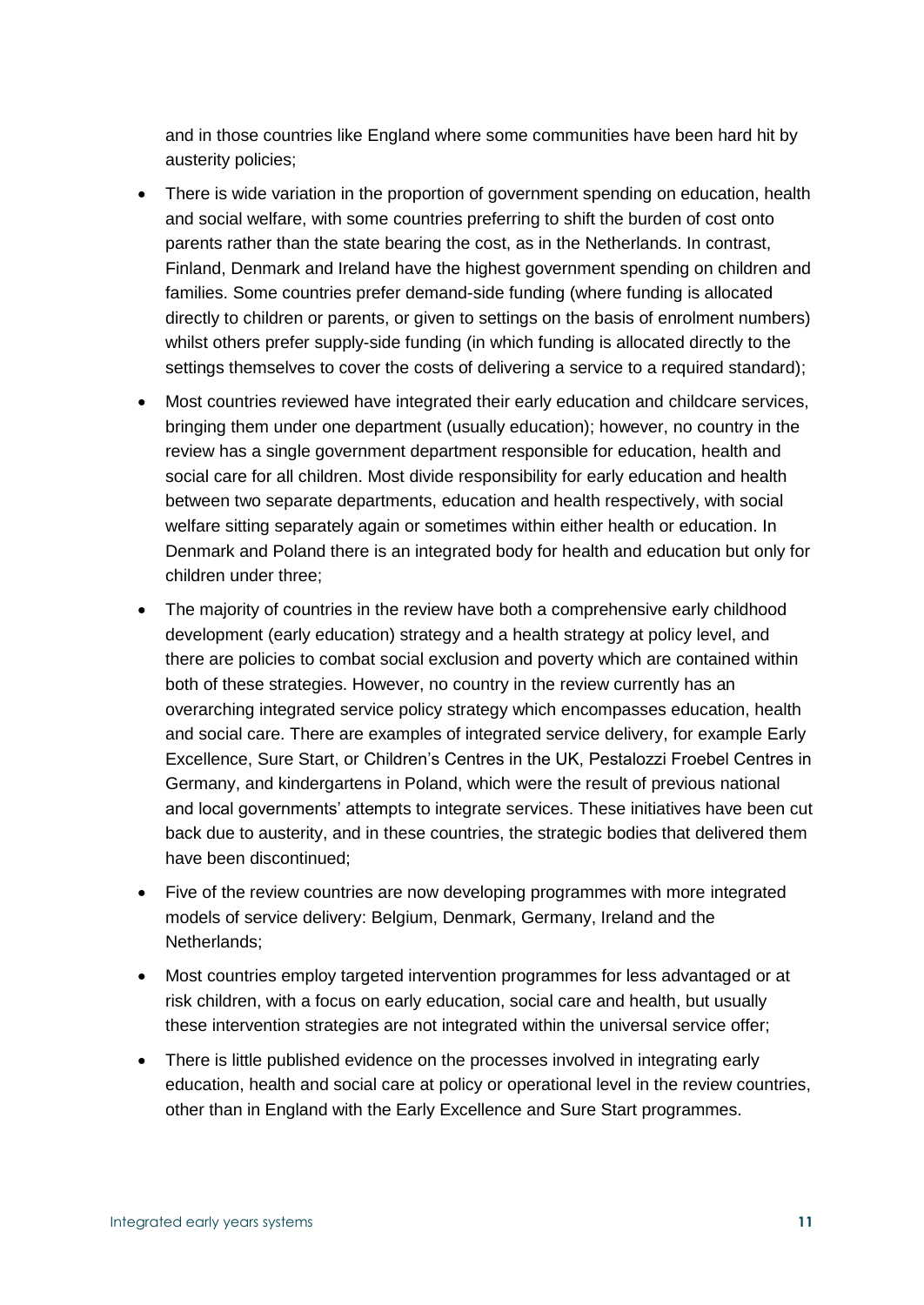# **Phase two: Case studies**

In phase two, we developed detailed case studies of four countries' approaches to integrated early years systems: Belgium, Denmark, Estonia and the Netherlands. Each of the four case studies is presented below in the following structure: national context, extent and nature of system integration, impact of system on child, family, or providers, the cost of the system, and system change processes. The four case study countries were analysed to explore the stage and level of integration in their health, education and social care systems, and for evidence on the processes used to achieve the policy change. A brief background on the geography, demographics, politics and social systems in each of the four case study countries is provided in the Technical Annex.

## **Early years in Belgium**

## **National context**

Belgium is one of the most urbanised and densely inhabited countries in the world, with a population of approximately 11.5 million and its cultural diversity has increased through immigration. The country has an inclusive social security system and wealth is relatively evenly distributed. Most of the population is regarded as middle class, whilst five to six per cent are living close to the poverty line. Less than three per cent of men work part-time, compared to nearly 30 per cent of women, suggesting childcare issues may be hindering women's full-time employment (Eurostat, 2018).

Belgium has three key cultural communities: a Flemish, a French and a small Germanspeaking community (around 76,000 people) each with its own legislative body and government responsible for education, health and social welfare. This makes the country complex to describe and analyse at a national level. For this review we have focused mainly on the Flemish and French speaking communities and their approaches to early years system integration, both in terms of what is the same, and what is different.

## **Extent and nature of system integration**

The Belgian federal government has a stated policy intention to move towards a more integrated system of early years education, care, health and family support. To this end they have carried out structural reforms to integrate early years policy, types of provision, access, regulation and workforce:

**Policy:** The Belgian **health care system** is based on a universal social insurance commitment. Health insurance is mandatory and paid for by employers. If self-employed, insurance must be in place and payment is made according to income. Belgium's health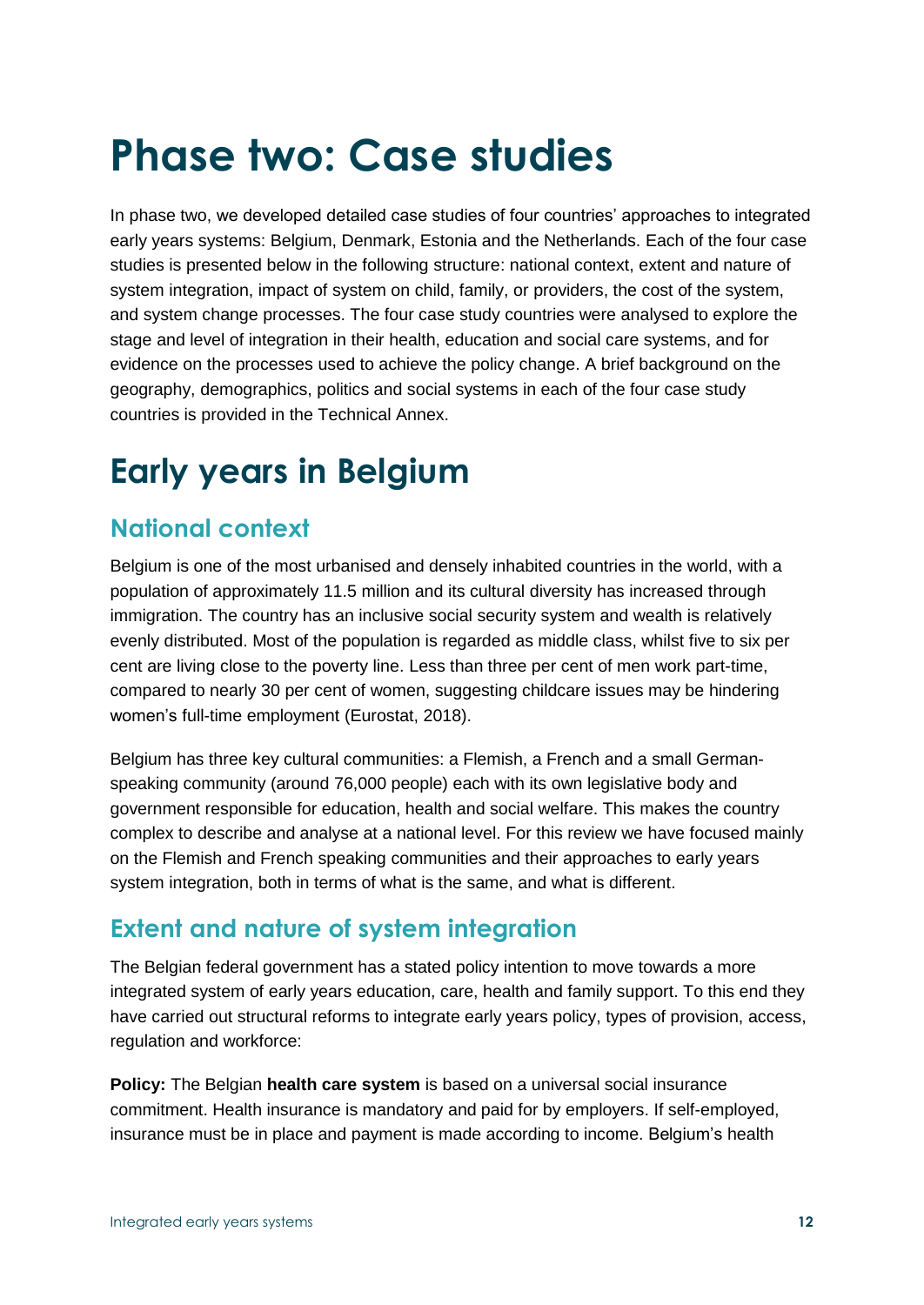system is comprised of state, university, and private hospitals and a network of independent general practices.

Belgium has had a legal framework for **early education and care** (ECEC) in place since 2012, making ECEC a universal and free provision for children from the age of two and a half; attendance is not compulsory but is nearly universal by the age of three (Montero, 2016; OECD, 2017a). Early education services have a statutory responsibility to work with parents and children and **parenting programmes and support** are offered as well as early learning or childcare in all early childhood settings.

**Administrative responsibility:** Departmental responsibility for implementing this policy varies between the French and Flemish parts of Belgium. In the **French community**, education and care is administratively divided, but brought together under the Minister of Childhood (Ministre de l'Enfance), responsible for early care and basic education for children from the age of two and a half (OECD, 2006). At a local level, authorities organise these services and provide additional funding. Responsibility for child care policy and provision for children up to three years falls under the governmental agency, the *Office de la Naissance et de l'Enfance* **(ONE)**. Authorisation for all settings providing care to children under six years of age must be obtained from ONE, which ensures that their programmes conform with quality standards, issued as the "*Code de qualité de l'accueil*" (OECD, 2006). ONE's aims are:

- *"To support children's development within their family and social environment; to advise and support pregnant women, parents and families medically and socially to ensure the global wellbeing of their children. Most services offered by ONE are free;*
- *To organise (that is, to control and sometimes to finance) day care centres for children outside of the home environment. ONE's role is to ensure that these structures operate correctly and provide quality care for children."* (ONE, 2010)

ONE also has cross-disciplinary guidelines to support parenting, which require child care settings to work with parents and take their views into account.

In the **Flemish community,** responsibilities for education and care are separated between the Ministry of Education, which has responsibility for most educational provision and sets overall objectives, and local authorities and non-profit organisations which oversee child care provision (OECD, 2006). The Flemish Ministry for Welfare, Family and Equal Opportunities oversees the Kind en Gezin agency, which is responsible for child care and out-of-school care provision, setting policy and regulation, funding, and planning places. Their focus is on preventative care. Kind en Gezin consists of 63 regional teams of nurses, and reaches around 98 per cent of new-born babies, providing parental support, administering vaccinations, and screening children's development up to six years of age (Montero, 2016).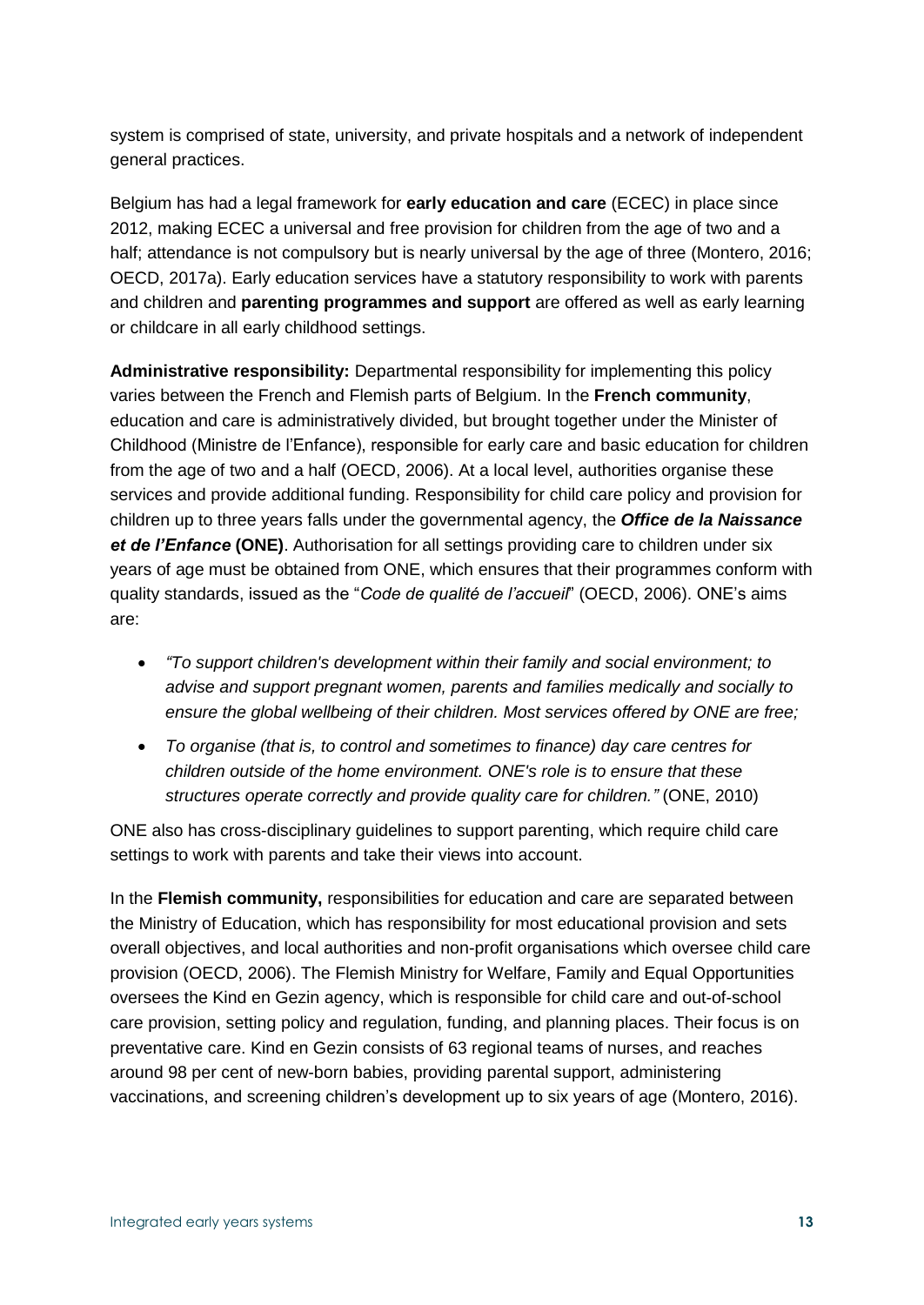Kind en Gezin also determines, monitors and promotes minimum levels of quality and care in consultation with the sector (OECD, 2006).

**Types of provision:** In the **French Community** there is a range of health, education and social care providers which are coordinated through ONE and include:

- **Prenatal care**: a network of prenatal centres providing services during pregnancy and at birth. Prenatal consultations take place either in local hospitals or in specialised 'prenatal centres'. ONE adopts targeted strategies to ensure vulnerable groups have easy access to these services, aiming to support safe and successful pregnancies, and to minimise the risk of premature births and underweight babies. All pregnant women receive a Mother's Notebook (Carnet de la Mère), in which all health information for the child is documented and which is available to all health professionals who work with the child and family. Check-ups are scheduled regularly, during which women receive health and lifestyle advice;
- **Consultation points for children up to six years:** ONE also provides free postnatal care, available to every parent with children between zero and six years of age. The focus of the consultation is on preventative health care;
- **Day care settings:** ONE regulates, and occasionally provides funding to support, an extensive network of day care centres (nurseries, kindergartens and childminders), for babies and children aged between three months and three years. The daily rate for these facilities is based on the parents' income. Flexible day care centres ('haltes accueil'), are also available for parents who need secure professional care for a few hours (ONE, 2010).

In the **Flemish Community,** the approach became more integrated after local networks of services for families were brought together through the creation of **Houses of the Child** in 2013. These networks offer a wide range of health, education, social welfare, youth care, and child day care services, and operate in approximately 55 per cent of cities and communities in Flanders (Montero, 2016). A locally-centred approach to improving childhood opportunities is also reflected in the Public Social Welfare Centres, multi-agency local networks which focus on poverty. All Flemish communities with high child poverty prevalence receive additional funding from the Government for network co-ordination, to encourage an integrated approach. The 2013 National Child Poverty Reduction plan requires Public Social Welfare Centres to either work in partnership with local organisations such as schools and day care centres, or to strengthen existing partnerships to pro-actively and jointly identify, prevent or tackle child poverty (Frazer, 2016). The Belgian government also launched the 'Children First' initiative in 2014 as part of the national drive to reduce child poverty in all three regions. This programme funded pilot projects involving local 'consultation platforms' to engage a range of local stakeholders, including local child care centres, schools and family support services, with the aim of improving coordination between local services and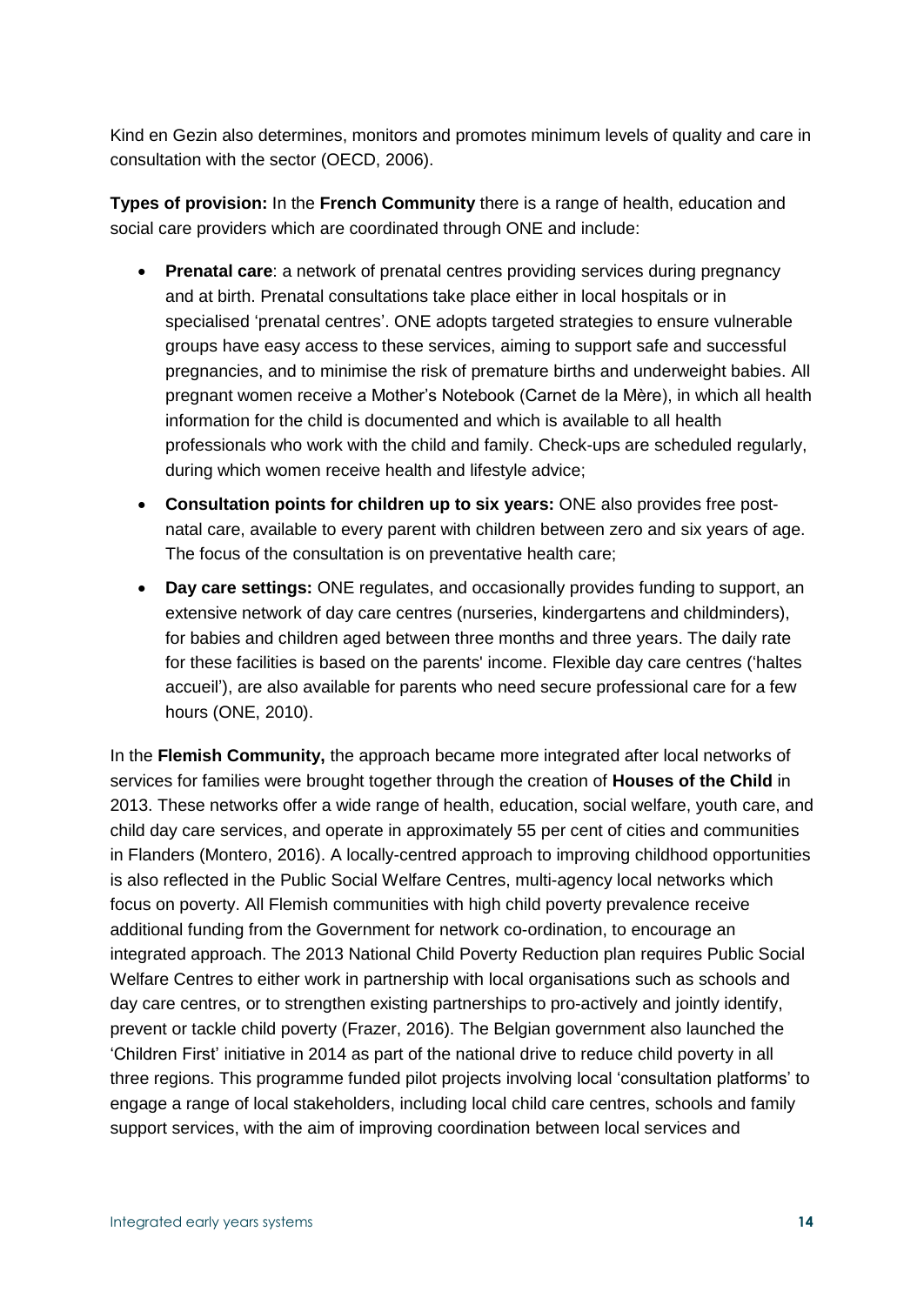encouraging the exchange of good practice to support children from impoverished families (Montero, 2016). **1**

**Access:** For children under the age of two and a half, access to child care is patchy, while access to education after this age is good. By European standards, parental leave is short, with a possible 15 weeks of maternity leave. However, parental leave of three months (with a fourth month unpaid) per child up to the time a child turns 12 years is also available to both parents. (OECD, 2016a). Most children under one year of age are cared for in the family home, with between 12 per cent in the French region and 30 per in the Flemish region enrolled in public crèches. Demand for care provision outweighs supply, despite increased capacity over the past five years. Such care services are predominantly used by families in which both parents are employed, although single-parent families also make strong use of this provision (OECD, 2006; PERFAR, 2014). Strategies are in place to balance access for children from different backgrounds. Through working with employers and piloting crèches, access to free public education is now guaranteed to all children aged two-and-a-half and above (OECD, 2006; PERFAR, 2014).

For children aged zero to three, a number of databases have been developed which enable the Ministry of Education and to be interlinked with provider databases to collect more systematic and robust data on young children and early years settings for topics such as enrolments, attendance and child characteristics (Persoons, 2015). These new information systems facilitate more accurate calculation of actual coverage, taking capacity and filled as well as unfilled places into account. As a result of the new systems, indicators for a universal service, and imbalances between sub-regions, between subsidised and non-subsidised services and between crèche services and family day care have been identified, leading to positive discrimination in certain communities. Similar initiatives exist in the education sector, leading to increased accuracy and individualisation of data on children and places (OECD, 2006). For example:

*"In Flanders various databases are being developed and interlinked to collect data on pupils and schools. In turn these data can contribute directly to the development of educational policy. Since 1 September 2013 all schools and Centres for Part-time Education… provide data in real time to the ministry of education by use of the "Discimus" database. This project allows for a central collecting of data on enrolments,* 

 $\overline{a}$ 

**<sup>1</sup>** The European Commission published a peer review of the pilot in 2015

https://www.eurochild.org/fileadmin/public/05\_Library/Thematic\_priorities/02\_Child\_Poverty/European\_Union/BE2 -2014\_synthesis\_report\_EN.pdf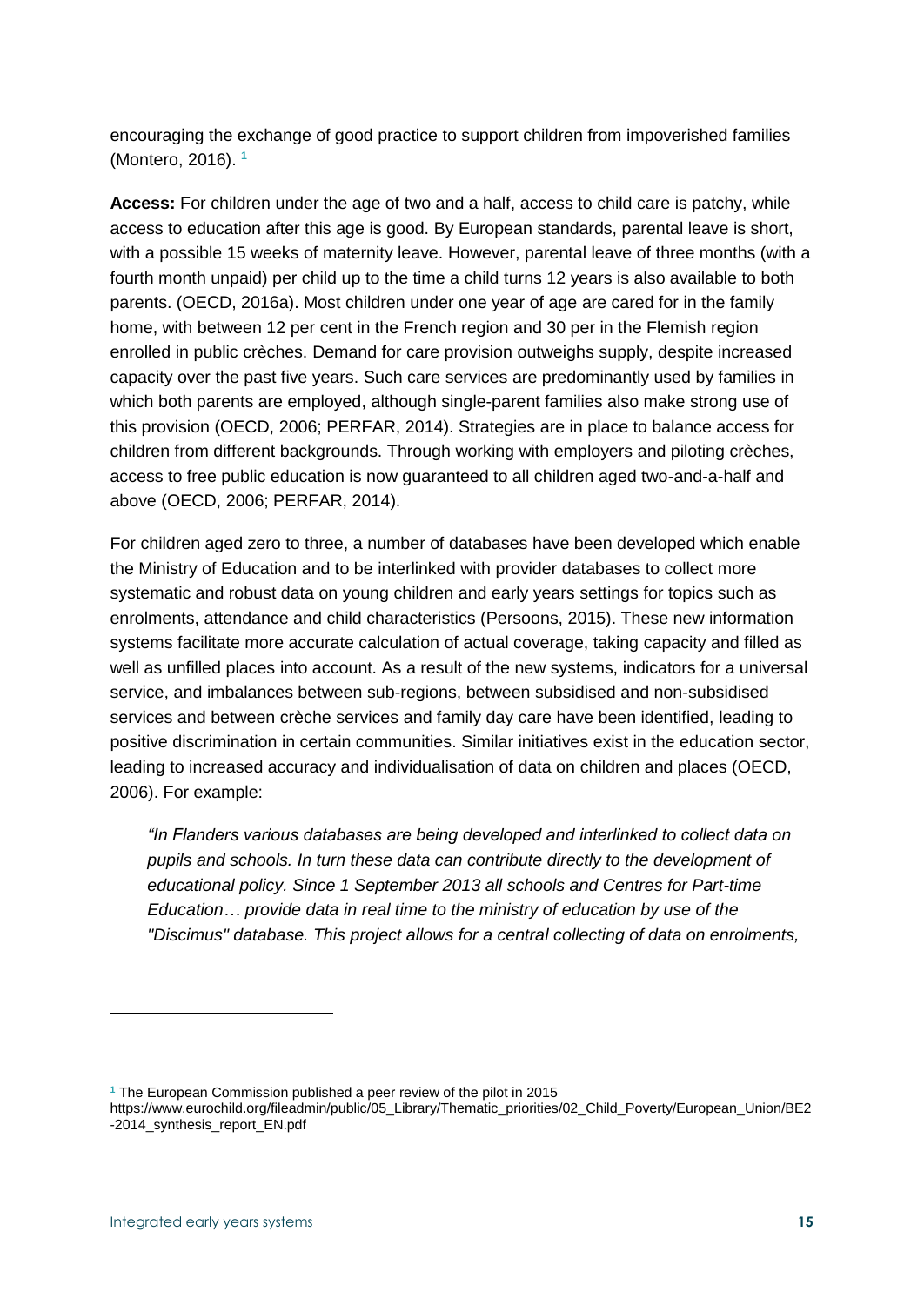*deregistration, attendance, pupil characteristics, etc… Discimus has already been recognised as an example of best practice." (Persoons, 2015, p19)* 

**Regulation:** In the **French Community** changes to regulation since 2004 dictate that any form of child care for those under 12 years of age must be reported to ONE, with providers required to conform with the quality code. ONE created the role of "child care co-ordinators" (coordinateurs accueil), who inspect child care services for compliance, and support pedagogical practice. Inspections are required for certification and receipt of subsidies (OECD, 2006; PERFAR, 2014).

**Workforce:** A continuing quality challenge for early years services in the **Flemish Community** (also evident in the French Community) has been the relatively low government investment in professionals, resulting in a weak, poorly-qualified family day-care sector. Universities and training centres now include child care as a separate discipline. Whilst there has been movement towards a coherent national quality system (Urban et al., 2012), it is still significantly under-financed (OECD, 2018a). In recent years, increasing multiculturalism in Flanders has created the added expectation that providers reflect local ethnic balances.

#### **Impact of system on child/family/providers**

Assessing the impact of the early years system on the child, family and providers is complex and there is a lack of comparable evidence both from within countries and internationally. International organisations such as UNICEF have outlined the challenges in assessing impact, not least since this requires agreed measures to assess child and family outcomes (UNICEF, 2013). Some progress is being made with international comparator studies such as the OECD International Early Learning and Child Well-being Study (OECD, 2018d), but this work is at an early stage and the final report is yet to be made available. The UNICEF Child Wellbeing Study (UNICEF, 2013) gives an insight into early years systems in 29 of the worlds' most advanced economies, including the four case study countries included here, to create conditions for children to thrive. The study reported that in 2013 Belgium performed well, ranking ninth out of 29 countries against these criteria, indicating that the comprehensive framework of services for children in Belgium has a positive effect on the overall well-being of children.

There is little published evidence of the direct impact of the Belgium government's actions to create an integrated early years system for children and families, as the government has taken a deliberate stance not to measure child outcomes at this point. However, there is some evidence on the educational performance of older children. According to the latest PISA reports on children's educational performance at age 15, Belgium achieved above average scores in science, mathematics and reading but also has one of the largest educational gaps of the countries studied. It is argued that this can be linked to the children's home situations (OECD, 2018b; van Laere, 2017). There is also an attainment gap between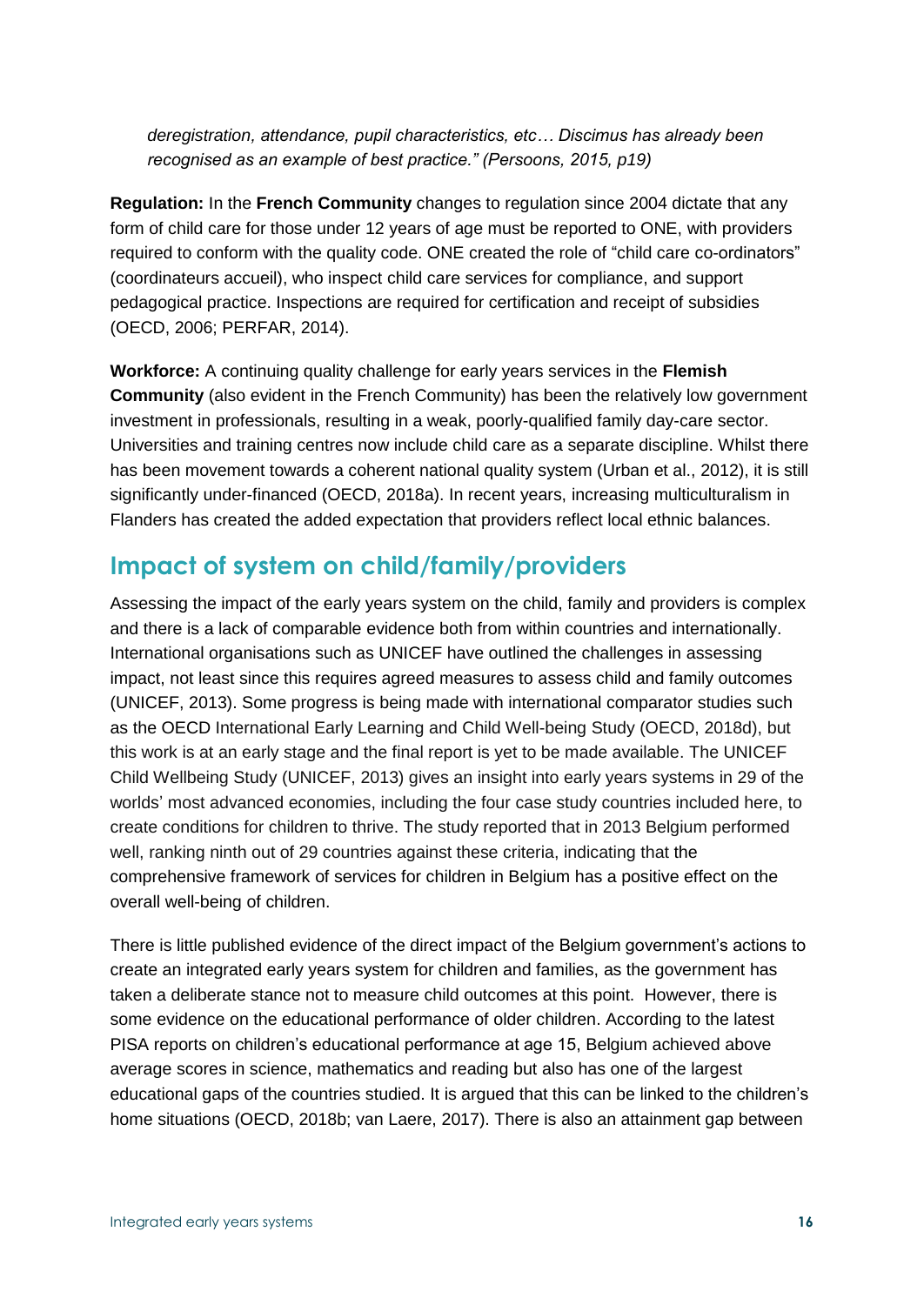children with high and low socioeconomic status, and between those who are from migrant backgrounds and those who are not. This is despite government investing in early years services with the explicit aim of closing the educational gap (van Laere, 2017). Recent research also links this poor performance to a lack of congruence across providers of education, care, health and social welfare services in their understanding of the conditions which best enable children's learning and development in early years (van Laere, 2017). In sum, there appears to be growing *structural integration* but a lack of *conceptual integration*.

#### **Cost of system**

There is little published evidence on the cost of the system in Belgium. Funding is complex and divided between three communities and national, federal and local administrative bodies. It is beyond the scope of this review to untangle this complexity of funding and costs. The OECD education statistics for 2016 (OECD, 2017c) show that annual expenditure on preprimary education in Belgium was 0.7 per cent of GDP although this excludes expenditure on early childhood education and care (the OECD country average is 0.08 per cent for early childhood education and care and pre-primary education). This suggests Belgium's funding for early years education and care is above the OECD average. The OECD health statistics for 2017 (OECD, 2017b) show that annual expenditure on health in Belgium was 10 per cent of GDP (OECD average was 8.9 per cent), again suggesting a higher than average spend.

### **System change processes**

Belgium is recognised as having one of Europe's most comprehensive and integrated early education and care systems and is making further progress in developing the scope and range of this system. Historically, Belgium has not integrated early education and care with health and wider family services, but progress is being made to develop a service delivery offer for all children and families which includes education, care, health, parenting support and social welfare. However, it should be pointed out that this is largely preventative health care and not linked in with universal healthcare services. At government level, the desire to improve both accessibility and quality of services through a more integrated approach has given rise to change processes (Eurydice, 2018; van Laere, 2017) which include:

- **Concertation**, which is a form of decision-making which encourages dialogue and cooperation between various bodies;
- **Management reform** and training to support new leadership models, implementation of change, and ensuring local leadership is in place to make change happen;
- The creation of **new municipal posts** to join up early childhood services in the various coordinating bodies;
- **The development of coordinated planning** across service providers at a local level;
- An emphasis on **training and professional development.**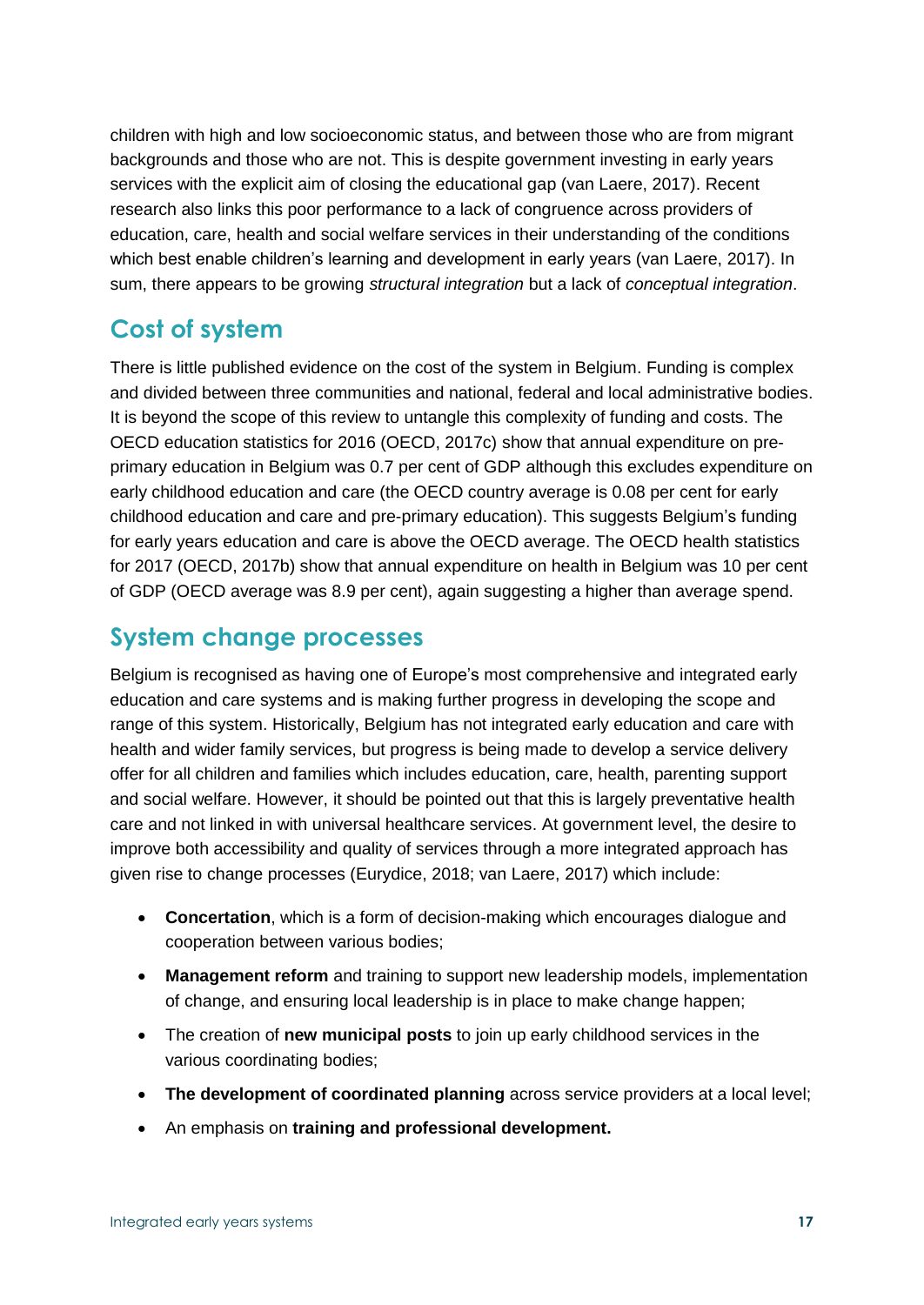A high level of commitment from university researchers to the early childhood sector is addressing workforce and practice quality issues through **action-research projects** in collaboration with teachers and staff (OECD, 2006).

#### **Summary**

In this analysis, Belgium can be viewed as a country which is making good progress towards developing an integrated early years system but there is still work to be done. At this point this review would classify Belgium as being at an early point in **Kotter's Stage 3: Implementing and sustaining.** The evidence indicates that it has managed to *create a climate for change* and has *engaged and enabled the system*, by *communicating the vision* and *removing structural obstacles*, but now has work to do to *build on the change* and, which is more challenging, to *anchor the changes in organisational culture* through developing a more coherent conceptualisation of what they are trying to achieve, especially for the less advantaged families and communities.

The Flemish community can be viewed as currently working to establish a **'unified' model** of integration at service delivery level through its creation of the Houses of the Child. At policy level, however, responsibility remains divided between departments of education, welfare and health, coordinated by Kind en Gezin (Child and Family) which is overseen by the Flemish Ministry for Welfare, Family and Equal Opportunities. Thus at this level we view them as embodying a **'coordinated' model** of integration.

Similarly, in the French community policy level responsibility remains divided between education, welfare/care and health departments. Their early years initiatives are coordinated by ONE, the governmental agency responsible for mother and child health and protection, with overall child care policy and provision overseen by a Minister for Childhood. Thus at this level we view them as embodying a **'coordinated' model.** At service delivery level, ONE coordinates the local delivery of education, care, health and welfare services which may be offered by a range of different providers. Again, this appears to be realising a **'coordinated' model** of integration.

In both Belgian communities we can see progress is being made on **structural integration,**  through collective action on policy, service delivery, access, regulation and workforce, but further work is needed to ensure conceptual as well as structural integration. This has been identified as a key reason for the lack of progress in closing educational gaps for children with low socioeconomic status or migrant backgrounds (van Laere, 2017).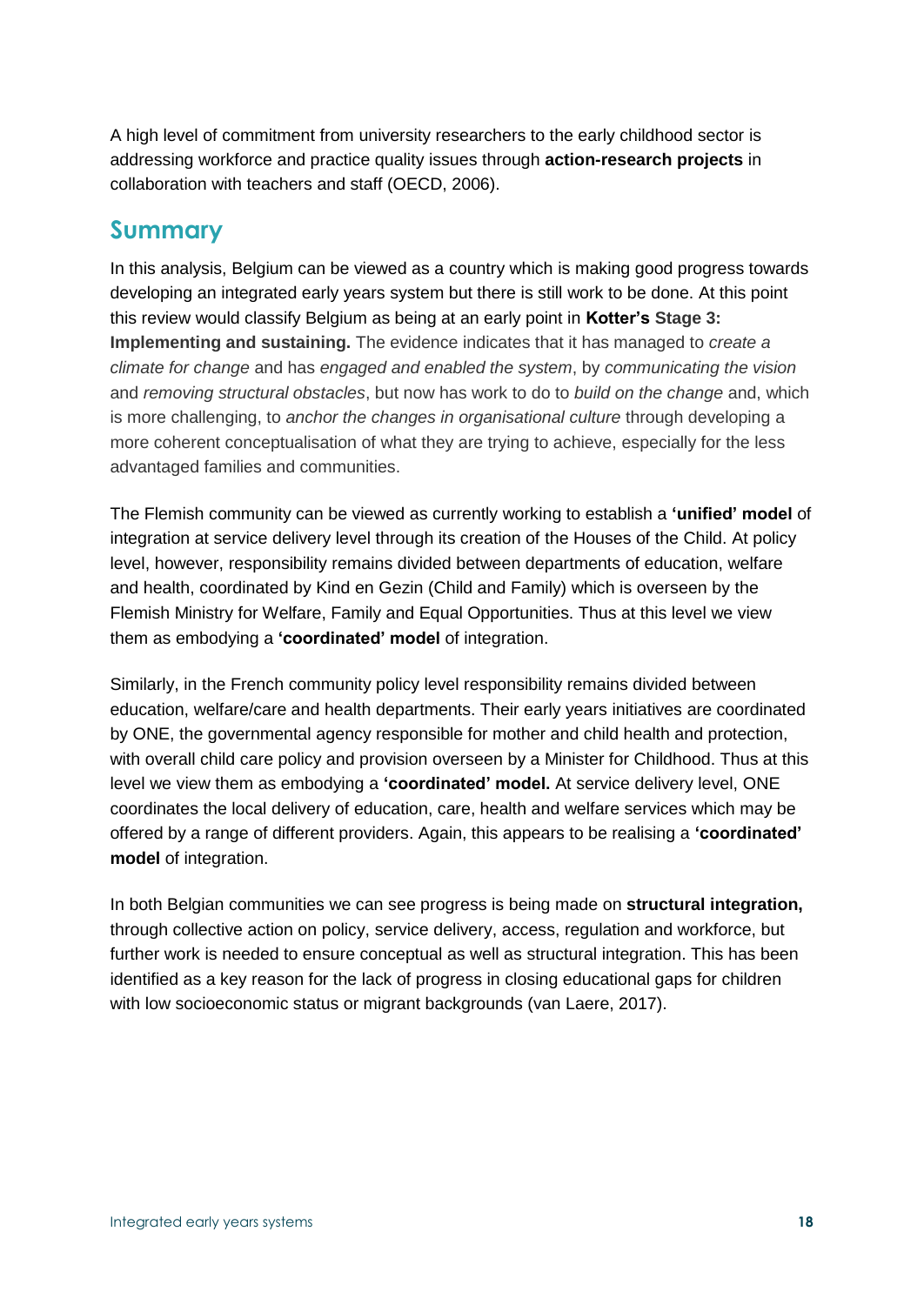## **Early years in Denmark**

### **National context**

Denmark is a small nation, consisting of more than four hundred islands, eighty of which are inhabited by a population of approximately 5.7 million. Whilst immigration, mainly from other Scandinavian and northern European countries, has increased, immigrants from southern Europe and the Middle East are also now more evident. Denmark is an industrialized society and only 15 per cent live in rural areas. Education is the primary motivating factor for migration to urban areas. Denmark has high living standards and low inequality by international measures and also has the highest percentage of women in the labour market in Europe, at almost 80 per cent (Eurostat, 2018).

### **Extent and nature of system integration**

In Denmark, like other Nordic countries, services for young children are seen as an essential aspect of the social welfare system, alongside tax-financed public health, education, and social systems. These systems reflect a high public commitment to provision and funding. Universalism is a central principle, and in education the integration of 'education' and 'child care' is prioritised; however, this is not the case with health. The early education and care system operates largely separately from the health system. There are however the early beginnings of structural reforms to integrate health services more fully with the early education and care systems, including some initiatives around policy, types of provision, access, regulation and workforce, as detailed below.

**Policy:** All children from zero to five years of age have a legal entitlement to early education and care and early health services, with high enrolment rates in early childhood or primary education (OECD, 2017c). There are wide ranging policy aims for the free, universal **early childhood education and care system**; these seek to balance child care and early education priorities and provide support for parental employment, work/life balance, parental education and training. Early education is provided to address children's development, preparedness for school, citizenship, special need, safeguarding the vulnerable, supporting children where their home language is different to the national language, and reducing inequality. More recently, aims have included children's health and wellbeing (Bertram and Pascal, 2016).

Denmark has historically had a decentralized **health system** but in recent years, policy initiatives have progressively introduced a more centralised approach to planning and regulation. There is also an expressed aim to improve inter-sectoral cooperation but several challenges remain in the Danish health care system. Denmark performs less well than other Nordic countries on indicators such as health inequalities and life expectancy (OECD, 2016b).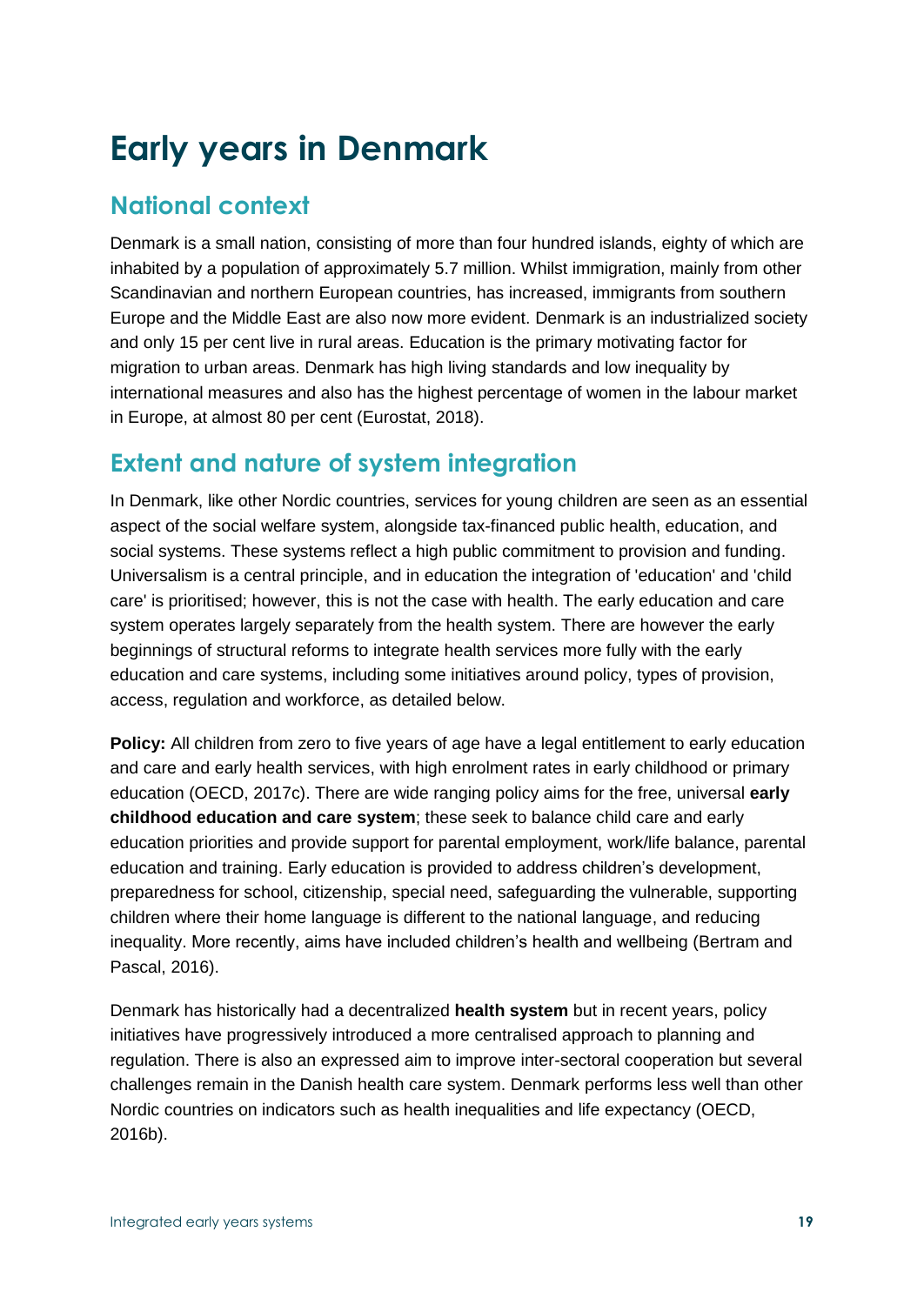In 2012, in response to rising deprivation and social inequalities, partially brought about by the global economic crisis, the government introduced a four-year national prevention strategy, investing DKK 100 million of social funds (Blades, 2012). It comprised two main initiatives aimed at children and young people at risk of poverty:

- *"Strengthening provision for, and the inclusion of, children with welfare and learning difficulties in day-care, schools and leisure activities by sharing best practice, improving guidance for local authorities on key transitions (e.g. between school stages) and developing better links with local health services;*
- *Strengthening targeted support for families, particularly those with school age children, children who have been in contact with the youth justice system and children with behavioural difficulties […] through the establishment of local action teams, more support and better education."* (Blades, 2012, pp. 6-7)

During recent years there have also been policy changes regarding expenditure, staff qualifications and child assessments (Bertram and Pascal, 2016). New legislation and strategies now also take cultural diversity into account in early childhood service delivery. Recent strategies include an improved early childhood and education curriculum, additional training and pedagogical consultancy to settings and pedagogical support given at home or through outreach programmes (Eurydice, 2018). Early intervention programmes also encourage the participation of children from low income families and minority ethnic groups, and of children with special needs.

**Administrative responsibility:** The Ministry of Health is responsibility for health legislation and guidelines but delivering and managing health services is devolved to regional and municipality level. The legal framework for healthcare is decided by the national government, where regional and municipal service delivery is also coordinated. There are also democratically elected assemblies at all levels of the Danish health care system.

Since 2011, overall responsibility for early education and care has lain with the Ministry of Children and Education. Governance and system management for education and care is split between national and sub-national (regional and municipality) levels. As in the health system, early education and care is highly decentralised (OECD, 2001; Pascal and Bertram, 2012); the Government defines the legal framework for day-care facilities (Dagtilbud), within which local authorities set guidelines for operating those services. This division of responsibility means achieving an integrated model of health, education and care delivery is challenging.

**Types of provision:** Most Danish **education and care services** are publicly funded and administered by local municipalities. The most common types are day-care settings (Dagtilbud) which cater for children from birth to six years and provide educational and social care. Home-based care (Dagpleje) is also used, nurseries (Vuggestuer) provide part-time and extended day places to children up to three years old while Integrated Centres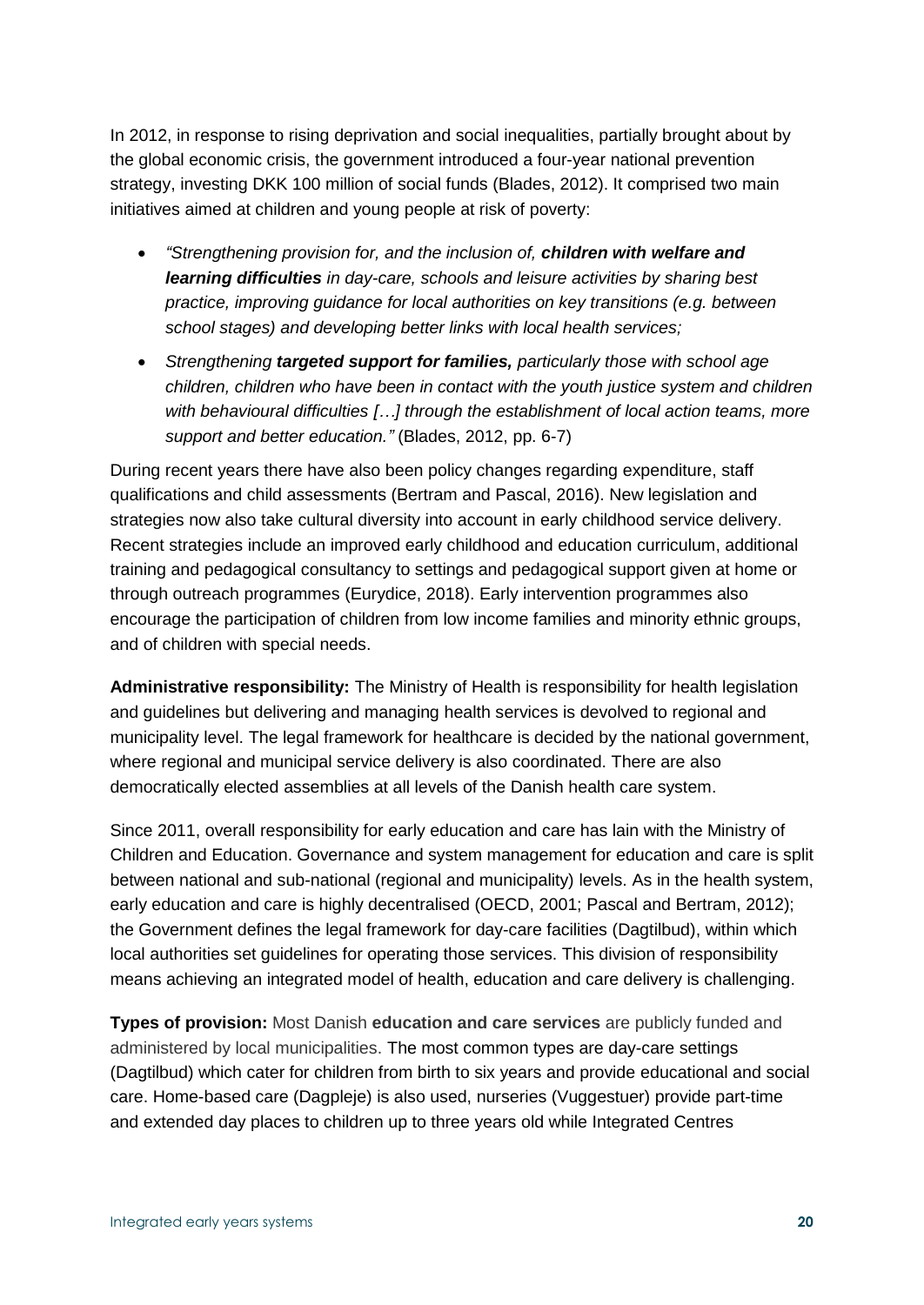(Integreret daginstitution) cater to children up to six years of age. Kindergartens (Børnehaver) also provide places for children between three and six years of age (Blades, 2012). Municipalities cover at least 75 per cent of the operating costs for day-care services for children from 26 weeks to age six; parents pay a maximum of 25 per cent and can also receive additional discounts such as a sibling discount, or an 'aided place' subsidy (Japsen, 2016).

The Danish national **health care system** is universal and free at the point of use, financed by local and state taxes (Blades, 2012). Municipalities provide universal preventive health examinations for children, as well as child nursing, school nursing and dental care. A minimum of five health visits by a nurse is offered to all families during the child's first year to support general wellbeing, development and early bonding between the child and parents. GPs also carry out seven scheduled preventive health examinations under the Danish childhood immunisation programme; at five weeks, five months, and then annually until five years of age (Ministry of Health, 2016). Recently, several municipalities and regions have established joint multi-speciality facilities, known as **Health Houses**, which generally bring together GPs, specialists and physiotherapists, as well as other healthcare professionals. Integration within the healthcare sector also occurs through various formal and informal networks that GPs participate in, alongside health service agreements established between regions and municipalities to facilitate cooperation and improve patient pathways (Mossialos et al, 2016).

In recent years, there has been public debate on issues related to ideas of cohesion and coherence in children's daily life (The Children's Society, 2018; UNICEF, 2013). This is linked to a desire to establish common objectives and vision across all municipal services for children, including education, care and health services. Many municipalities have established a single administration responsible for all matters relating to young children, schools, and out-of-school activities. A seminal comparative study by Kaga, Bennett and Moss (2013) revealed that countries that have adopted a unified administrative department for all early childhood services have benefited from a more coherent policy, greater quality and consistency across sectors, enhanced management of services, greater coherence in children's experiences and more investment in services for young children. These organisational changes demonstrate a movement towards structural integration around the early years, but as Kaga, Bennett, and Moss (2010) point out, increased collaboration across ministerial boundaries, including mutual understanding as to the values and norms held by different Government departments, is required to fully realise this aim and Denmark, as in other countries may still need to work on this (Kaga, Bennett, and Moss, 2010; Bertram and Pascal, 2016; OECD, 2001).

**Access:** Universal entitlement and guaranteed access to early education and care has led to high enrolment rates: 97.7 per cent of of three to five year olds and 65.7 per cent of under threes attend a form of day care institution (OECD, 2018a). Local municipalities have a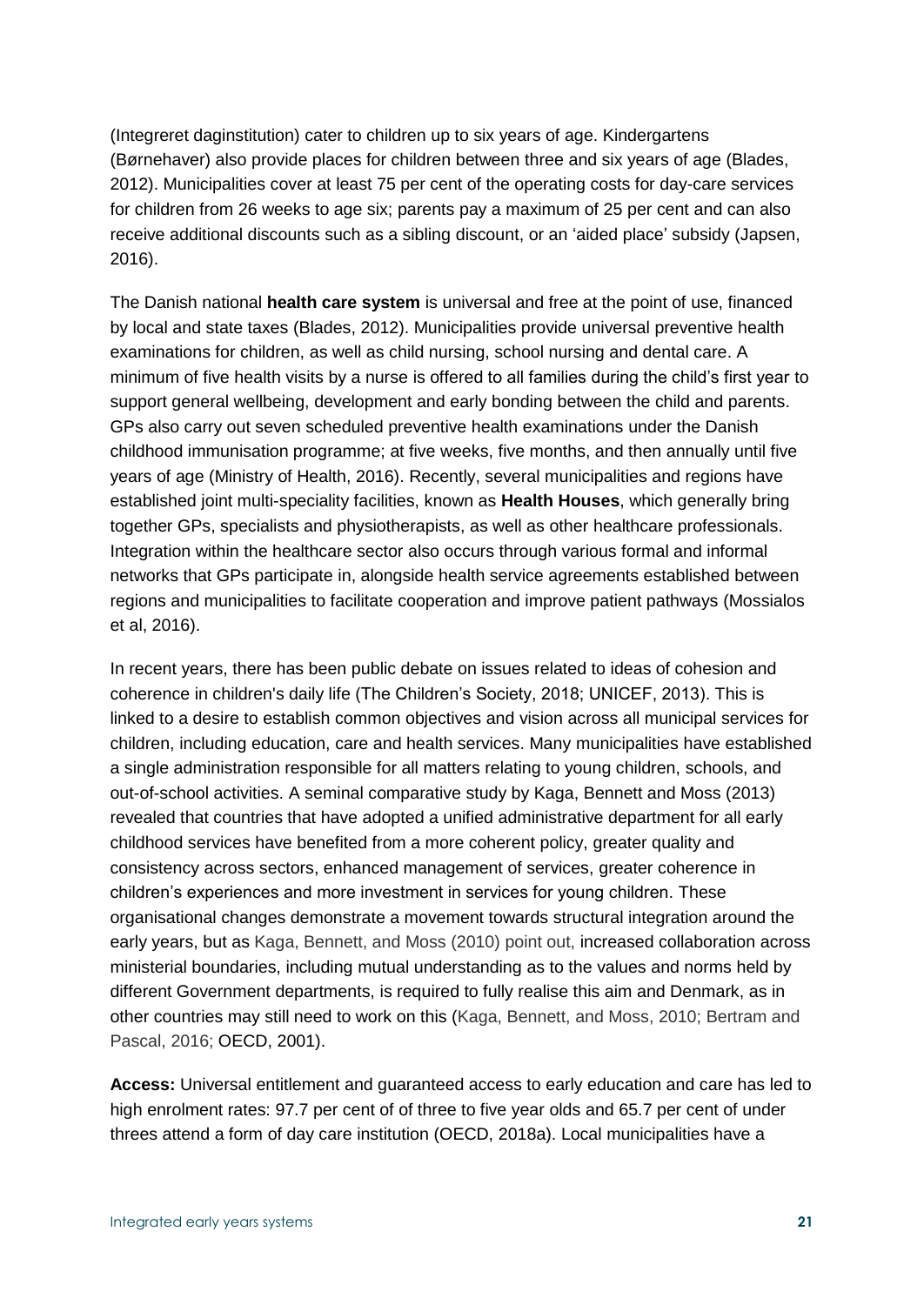statutory responsibility to ensure sufficiency of places. Strategies are also in place to support children from poorer families, those with special needs or a disability, minority ethnic groups, and children who do not have Danish as their first language. More than 90 per cent of children attend the first three health examinations (OECD, 2017b). Danish Red Cross clinics offer services to undocumented individuals who are not able to access routine care or basic prescription medicines.

**Regulation:** National guidance for early education and care services encourages a broad and balanced learning programme, and provides expectations of outcomes at set stages between birth and primary school age. Local municipalities are responsible for ensuring that all centres meet these national requirements. There is also a national inspectorate which assesses compliance, leadership and management, the curriculum, staff performance, children's learning outcomes, health and well-being, parental satisfaction, financial sustainability and value for money (Bertram and Pascal, 2016). Results are reported to parents, providers and local and regional ECE bodies, and are used to inform policy and practice. A similar system applies to health services, with the government setting national guidelines and local municipalities taking responsibility for confirming compliance (Bertram and Pascal, 2016).

**Workforce:** The education, care and health workforces are highly trained**.** Danish teachers are educated to degree level, including training in care and supporting development. In an average municipality, 59 per cent of education professionals hold a degree in pedagogy, while 41 per cent are assistants with limited or no formal teacher training (Urban et al, 2012). In the health system, GPs are required to complete six years of training, and there is a separate training programme for health visitors. There is no move yet to develop an integrated approach to workforce training across services.

#### **Impact of system on child/family/providers**

The aforementioned UNICEF Child Wellbeing Study (UNICEF, 2013) revealed that in 2013 Denmark ranked 11<sup>th</sup> out of 29 countries studied, indicating that its framework of services for children has a largely positive effect on the well-being of children. There is little published evidence of the direct impact of the Danish government's actions to create an integrated early years system for children and families, as like others in this report, the government has taken a deliberate stance not to measure child outcomes at this point. There are no nationwide assessments of young children; although some local municipalities stipulate that their early years providers assess children under three years there is no national reporting of this data. PISA evidence on the educational performance of children at age 15 shows that Denmark achieved just below the OECD average scores in science, mathematics and reading (OECD, 2018b).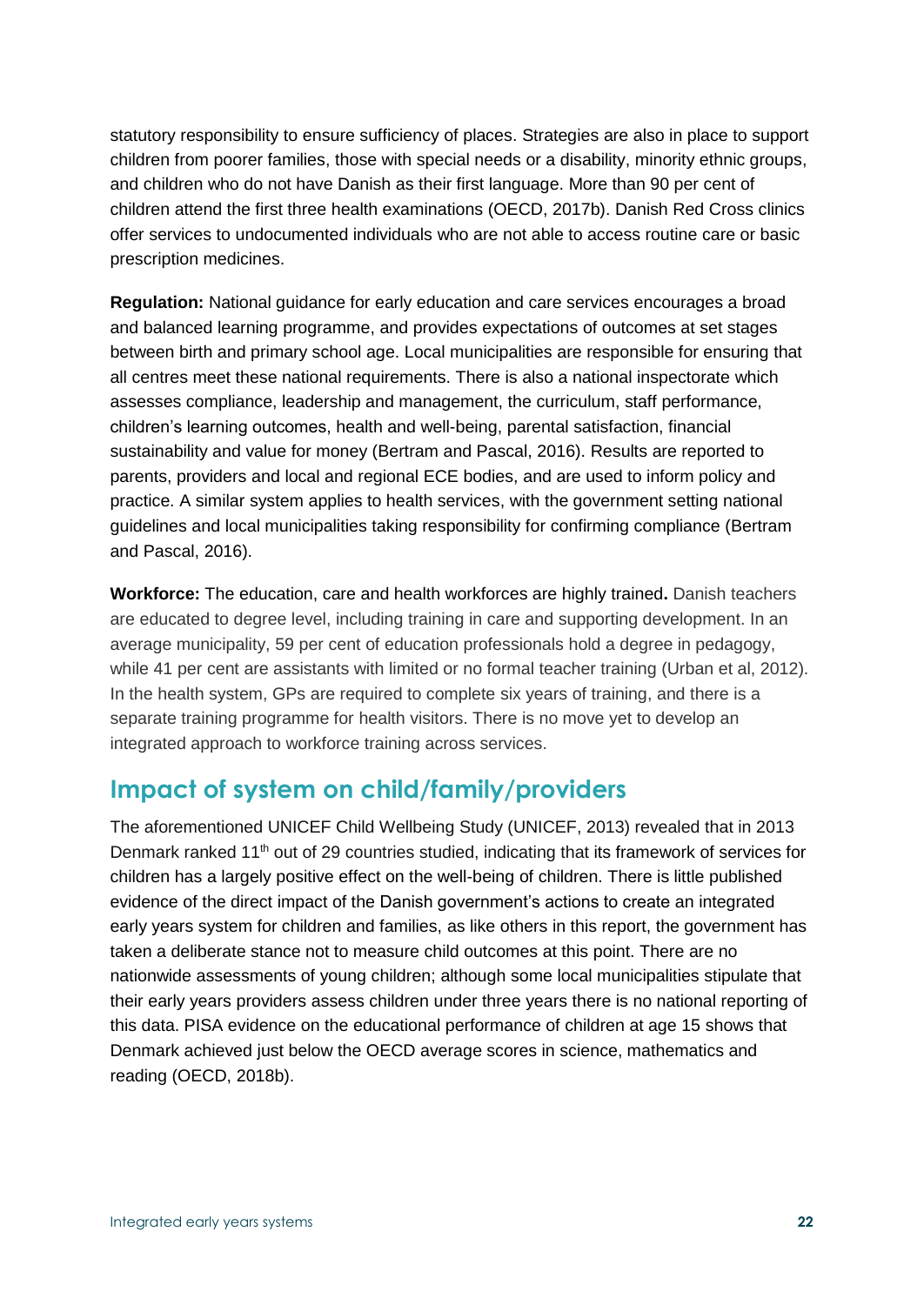## **Cost of system**

There is little published evidence on the specific cost of the early education and health system in Denmark and expenditure on early childhood education and care as a proportion of GDP is not reported in the latest OECD report (OECD, 2018a). Most costs are covered publicly and expenditure is large, primarily due both to high demand and high salaries for staff in education, care and health. To illustrate, the municipalities alone are estimated to spend just under £3 billion a year on ECEC (Japsen 2016). The overall funding picture is complex and divided between a range of national, regional and local administrative bodies and it is beyond the scope of this review to untangle this complex situation. Health spending is higher in Denmark than in most other EU countries, and in 2017 was at 10.2 per cent of GDP compared to the EU average of 8.9 per cent (OECD 2017b).

#### **System change processes**

Denmark established a fully integrated education and care system for young children, alongside a universal healthcare system in the 1970's. Departmental responsibility is with the Ministry for Children and Social Affairs, including welfare and parenting support responsibilities. The government has also set out requirements to local municipalities that day care centres should offer education, childcare and parenting and family support. More recently change processes have included:

- **Incentivising day care centres** to make a particular effort to support less advantaged children;
- Bringing together **preventative social care services** with **universal education** and **parenting support;**
- Developing GP-run **health centres** within local communities and home-visiting health visitors to adopt a more cohesive approach;
- Establishing a dialogue about the **concept** of more joined-up education and health services and moving towards local collaborative planning.

As yet, there has been little action in terms of integrating service delivery.

#### **Summary**

Our analysis shows that Denmark has well established models of integration within its education and care systems and is in the process of developing models of integration within its health system. However, there has not been significant progress in integrating these two systems to form a fully integrated early years system. At this point we would classify Denmark as being at Kotter's **Stage 2: Engaging and enabling the organisation(s)** since it is at an intermediate stage in the development of a fully integrated early years system. Evidence indicates that work remains to *engage and enable the system* by *communicating*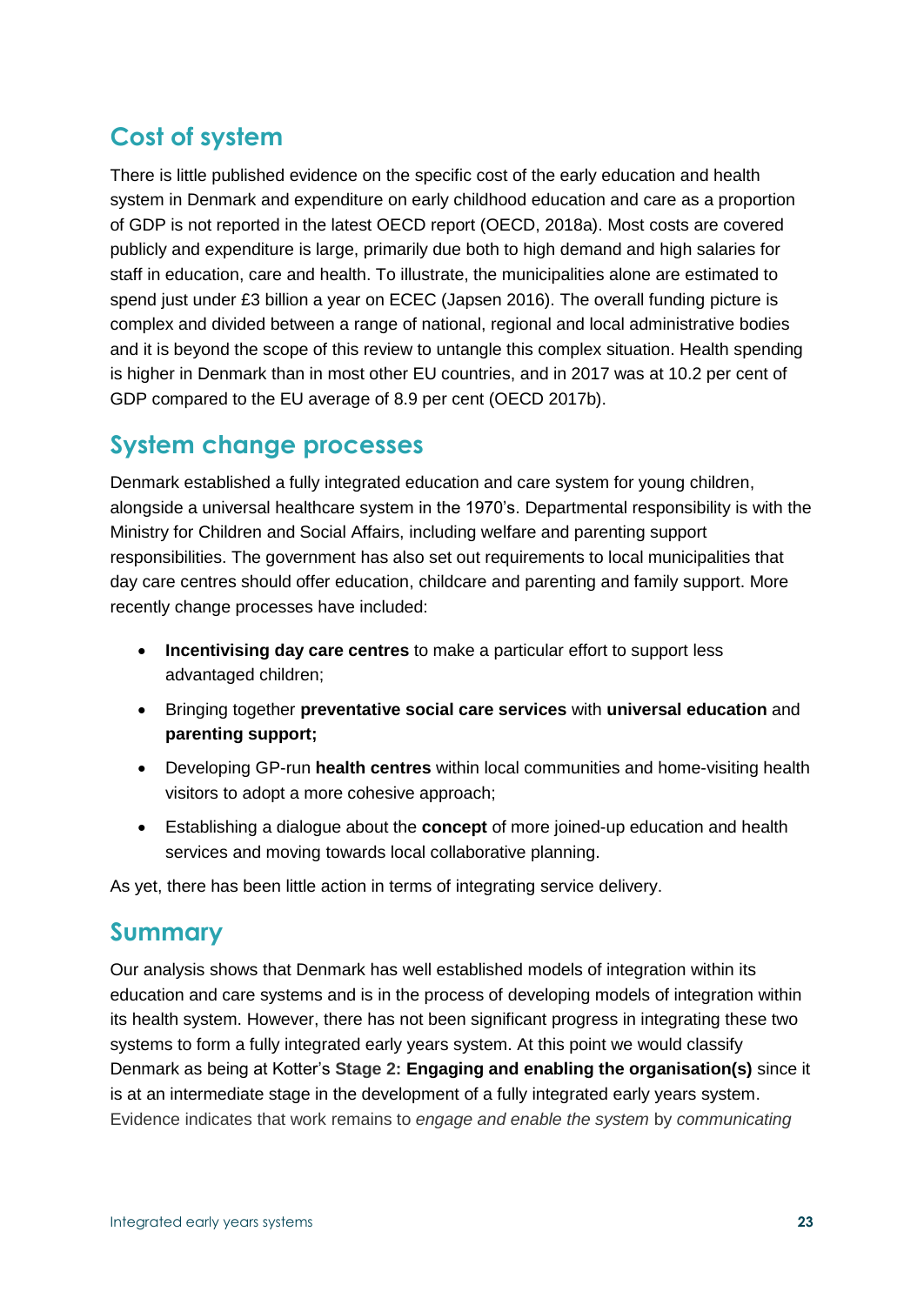*the vision* and *removing structural obstacles*. Notably, the Danish Government has begun a dialogue to *anchor the changes in organisational culture* through developing a more coherent conceptualisation of what they are trying to achieve, especially for less advantaged families and communities. However, this is still at an early stage and the two systems are currently functioning largely as separate entities.

In terms of education, care and social welfare systems, Denmark can be viewed as having a well-established **'unified' model** of integration at both government and service delivery level under the Ministry for Children and Social Affairs and through its universally available day care centres. Denmark is also making progress towards creating a **'unified' model** of integration in health through its local Health Houses, which are under the strategic responsibility of the Ministry of Health. However, integration of the education and care system with the health system is at an early formative phase and currently embodies a **'coalition' model.**

There is some progress on **structural integration** within the two separate systems, through collective action on policy, service delivery, access, regulation and workforce, but further structural elements are required of a fully integrated early years system. Considerable work and political will is needed to take forward the early dialogue about coherence in children's daily life to achieve **conceptual integration** across these two systems, and to establish the groundwork for structural integration. However, Denmark is one of the few countries which has started this conceptual dialogue before structural integration between the two systems has begun, which may prove advantageous in the long term.

# **Early years in Estonia**

## **National context**

Estonia is the most northerly Baltic state, consisting of a mainland and 2,222 islands in the Baltic Sea. With a population of 1.3 million, it is one of the least populous European Union (EU) member states. Since regaining its independence in 1991, the country has become one of the most economically successful of the newer eastern EU members, and one of the most digitally advanced societies internationally (Eurostat, 2018).

## **Extent and nature of system integration**

Owing to Estonia's turbulent political history, services for young children and families have experienced repeated shifts in organisation and structure. Development of the education, care and health systems continues, as the country positions itself as a modern European society with a strong social welfare system. To this end, a range of structural reforms and initiatives are planned or already underway in the early education, care and health systems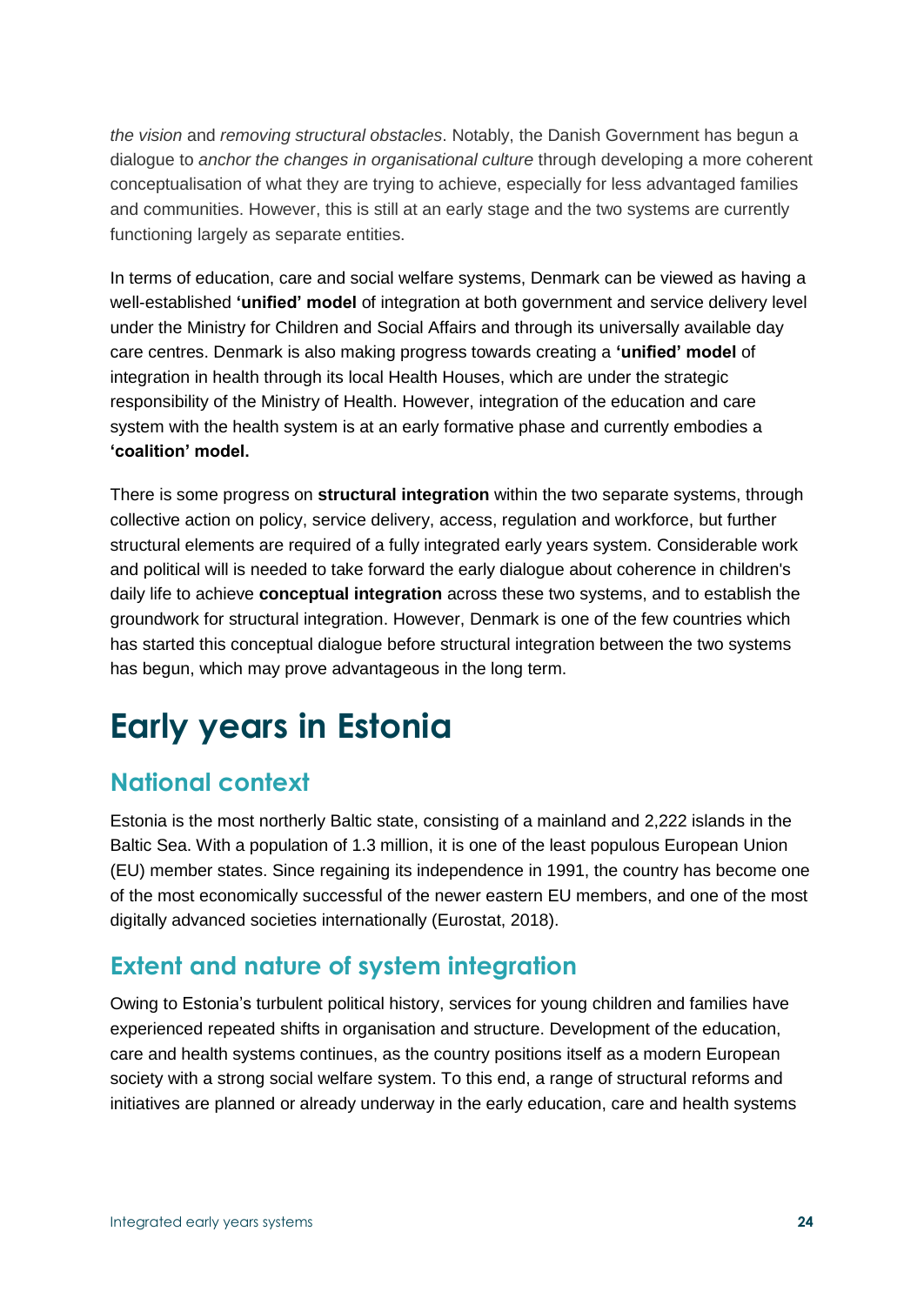with the intention to provide a more cohesive early years system. These include initiatives addressing policy, types of provision, access, regulation, and workforce.

**Policy:** Estonian citizens are provided with universal health care, free integrated education and care from eighteen months to seven years of age, and the longest paid maternity leave in the OECD. However, there remain challenges in terms of access and coverage of these services, a shortage of both health and education staff to meet demand, and a failure of these systems to handle increasing levels of social care, child mental health and family health needs. Government policy is being developed to address these challenges (Eurydice, 2018).

The Child Protection Act of 2014 established a strategy to promote child development and support, to see the best interests of children as a primary consideration and to improve their quality of life. The 2014 Act led to the establishment of the State Child Protection Service in 2016 and a number of national strategies to regulate early intervention services:

- The **'Strategy of Children and Families 2012-2020,** the main objective of which is to improve well-being and quality of life for children through child and family policy, positive parenting, child rights and protection systems, family benefits and services, and reconciling work with private life (Frazer, 2016);
- **The 'Children and Youth at Risk' programme** aims to improve cross‐sectoral support, including healthcare, legal protection, education, and the welfare system, for children and young people at risk;
- In cooperation with the National Institute for Health Development, the Ministry of Social Affairs piloted the evidence-based **'The Incredible Years' Preschool Basic Parent Programme and Advance Programme'** among Estonian and Russian speaking parents from 2014-2017 (Frazer, 2016). Since then the Programme has been institutionalised in the National Institute for Health Development and an advanced programme pilot is ongoing, working with the Child Mental Health Centres;
- The **'Circle of Security'** programme sees two educated trainers working in collaboration with local governments and midwives to support parents in enhancing attachment security with their children;
- The **'Developing a Concept of Integrated Services to Improve Children's Mental Health'** programme was a public health programme that aimed to support child wellbeing and mental health through the integration of social, healthcare and educational services, funded by the Norway Grant 2009-2014.

This last initiative was an ambitious programme which aimed to map existing services, develop a less fragmented system of children's mental health services, and to provide better regional health and social care coverage for children and families. It encouraged a familycentred approach predicated on cooperation, which considers the child's needs along with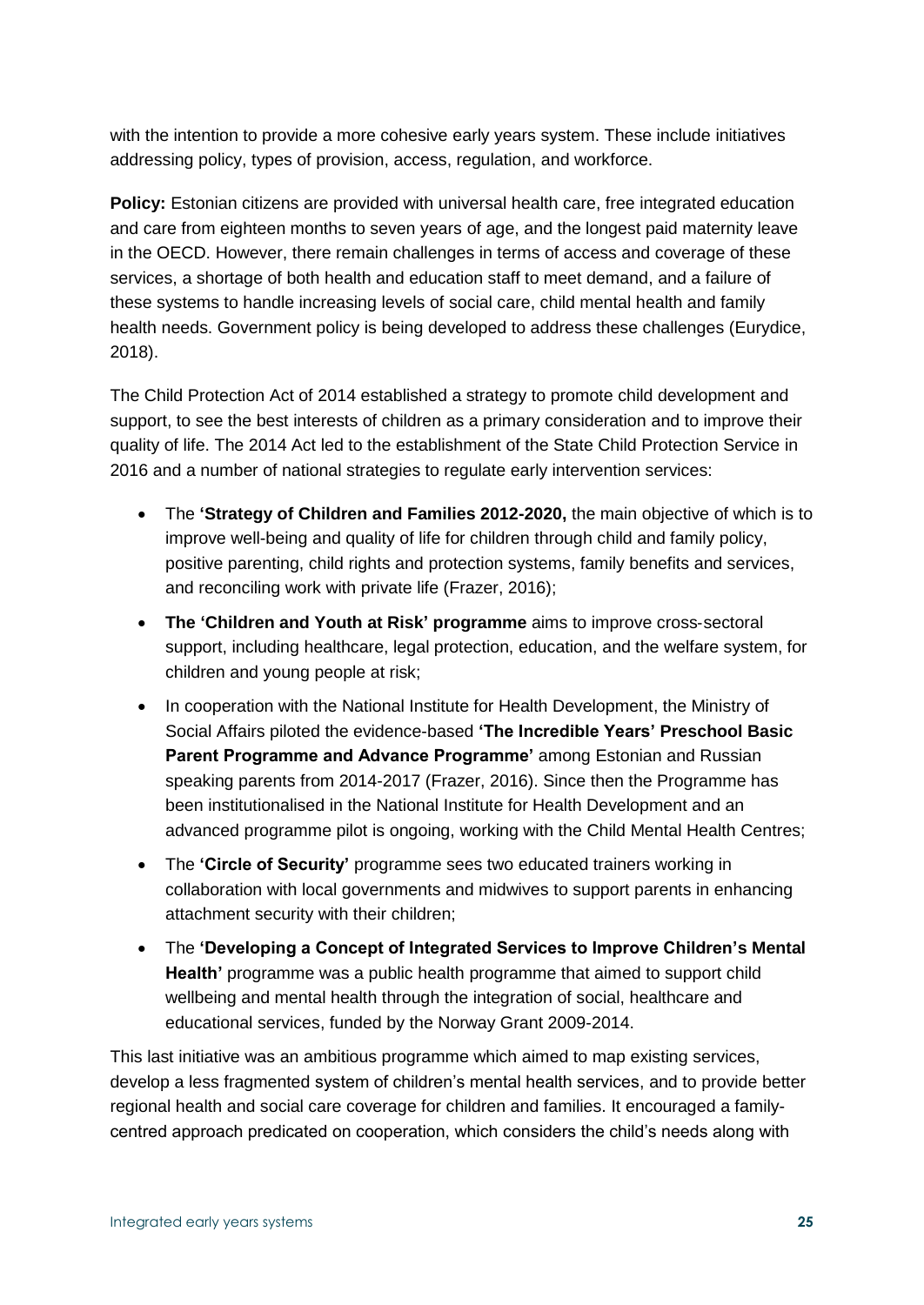existing services and aims for measurable results. This concept work has been the basis for improving the quality of interventions and service coordination reforms in Estonia and continues to inform the further integration of services in the healthcare, social, child welfare and educational system.

In Estonia, links have been forged between health care, the social system and education sectors as processes have been amalgamated and problems tackled that each sector could not adequately address working independently. For example, by restoring the 'home visit for every new-born' system in Estonia, data from first home visits could be utilised and interventions planned for children at risk from a need-based approach, creating contact between the health care system and family whilst assessing family resources and empowering parents. This mirrors the coordination mechanisms being developed through their 'Children and Youth at Risk' (CYAR) programme and reform of the child protection system.

**Administrative responsibility:** Until 2018, Estonia had a partially unified system of early childhood education and care under the Ministry of Education and the Ministry of Social Welfare, reflecting a multi-level governance model, with governance and system management distributed between national and sub-national levels. From 2018, all early education and care institutions have been brought under the Ministry of Education and Research which reflects a move to integrate and unify administrative responsibility for all education and care services from birth. There is also a central state agency – the Social Insurance Board - which co-ordinates social care support for children with complex health conditions or disabilities.

From the early 1990's the Estonian health system has operated as a decentralised model funded through social insurance. Responsibility for the health system currently lies with the Ministry of Social Affairs (MoSA) and its agencies, including the independent Estonian Health Insurance Fund (EHIF).

*"The Ministry of Social Affairs and its agencies perform the main stewardship role for the Estonian health care system…. The Estonian Health Insurance Fund (EHIF), operates the national, mandatory health insurance scheme and performs some quality assurance activities. The national health insurance scheme covers approximately 95% of the population with a broad range of curative and preventive services*." (Kurowski et al, 2015, p.9),

However, the experience of decentralisation in the 1990's has not been as successful as hoped in delivering an efficient and effective system and Estonia is now moving to establish more centralising planning and regulatory functions (Lai et al, 2013). The main policy document is the National Health Plan (NHP) which integrates existing sectoral plans to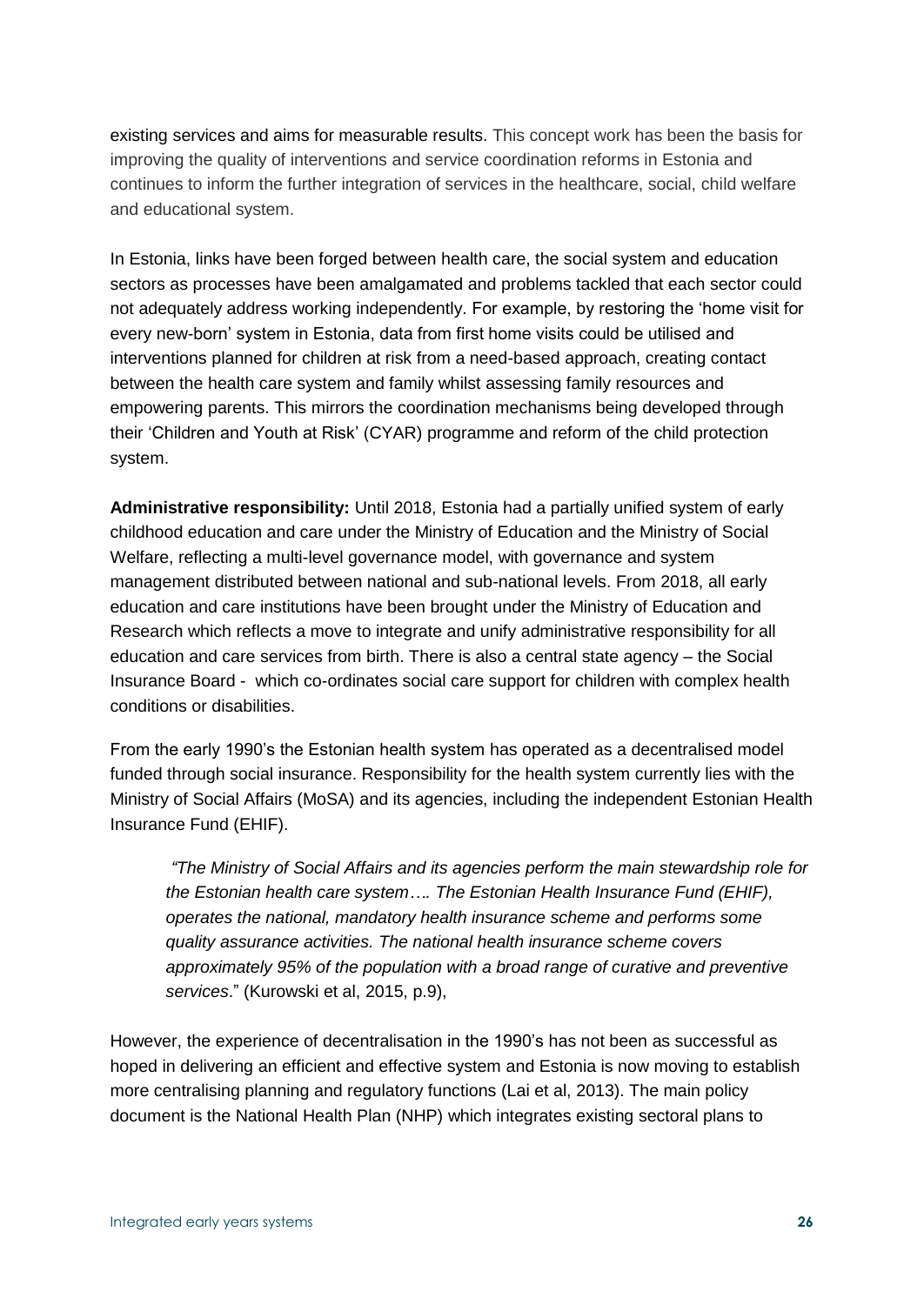support linkages between the various stakeholders of the health system and other sectors. In 2017, (OECD, 2017a) the Estonian government increased its funding for the health system and its new NHP sets out to define more measurable targets, and hold providers more accountable.

**Types of provision:** Parents are universally entitled to 62 weeks paid maternity or paternity leave, which can be taken by either parent (Bertram and Pascal, 2016).

Under the responsibility of the Ministry and Education and Research, Estonia has a unitary **childcare and education system** with two main structures; child care centers and fully integrated educational institutions for children aged from eighteen months to seven years of age, both offering daycare and education. Both are fully publicly funded, receiving supply side funding in the form of staff salary and place subsidies, resource and capital grants, and demand side funding via reduced tax credits or relief, fees, and family allowances (Bertram and Pascal, 2016).

A 1992 health insurance law established a decentralised system of medical funding that operates primarily at a regional or municipal level (Aruja et al, 2018). However, a gradual return to a centralised model of planning and regulation has followed the less than successful deregulation during the 1990s (Lai et al, 2013). The Ministry of Social Affairs, supported by the National Institute for Health Development, is responsible for the health system (OECD, 2017a). All health care providers are independent and family physicians who practice either as private entrepreneurs or employees of private companies, some of which are owned by family doctors and other by local municipalities. Structural reforms in the 1990s saw family physicians become the centre of the health service delivery system, providing a core package of primary health services (Kurowski, 2015). This description reveals that the health system in Estonia is largely operating as separate to early childhood and care provision and has been managed as a market system, although recent reforms have shifted the approach back towards more centralised planning which might facilitate a more integrated approach.

Children in Estonia have access to regular health checks and vaccinations. Monitoring of a child's growth, development and overall health, including eyesight and hearing, is overseen by family physicians, who also provide developmental advice on issues such as hygiene, diet, and physical exercise (Julge, 2016). Children are examined monthly during their first year, and annually after this point. At six or seven, the child receives a preschool medical examination from the family physician, who assesses development, readiness for school, eyesight, hearing, and speech development. If any potential concerns are identified, the child is referred to a relevant specialist (Julge, 2016).

Municipalities and cities also have their own **social care systems** and contact with primary care doctors and nurses begins when a child is born. Disabled children receive significant additional support. The 2012 National Health Plan aimed to integrate all health and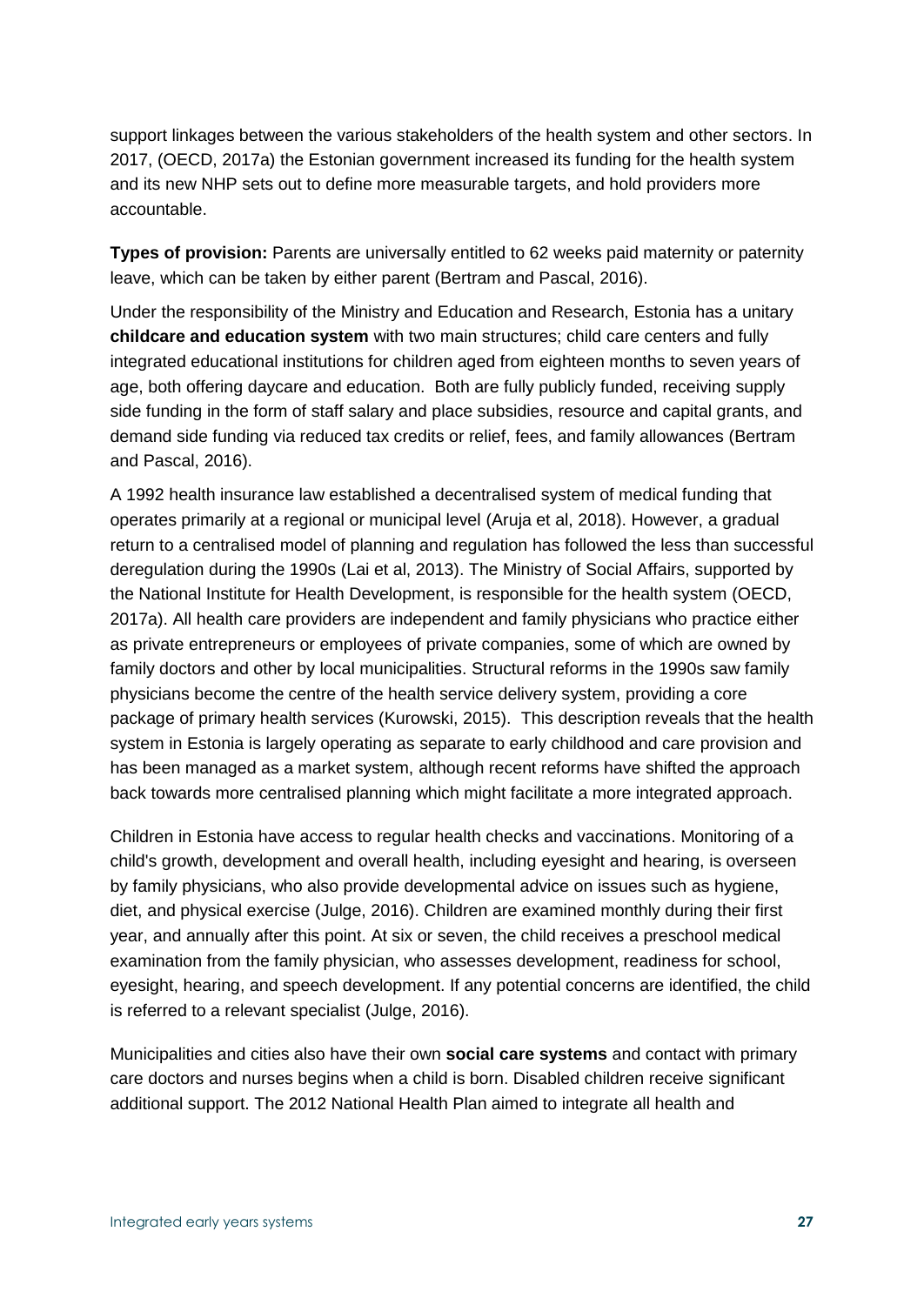development strategies and plans, as well as link stakeholders from the health system and other sectors (OECD, 2017a).

**Access:** Enrolment levels to early education and care are relatively high and increase with age; 13.2 per cent of under-threes and 90.7 per cent of three to five-year-olds enrolled in formal education and care provision (OECD, 2017c). Strategies exist to encourage the participation of children from low income families and to extend coverage in rural areas. There are also a range of early intervention programmes to support the participation of children from low income families, children with special needs or a disability, minority ethnic groups and where the home language is different to national language (Bertram and Pascal, 2016). However, there remains a shortage of provision, particularly in rural areas, for low income families and for children with special needs or a disability. These initiatives are specifically designed to ensure better integration and access to children with higher levels of need (Bertram and Pascal, 2016).

**Regulation:** The Ministry of Social Affairs, which is responsible for the Estonian health sector, has passed several acts and regulations which set out structural requirements for facilities, installations and equipment, quality requirements for specific medical procedures, and the designation of provider responsibilities for the accessibility and quality of health services. A single national body is responsible for accrediting all early education and care and the system incorporates compliance, curriculum, financial sustainability and a national system for inspection. A range of outcome expectations are set, covering educational, health and wellbeing outcomes, which support the move towards more integrated service delivery. In the health sector, the different health stakeholders carry out specific quality assurance activities; however, there is no single national institution responsible for coordinating and assessing these independent quality assurance activities.

**Workforce:** People working in ECEC in Estonia are expected to have graduate or postgraduate qualifications. There are three main staff categories - teacher, assistant and nurse - and two categories of leaders - director and lead teacher. Assistants must have an International Standard Classification of Education (ISCED) Level three qualification, and nurses are required to have an ISCED Level 4 qualification. Teachers, directors and lead teachers are required to have an ISCED Level 5 qualification (Bertram and Pascal, 2016). In health, the picture is more varied owing to the shortage of qualified health professionals, especially in family health. GPs are required to have six years of training, in line with most European countries and they have the opportunity to specialise in family medicine during their training. This is hoped to increase the supply of specialist expertise. There are no current initiatives to encourage cross system training for early education and care and health professionals, even at leadership level.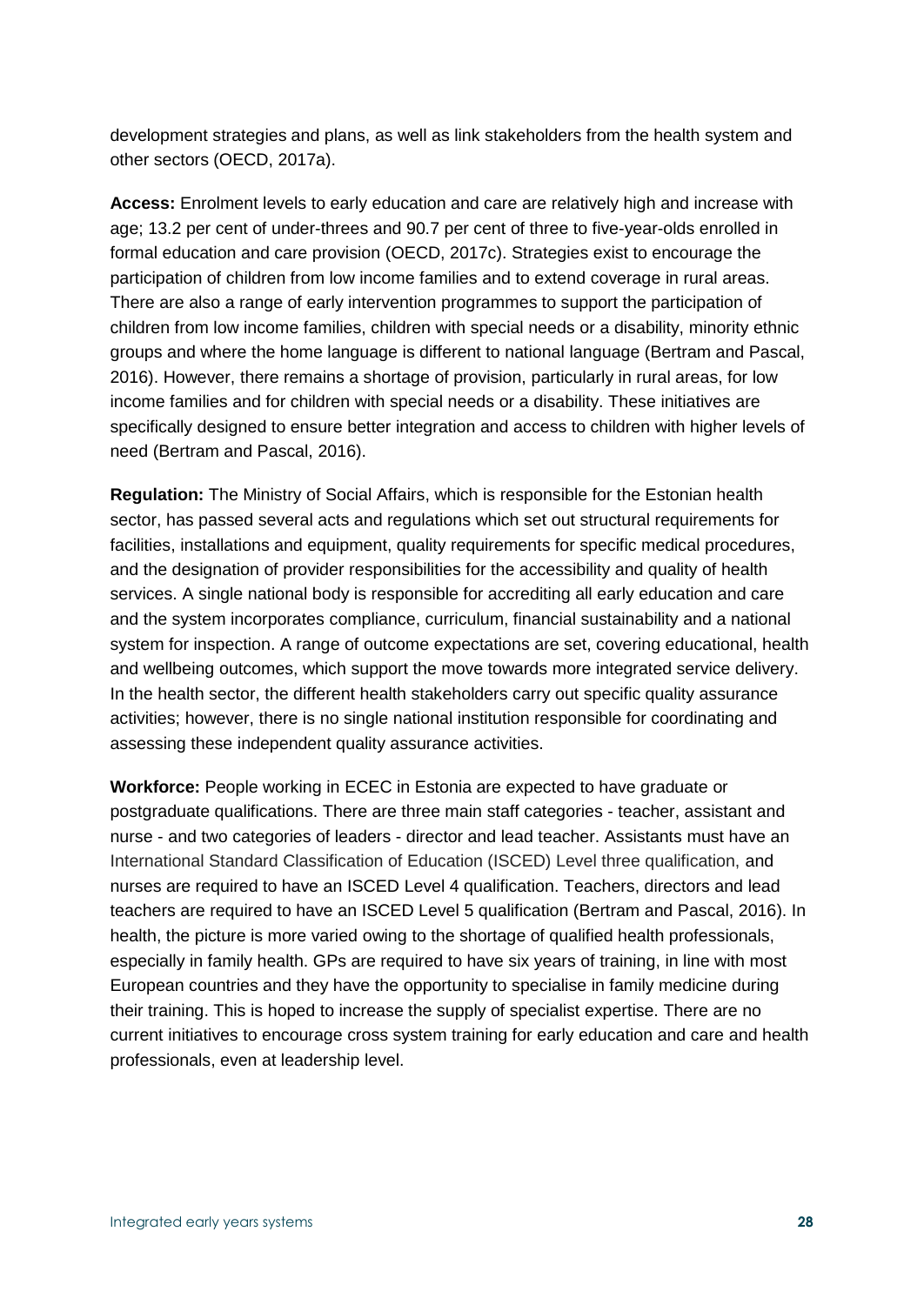### **Impact of system on child/family/providers**

A stated previously, assessing the impact of the early years system on child and family and providers is complex and there is limited evidence. Whilst programmes such as the Circle of Security and the Integrated Concept adopt a collaborative, targeted approach, it is unclear how successful these have been owing to a lack of measurement. This is due in part to insufficient collaboration between services (Tõemets and Põllumaa, 2016). Universal home visits specifically have been shown to achieve positive outcomes - creating early contact between the health care system and family, assessing family resources and empowering parents. That said, time delays when targeted support for disadvantaged children or when special needs or safeguarding issues are involved, prevent this holistic, evidence-based approach from working well for everyone (Tõemets and Põllumaa, 2016).

There is currently a significant – and possibly unnecessarily high - number of databases in use, for example the Social Services and Benefits Registry, the Social Insurance Board Information System, e-Health, and Estonian Education Information System, amongst others. These databases are not interfaced, and large scale impact studies are problematic due to duplicate information and uncertainties regarding data validity. Further, information relating to children's well-being, mental health, and risk group status is not regularly gathered on a national level (Tõemets, 2015).

The UNICEF Child Wellbeing Study (UNICEF, 2013) revealed that in 2013 Estonia did not perform well, coming 23<sup>rd</sup> in the table of 29 countries, with poor results particularly on the dimension of child poverty. Based on this, it may be concluded that the framework of services for children in Estonia at that time at least was not working well for the poor and less advantaged. More up-to-date insight may be revealed in the forthcoming OECD International Early Learning and Child Well-being Study (OECD, 2018d) in which Estonia is a participant.

There is however positive evidence on the educational performance of older children in Estonia; Estonia was 3<sup>rd</sup> in the most recent PISA study of children's educational performance at age 15, and was well above the OECD average scores in science, mathematics and reading (OECD, 2018b). This gives some indication that aspects of the Estonian system for children and families are working well.

#### **Cost of system**

There is a lack of evidence on the specific cost of the early education and health system in Estonia but OECD data reveals that in 2017 Estonia spent 1.2 per cent of GDP on early education and care, higher than the OECD average (2018a). The funding situation in Estonia is complex, divided between a range of national, regional and local administrative bodies, and partially comes from external funding, including the Norway Fund.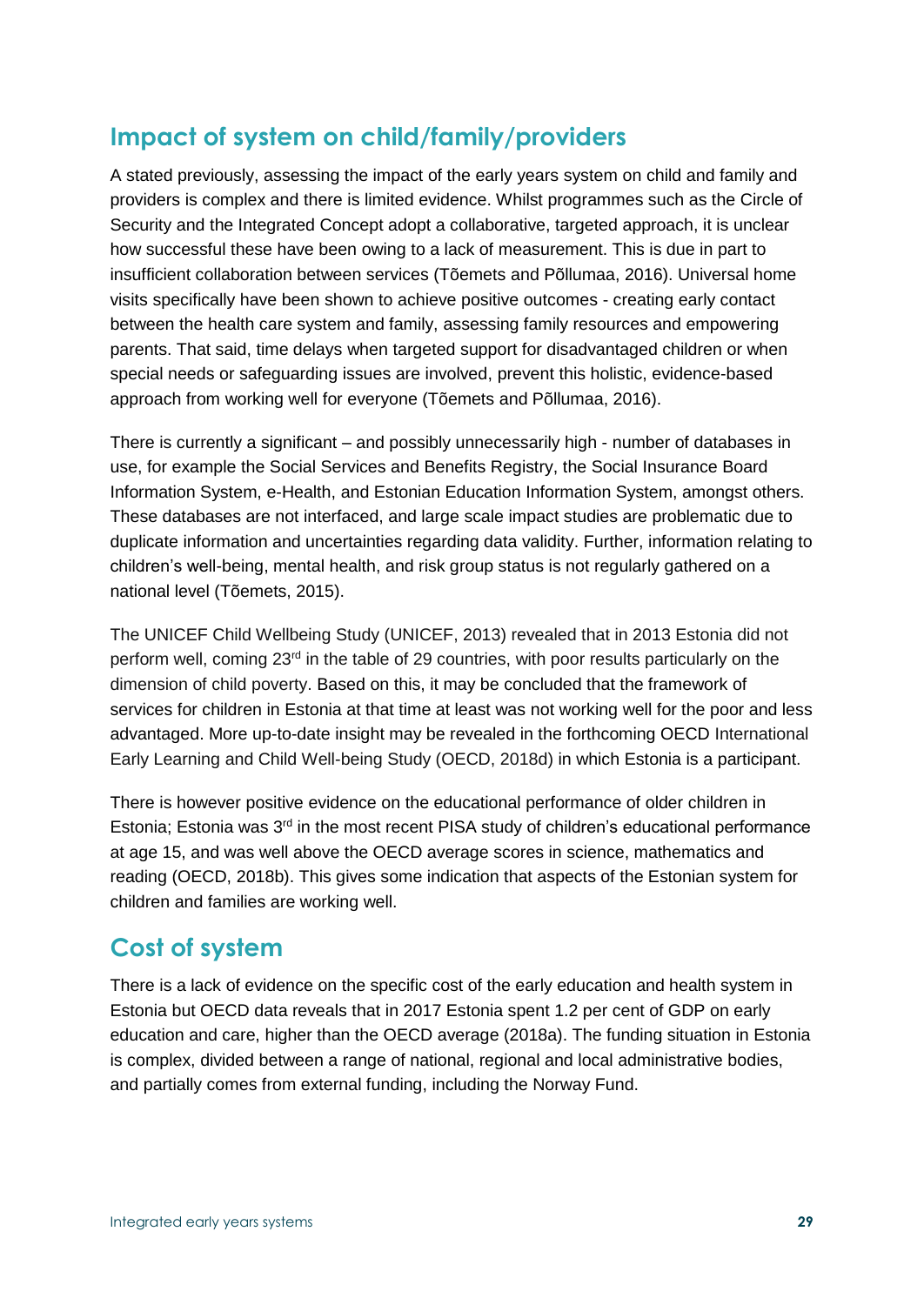By contrast, health spending is lower in Estonia than in most other EU countries, and in 2017 was at 6.7 per cent of GDP compared to the EU average of 8.9 per cent. According to the OECD: "*There is a strong reliance on payroll contributions that makes the system vulnerable but three quarters of health spending is publicly funded, which gives the population more protection than in neighbouring countries"* (2017a, p.3).

#### **System change processes**

There have been four main ways in which system change has been encouraged in Estonia:

- The government has stimulated a range of change initiatives through securing funding for **specific projects** aimed at developing a more integrated education, care and health system. This funding for focused, time-limited projects has acted as a lever to pilot changes and encourage the development of new practices;
- The Estonian Social Insurance Board has piloted and implemented **regional support units** to build strong links between state and local level, channelling national policy related to children, youth and families to the local level with advice and support for local governments in planning changes towards more integrated service delivery. The capability of the local governments has improved in both evidence-based policy making and providing more effective and integrated assistance for children and families and evidence-based intervention;
- **Supervision, co-vision and coaching** have been found to be integral to supporting frontline specialists working with families, enabling them to operate in a more coordinated way;
- A **conceptualisation programme** to enhance the understanding of integrated system delivery has been launched to support cross sector thinking about how an integrated system might be developed and delivered.

#### **Summary**

Our analysis shows that Estonia has well established and integrated models within its education and care systems, and has made a good start of integration within its health system. It is progressing the integration of these two systems to form a fully integrated early years system across the education, care and health divide. At this point this review would classify Estonia as being at a middle stage in the development of a fully integrated early years system which encompasses education, health and social care, being at Kotter's **Stage 2: Engaging and enabling the organisation.** The evidence indicates that it has begun to *engage and enable the system* by *communicating the vision* and *removing structural obstacles and creating short term wins* through its projects. It has also begun a dialogue to *anchor the changes in organisational culture* as it moves to Stage 3, by developing a more coherent conceptualisation of what they are trying to achieve, especially for less advantaged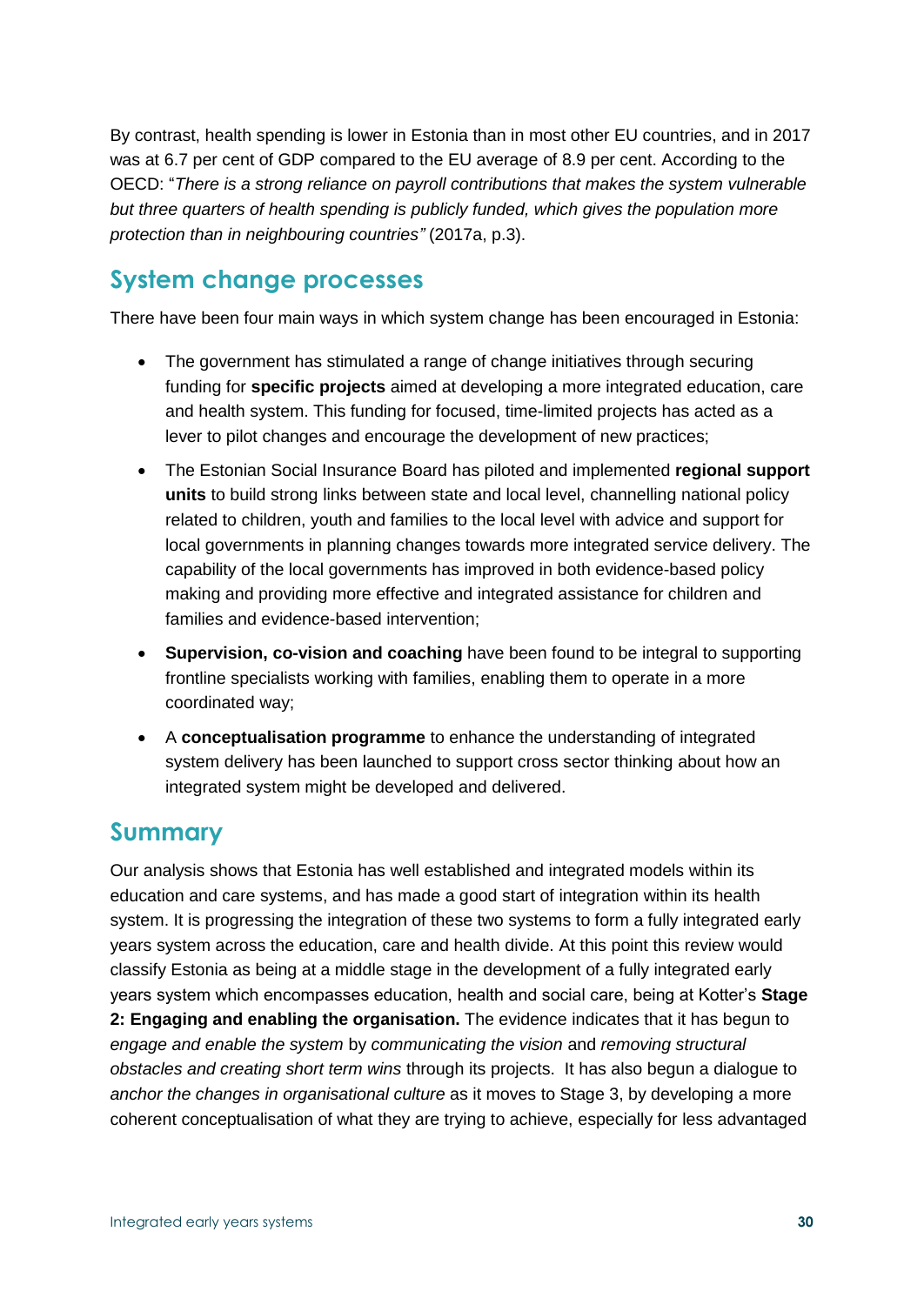families, but this is just beginning and currently the two systems (education and care, and health) remain separately constituted.

In terms of education, care and social welfare, Estonia can be viewed as having a wellestablished **'unified' model** at both government and service delivery levels through its universally-available day-care centres. With regard to health services, Estonia is making some progress towards creating a **'coordinated' model** of integration through its local multispecialist GP centres, which are under the strategic responsibility of the Ministry of Health but which work with the integrated education and care centres, plus a range of service delivery partners. However, the integration of the education and care system with the health system remains at an early stage of development and is making progress to establish a **'coordinated model'** of integration rather than a fully unified model given that the services are synchronised so that the various services work together but remain individually separate.

In sum, while some progress is being made towards **structural integration** within the two separate systems, it has yet to tackle the structural elements required of a fully integrated early years system. Considerable work and political will is needed to take forward work on establishing a common concept of integrated system delivery and achieve **conceptual integration** - but Estonia is one of the few countries that has started this conceptual dialogue.

## **Early years in the Netherlands**

### **National context**

The Netherlands is a densely populated country with a population of just over 17 million which is growing, due mainly to migration (Eurostat, 2018). The Netherlands operates a liberal, free market economy balanced with a desire to be a social democracy with a welfare state that gives all citizens a universal right to a minimum standard of living. Income inequality has historically been relatively small when compared to other EU countries due to progressive taxation and redistribution, but in recent years wealth inequality has increased significantly (Eurostat, 2018; OECD, 2018c).

#### **Extent and nature of system integration**

In the Netherlands, changing demographics and economic demands have brought new challenges to the education, care and health systems. These have driven structural reforms to integrate systems more fully, including initiatives around policy, types of provision, access, regulation and the workforce.

**Policy:** The Netherlands provides universal, free education to children from a young age, emphasising social support for families and children within youth and social integration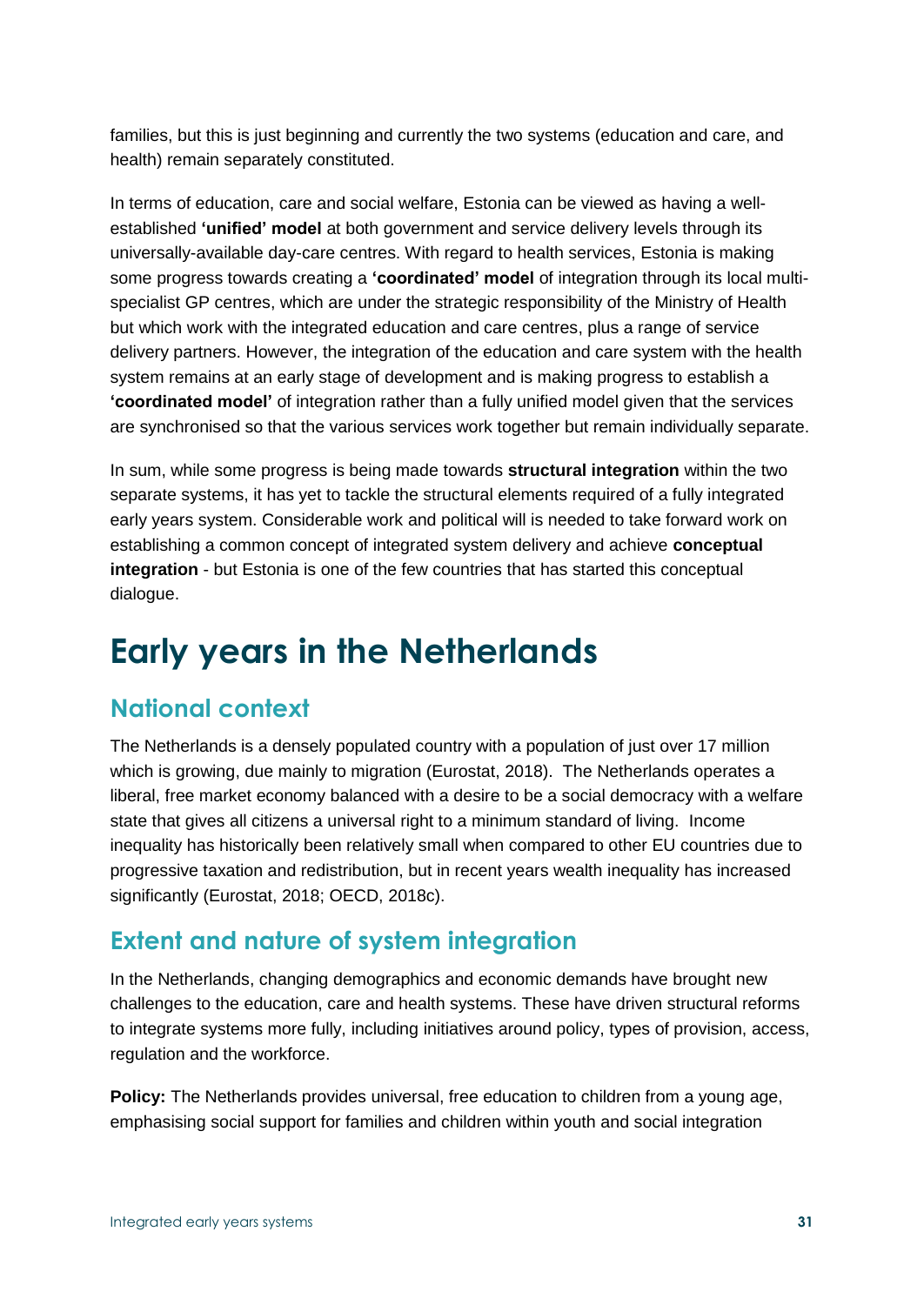policy, at both the national and municipal levels. There is a strong relationship between business and ECEC in the Netherlands, with businesses setting up and funding places for workers in much of the available provision, which is largely provided by the private and voluntary sectors. Social cohesion and parental support is offered in pre-school playgroups within neighbourhoods, and is fundamental to reaching socially isolated families. Overall, the Netherlands has developed a comprehensive system of services aimed at securing the wellbeing of children, which operates on both a central and a decentralised level (van Riel and van der Kooi, 2016). The Dutch national government retains responsibility for developing national regulations and standards and monitoring the quality of provision but there is an ongoing process of decentralisation of responsibilities from the national government to provincial and local authorities, through which the government aims to move responsibilities back to those directly involved in providing early years services and those who benefit from them. In this context, the role of employers is becoming increasingly prominent and organisations of parents, labour unions and supporting institutes are becoming more involved in shared decision- making and self-regulation (OECD, 2016c).

**Administrative responsibility:** In the Netherlands, there is no overarching legislation or single government department that coordinates all aspects of support for children, young people and families. The country has a partially unified early childhood education and care system with the involvement of several ministries:

- The **Ministry of Social Affairs and Employment** is responsible for the governance of child care at the national level (ECEC settings for children 0–4 years; after school care 4–13 years; family day care, 0–13 years);
- The **Ministry of Education, Culture and Science** is responsible both for the governance of early childhood education for disadvantaged children 2½–4 years at national level and for the early education of 4 to 5 year olds in the Basisschool;
- The **Ministry of Social Affairs and Employment** is responsible for the overall social protection system, which includes child care; (van Reil and van der Kooi, 2016);
- The **Ministry of Health, Welfare and Sports** coordinates the overall well-being of children and young people and encourages exercise as a way of preventing health problems and facilitating social inclusion; (van Reil and van der Kooi, 2016);
- The **Ministry of Education, Culture and Science** is responsible for education and culture; (van Reil and van der Kooi, 2016); The **Ministry of Security and Justice** stipulates the legal basis for child protection, including parental responsibility and ordered supervision (van Reil and van der Kooi, 2016);
- The municipal health offices, under the responsibility of the **National Inspection of Health** monitor all childcare and child minding settings, including playgroups (OECD, 2016);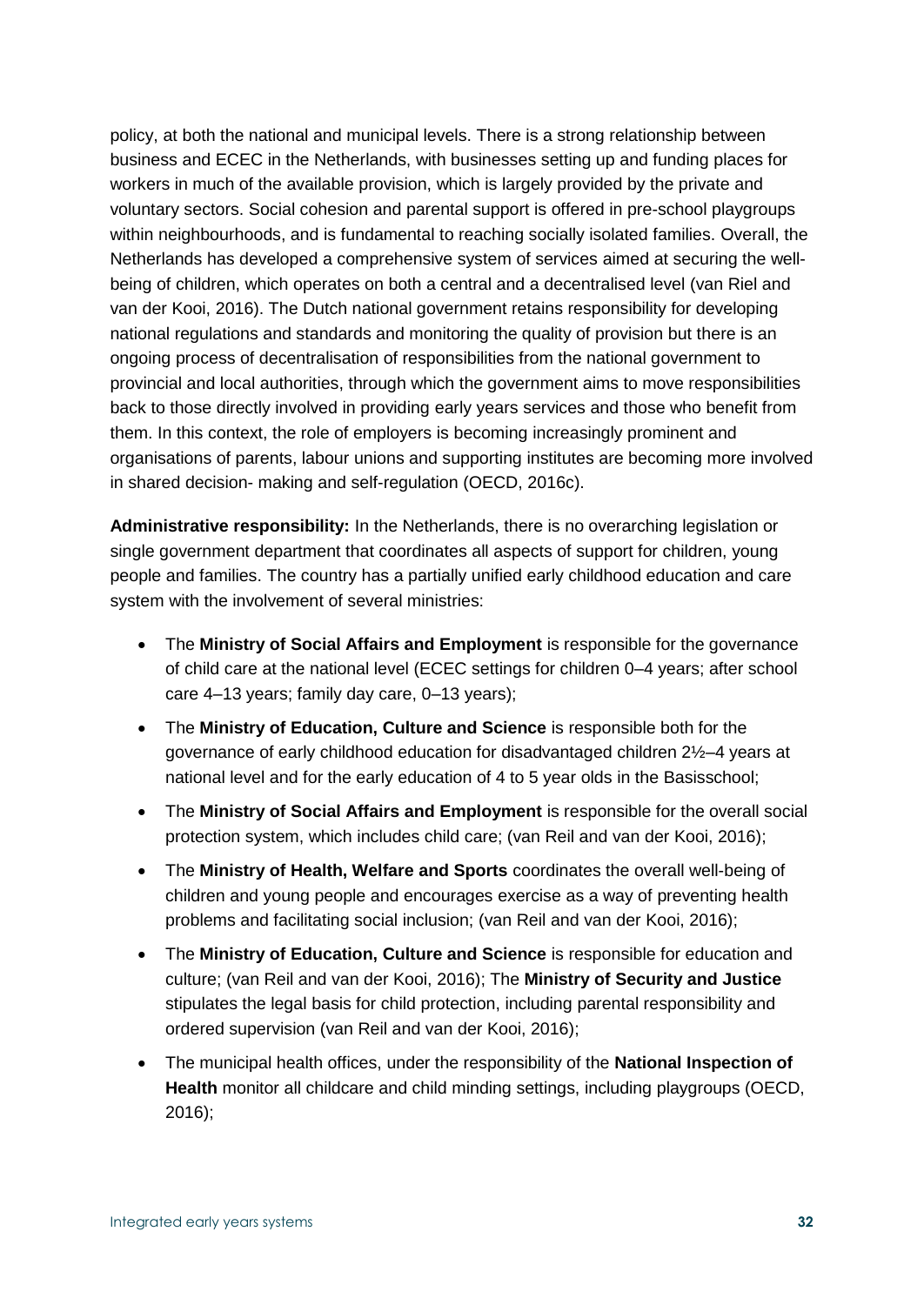• Pre-primary education is monitored by the **Inspectorate of Education** (OECD,2016).

Co-ordination, co-operation and integration is a matter of urgency due to the split responsibilities and multi-sectoral system. In 2010 a law was introduced for harmonising and integrating preschool facilities and child care resulting in both sectors now being covered by the same laws and regulations.

**Types of provision: Parental leave** is amongst the lowest across the EU and OECD countries (OECD, 2017c). There are 16 weeks of parental leave available at 100 per cent of earnings, together with an additional unpaid, partial leave of six months for those working at least 20 hours per week. However, since the early 1990s the Dutch government has funded **day-care** for children from three months to stimulate women's participation in the labour market. These policy changes were consolidated in the 2005 Dutch Childcare Act, which provided a means-tested child care entitlement to working parents (Montero, 2016). Children often enter playgroups, the most common form of provision, at age 2. Other types of provision are used to a lesser extent, depending on the needs of children and parents (OECD, 2018a). This suggests that children in the Netherlands are more likely to be in formal childcare from a much earlier age than in other comparator countries but for fewer hours, which may be linked to parental leave entitlements which are comparatively low.

Participation in formal child care (**pre-school playgroups and nurseries**) is higher in the Netherlands than most OECD countries, with 55 per cent of children under two years of age in provision, compared with 33 per cent OECD average. However, it should be noted that this is for shorter hours (17 hours a week) compared to other countries. For 3 year olds participation rates in formal provision are 71 per cent, 86 per cent for 4 year olds, and 96 percent of 5 year olds (OECD, 2016c).

Playgroups are set up by parents with funding input and certification from municipalities and are an integral part of local policy. The need for parental support is also recognised in assisting social cohesion and socialising children and pre-school playgroups organised at the neighbourhood level are seen as intrinsic in reaching parents (particularly from ethnic minority backgrounds) that have a low participation rate in other facilities, and function as meeting places for families at risk of social isolation (OECD, 2001). Playgroups tend to be integrated into day care services or are part of early education services for children, which focus on children's education development (Montero, 2016). Early education (as opposed to child care) for children aged two and a half to six years of age focuses on cases where there is a risk of developing a language or educational deficit. Montero (2016) suggests that this demonstrates the Dutch interpretation of early education as a targeted rather than a universal service, utilised by local authorities to intervene early to aid development; child care levies are imposed by the government on all employers and day care centres, and playgroups are primarily financed by the municipalities through funds received from the central state.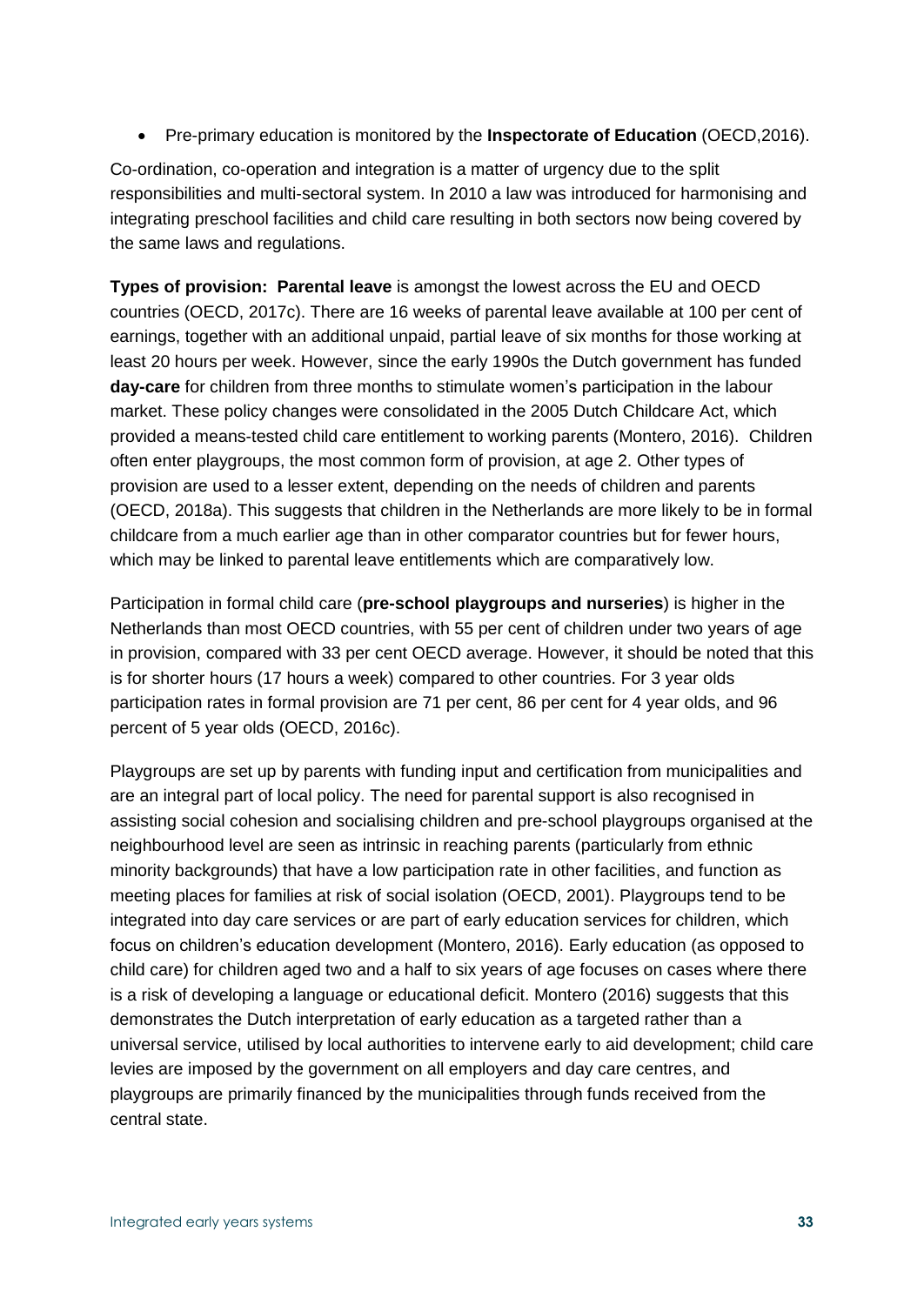In 2006, Dutch **healthcare** was reformed through the creation of a single compulsory insurance scheme involving a range of private health insurers (Schäfer et al, 2010). Insurance premiums are the same for everyone, and it is illegal to refuse coverage on the basis of someone's health (Stoelwinder, 2014). Free preventive child healthcare is universally available from birth to 19 years (Fleuren, Dommelen and Dunnink, 2015). These services are divided into three parts: perinatal healthcare (maternity home help), pre-school healthcare and, school healthcare. Pre-school healthcare for children up to three years old is provided by nurses and doctors specialising in mother and child healthcare (OECD, 2000; Kroneman et al., 2016). This service is delivered in child health clinics/centres and municipal health care centres with responsibility for administering vaccinations (among other things), screening the health and development of young children, and advising parents on health, nutrition, child development and education (OECD, 2001; Kroneman et al., 2016).

Child health centres maintain area-based, preventive health provision. Contact with these centres is frequent, and nearly all children and their parents visit during the first year, if only to receive the required vaccinations (OECD, 2001; Kroneman et al., 2016). The changes in the Dutch system for child and youth social care that were introduced in 2015 foresaw a system change in which child and youth social care, mental health services and care for children with chronic conditions became more integrated (Montero, 2016).

The Netherlands has historically offered one of the most expensive but generous social security systems worldwide but since the 1980s its costs have become progressively prohibitive and it has recently undergone significant revisions, such as cost-sharing provisions and restrictions involving non-Dutch nationals, temporary workers, and the selfemployed. The evidence indicates that despite cost restrictions the system remains relatively expensive and continues to perform well on international comparisons (OECD, 2017d; Meijer et al, 2018).

**Access:** Healthcare reforms since 2006 have significantly improved access to health services and they are now viewed as fulfilling aspirations of universality, transparency, relative simplicity and engagement with the whole community. It is nonetheless expensive, despite active competition between health insurance providers. The comprehensive and universal system of early education and care from birth to school age means that enrolment levels throughout the birth to school system are high and there is sufficiency of places.

**Regulation:** In the Netherlands, regulation and monitoring is achieved through a complex partnership between central and municipal government, sector-based partners and inspection services. Most municipalities are required by national government to adhere to national child care regulations to ensure the quality of provision in child care centres. Inspections are usually carried out annually by the Municipal Health Care Service inspectors and involve feedback from service users, to assess whether child care centres meet the national quality requirements as stated in the 2005 Dutch Childcare Act (OECD, 2000;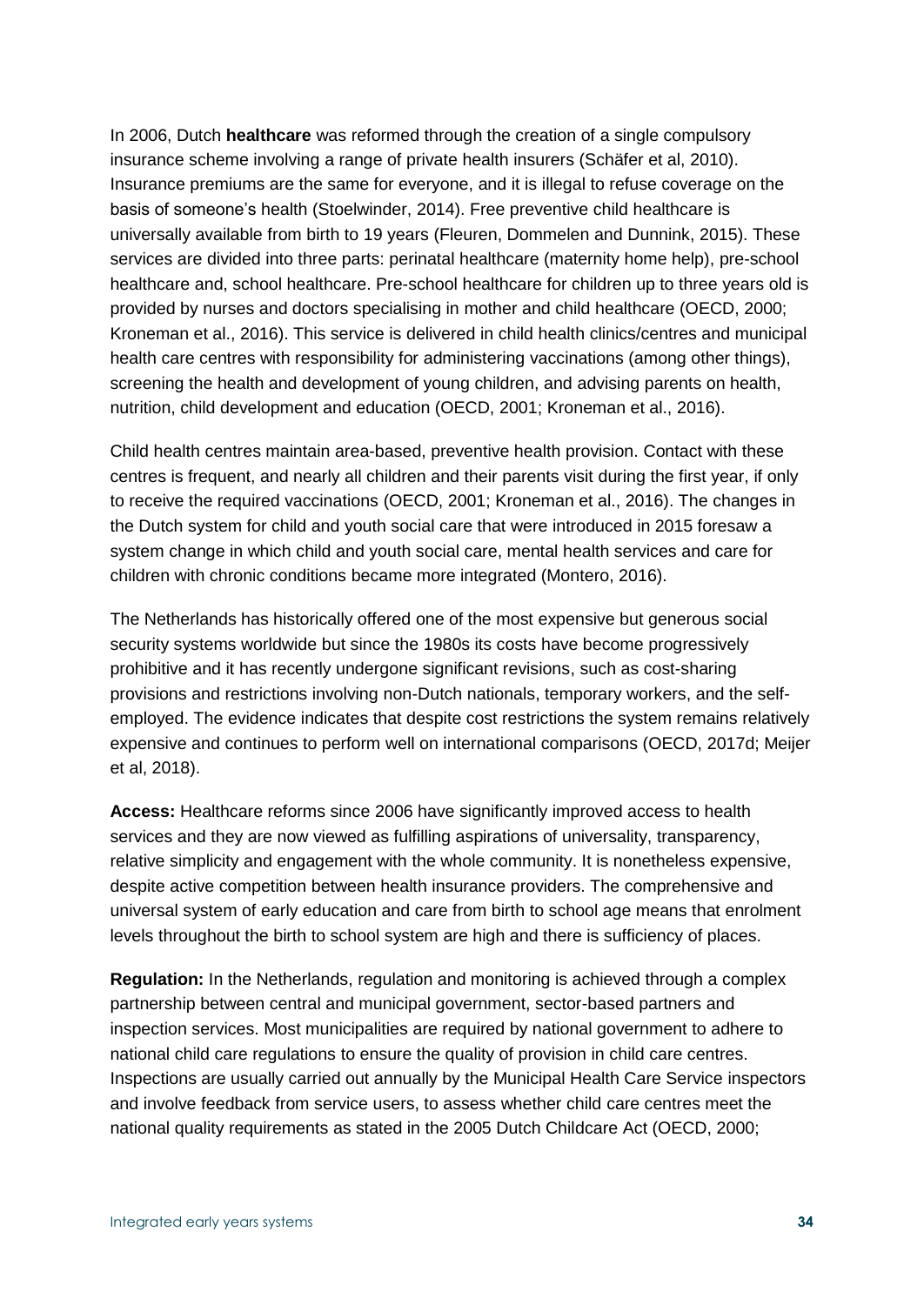OECD, 2017c). These national quality requirements cover seven different domains: parental participation, personnel, health and safety, buildings and interior design, group size and child-caregiver ratio, pedagogical policy and practice, and complaint settlement. The findings of the inspection are registered in a public report which is sent to the municipal authority and includes advice on whether to carry out legal compliance procedures. Pre-school playgroups can also participate in a certification process for child care services on a voluntary basis (OECD, 2001; OECD, 2017c).

**Workforce:** The majority of personnel working in the child care sector for those under four years of age have a certificate awarded for the vocational training for childcare at intermediate level which is low compared with other EU countries. The minimum requirement is a vocational qualification at ISCED Level 3, but the number of caregivers with a certificate at ISCED Level 4 appears to be slowly increasing (OECD, 2016c). Teachers in Basisschools (for four to five year olds) need a bachelor or degree level qualification. Training for the health workforce is broadly comparable to that in other European countries; GPs train for between eight to 12 years to achieve a specialist status and other health workers training for two to four years. There is no evidence of any integrated workforce training initiatives.

#### **Impact of system on child/family/providers**

As stated earlier, assessing the impact of the early years system on child/family and providers is very complex and there is a lack of evidence from within the country as well as internationally comparable evidence on this. However, the UNICEF Child Wellbeing Study (UNICEF, 2013) reports that in 2013, *"the Netherlands retains its position as the clear leader and is the only country ranked among the top five countries in all dimensions of child wellbeing. The Netherlands is also the clear leader when well-being is evaluated by children themselves."* Based on this, it can be concluded that the overall framework of services for children in the Netherlands has a positive effect on the well-being of its children.

The Netherlands gathers data on child outcomes for preschool children, but this is not made available nationally so no inference as to the impact of the system on these can be drawn (OECD, 2016c). There is however, some evidence on the educational performance of older children; according to the latest PISA reports on children's educational performance at age 15, the Netherlands performed well, obtaining scores above the OECD average in science, mathematics and reading (OECD, 2018b).

#### **Cost of system**

There is a lack of published evidence on the specific cost of the early education and care system, due mainly to its complex structure and market based system which shifts much of the costs onto parents and businesses. The OECD data reflects this and reveals that in 2017 the Netherlands spent 0.4 per cent of GDP on early education and care, considerably lower than the OECD average (OECD, 2018a).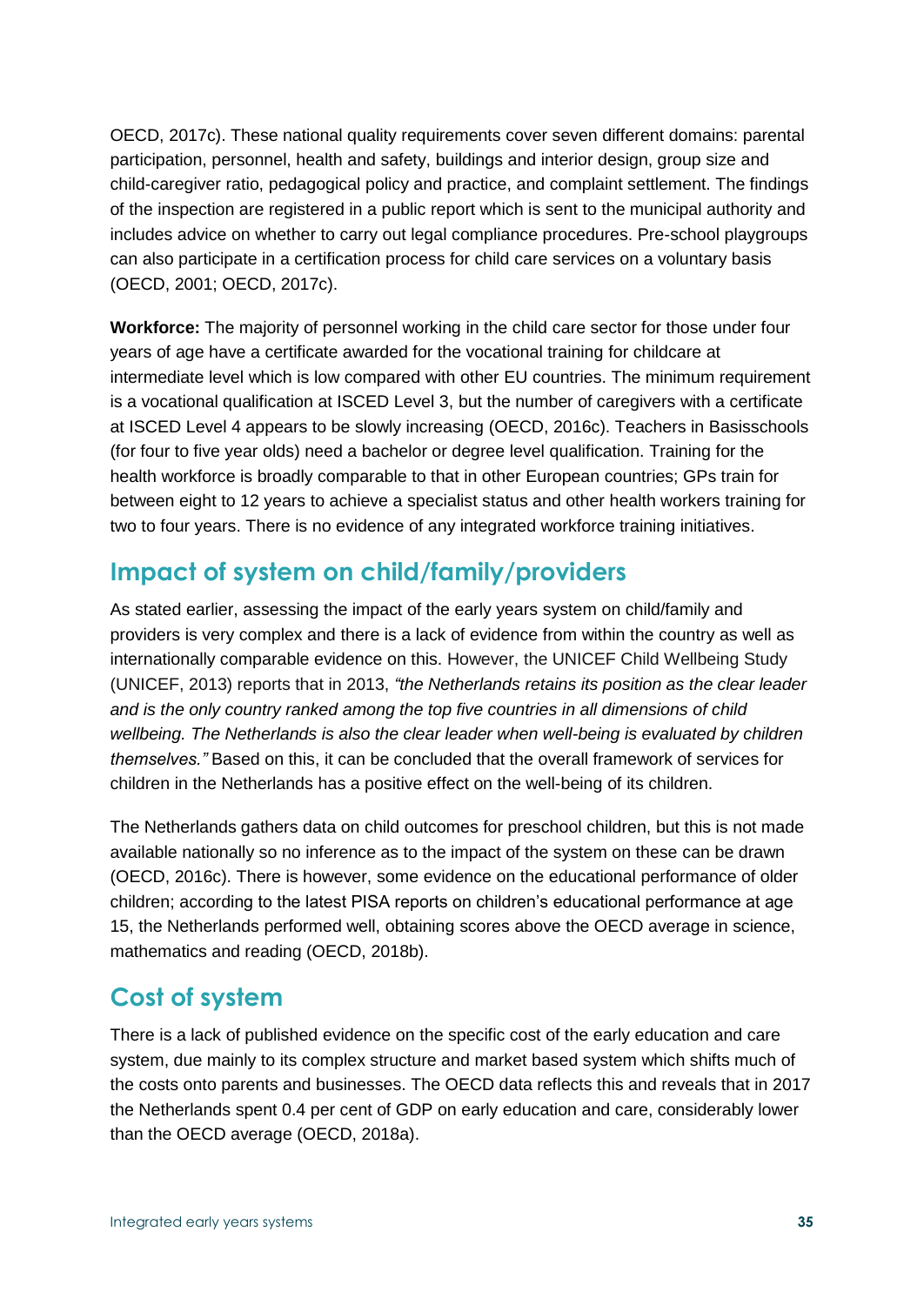By contrast, the Netherlands spends considerably more on health care than many other countries as a share of GDP at 10.1 per cent and above the OECD average of 8.9 per cent (OECD, 2017b).

#### **System change processes**

System change has been encouraged in four main ways in the Netherlands:

- Establishing national system requirements for both health and early education and care within a **legislative framework,** and ensuring that funding for local municipalities and private and voluntary service providers is dependent on meeting these requirements;
- Requiring **business and families to make a significant financial contribution** to child care, working in partnership with public funding, thus securing their involvement and commitment to a cohesive system which meets the needs of children and families locally;
- Involving parents and local communities in the **evaluation and assessment** of the services to ensure that they work collaboratively to meet their needs;
- Keeping a clear focus on an agreed **conceptualisation of a system** that is shaped around the needs and wellbeing of children and ensuring all providers understand this concept.

#### **Summary**

Our analysis shows that the Netherlands has well established models of integration within its education and care system, but this is delivered entirely separately from health services. At this point we would classify the Netherlands as being at the first stage in the development of a fully integrated early years system which encompasses education, health and social care, being at Kotter's **Stage 1: Creating a climate for change.** There has been a sustained dialogue regarding securing conceptual integration between the two systems, with a clear view of a service which should focus on the needs of the child now and for the future but there has been little progress in structurally integrating the two systems.

In terms of education, care and social welfare, the Netherlands can be viewed as having a well-established **'unified' model** at both government and service delivery levels, through its universally-available day care centres and playgroups. With regard to health services, the Netherlands has a conceptually unified model of integrated service planning, but this is delivered structurally through a health system which works through a **'coalition' model** of integration rather than a unified one.

While some progress is being made at achieving **structural integration** within the two separate systems through collective action on policy, service delivery, access, regulation and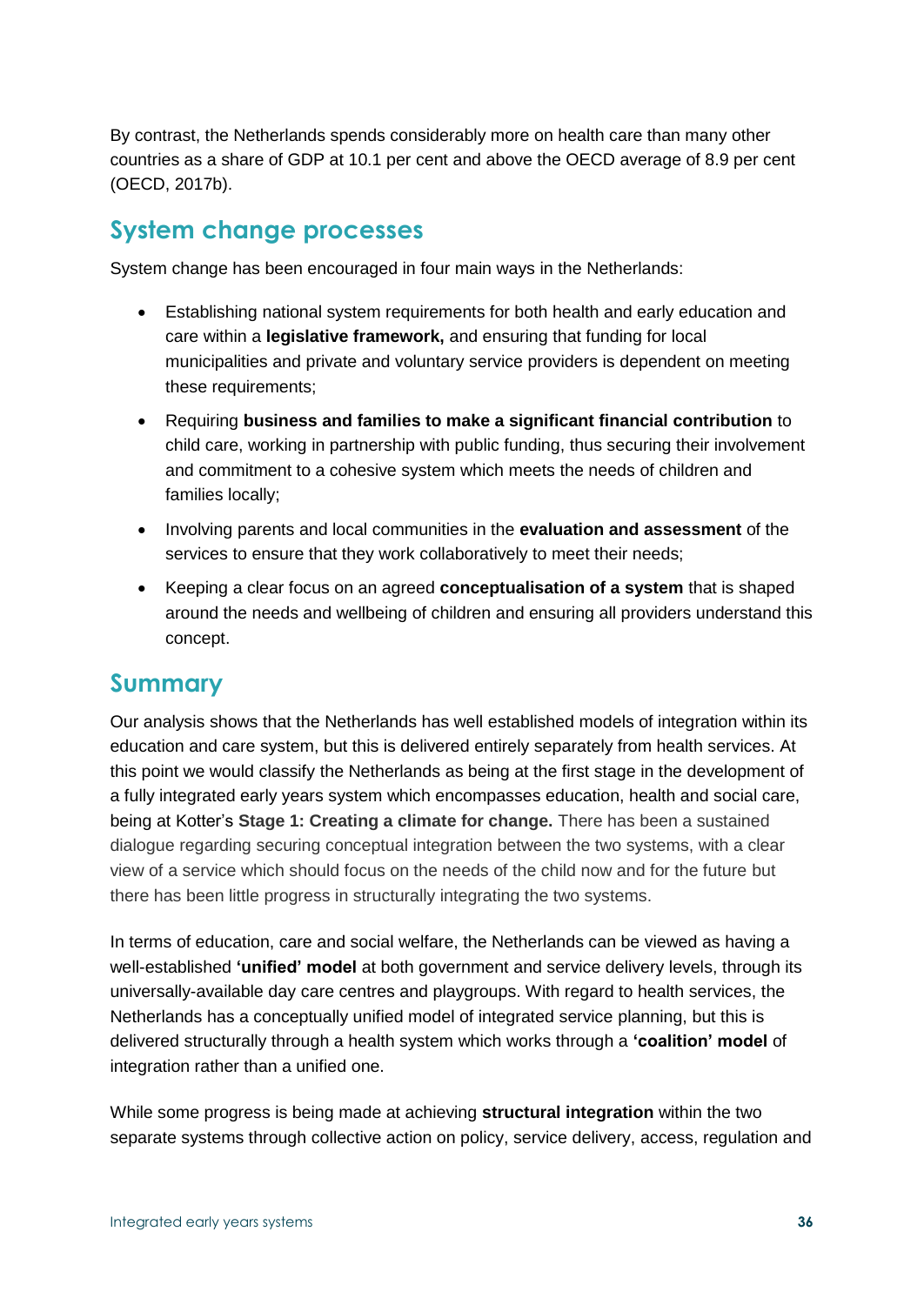the workforce, it has yet to tackle the structural change required to become a fully integrated early years system. However, evidence indicates that the Netherlands has achieved **conceptual integration** which appears to enable the different systems to work effectively to secure good outcomes for children and families.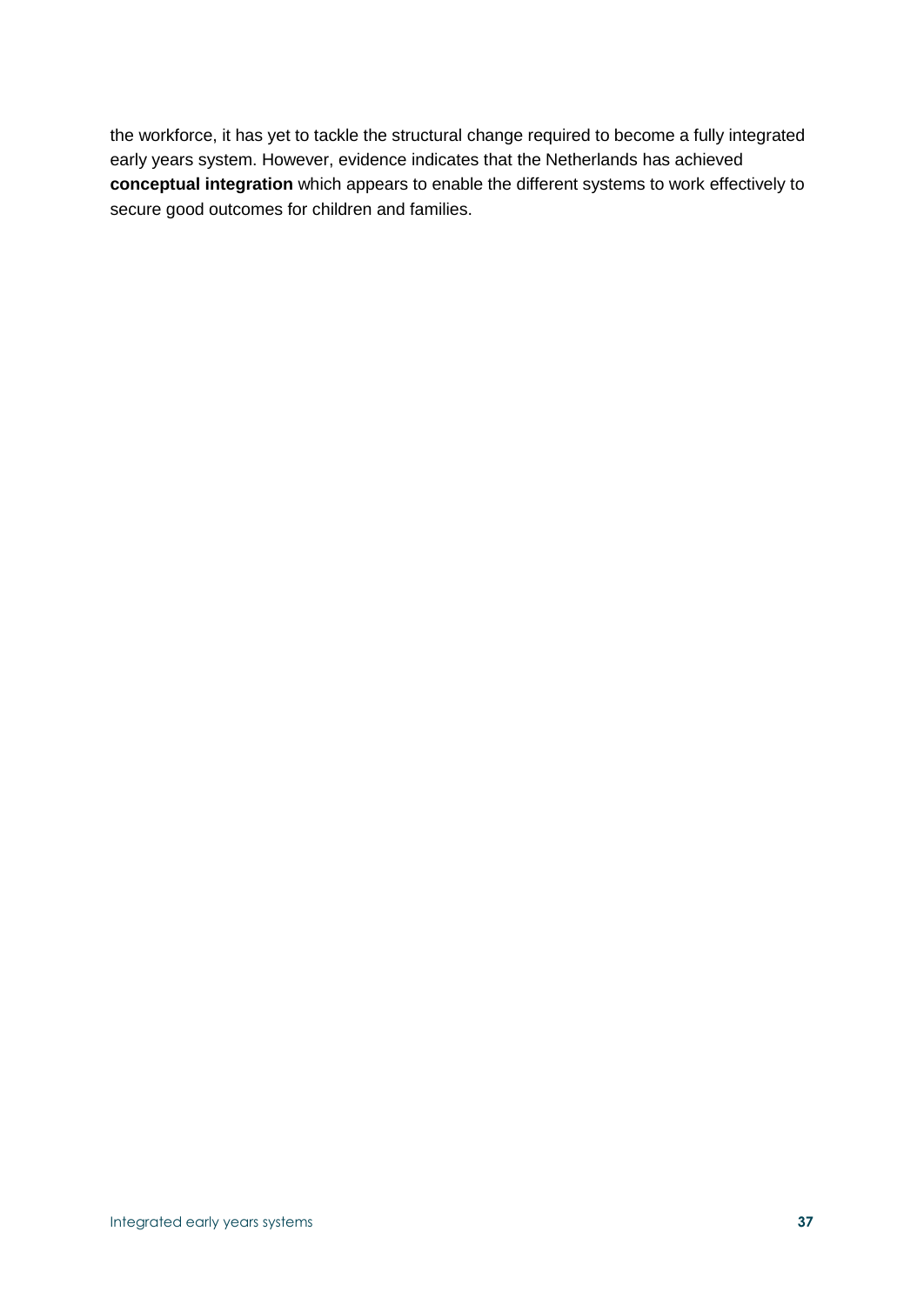# **Phase 2: Key findings**

This chapter highlights the integrated system models emerging from the evidence that may be helpful in translating 'what works' to Wales (while avoiding what doesn't); it also reflects upon the change process as a country moves to establish a more integrated early years system, and what factors or actions might enable or inhibit the desired changes.

## **Alternative models of integrated systems**

The four case studies in this review reveal governments at different stages in their progress towards achieving an integrated early years system. Belgium offers the most developed model of integration (Kotter Stage 3) and the Netherlands the least (Kotter Stage 1), with Denmark and Estonia making significant progress in the development of their integrated systems (Kotter Stage 2). This spread of maturity in the development of a unified and fully integrated early years system enables the identification of key steps at each stage to implement the policy and practice changes required as Wales develops its system.

|                    |         | <b>Model of integration</b> | Stage of change |         |
|--------------------|---------|-----------------------------|-----------------|---------|
|                    | Unified | Coordinated                 | Coalition       |         |
| <b>Belgium</b>     |         | х                           |                 | Stage 3 |
| <b>Denmark</b>     |         | х                           |                 | Stage 2 |
| <b>Estonia</b>     |         | х                           |                 | Stage 2 |
| <b>Netherlands</b> |         |                             | x               | Stage 1 |

#### **Table 1: Model of integration and stages of change, whole system**

None of the case study countries has yet achieved a fully unified model for all their early years services (which includes education, care, social welfare and health) at policy or delivery level, with Belgium the closest to achieving that goal. Yet in all the case study countries education, child care and social welfare/child protection services have been integrated into one delivery system (see Table 2 below), with shared structures for workforce, admissions, regulation and funding, thus reflecting a unified model of integration for these aspects of their early years offer.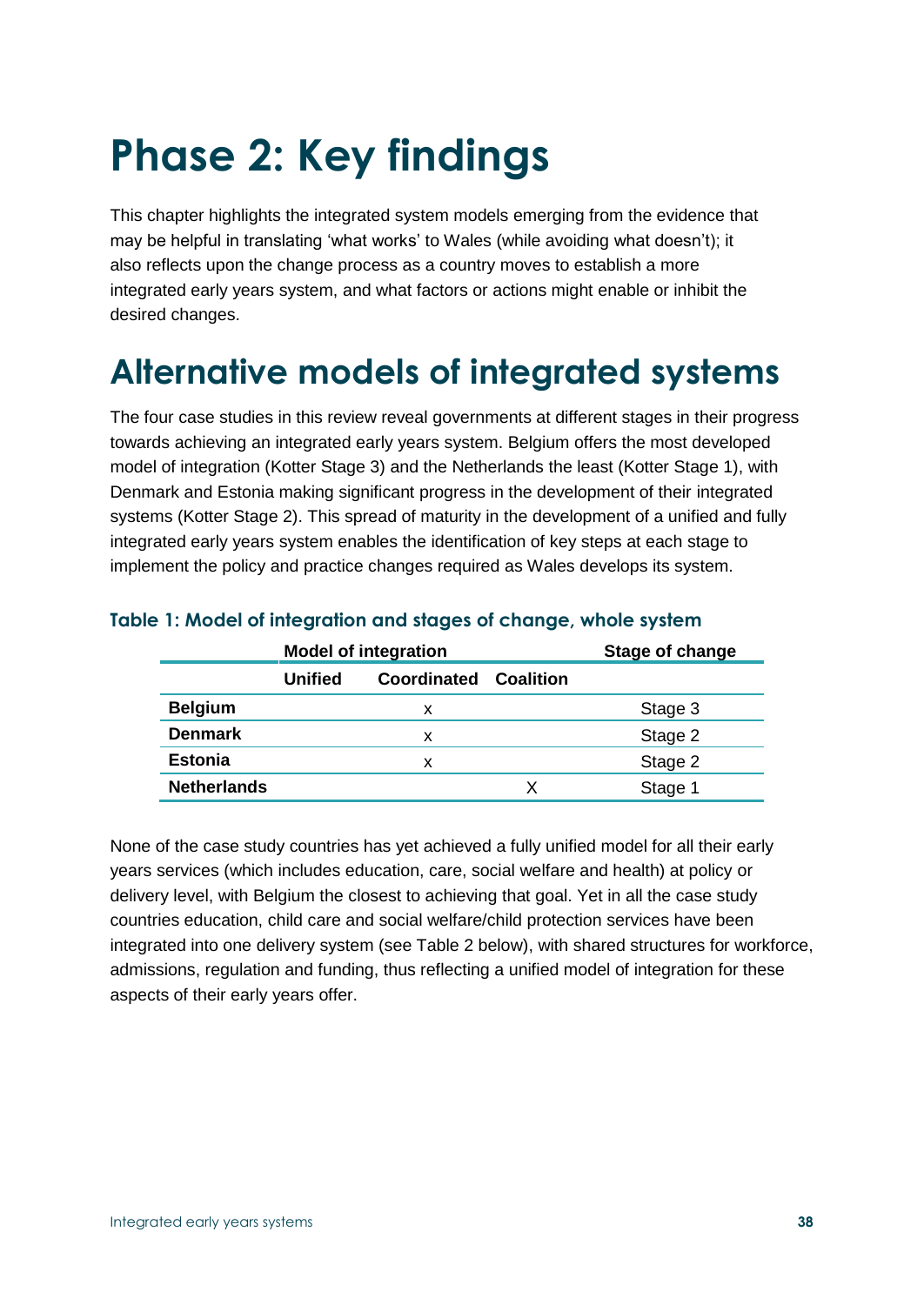|                    | <b>Model of integration</b> |             |           | Stage of change |
|--------------------|-----------------------------|-------------|-----------|-----------------|
|                    | Unified                     | Coordinated | Coalition |                 |
| <b>Belgium</b>     |                             |             |           | Stage 3         |
| <b>Denmark</b>     |                             |             |           | Stage 2         |
| <b>Estonia</b>     | x                           |             |           | Stage 2         |
| <b>Netherlands</b> |                             |             |           | Stage 1         |

#### **Table 2: Model of integration and stage of change – service delivery only (excluding health)**

In all cases, the health system remains distinct and separate at government and delivery levels, reflecting the historic evolution of health with its own system and professional identity in many countries. Education, child care and social welfare/child protection have been more easily viewed as linked and there has been much work internationally over recent years that has encouraged governments to view these services (education and care from birth) as an indivisible offer.

Such impetus for integration has not been evident to the same extent with health services. However, this is changing and three of the case study countries are working to bring their health services into a much closer systemic partnership with their education, care and social care services (which are already unified), through developing more coordinated planning and service delivery (explored later). the Netherlands is the least integrated, owing to its privatised and decentralised health service delivery model which inevitably makes closer alignment difficult due to market restrictions. It seems at government level, all case study countries view merging the child health system with the education, care and welfare systems at government level a step too far, and so all are currently adopting a coordinated model for this aspect of their early years offer, facilitated by a dedicated central agency.

## **Features of integrated early years systems**

The UNESCO (2010) report provides a useful framework for analysing the key structural and conceptual features of an integrated early years system. The key relevant features are: policy, administrative/departmental integration, types of provision, access, regulation and workforce.

In all the case study countries there is **strong political commitment** to enhancing support for young children and families, particularly those who are less advantaged, with special educational needs or disability, or with a first language that differs from the local language and to seeing this as a state responsibility and an essential part of the social welfare system. Investing in early years provision is viewed as a key aspect of government commitment to equality, social solidarity, social justice and social mobility; to enabling all children to have the benefits of accessing free, affordable and high-quality early education and child care,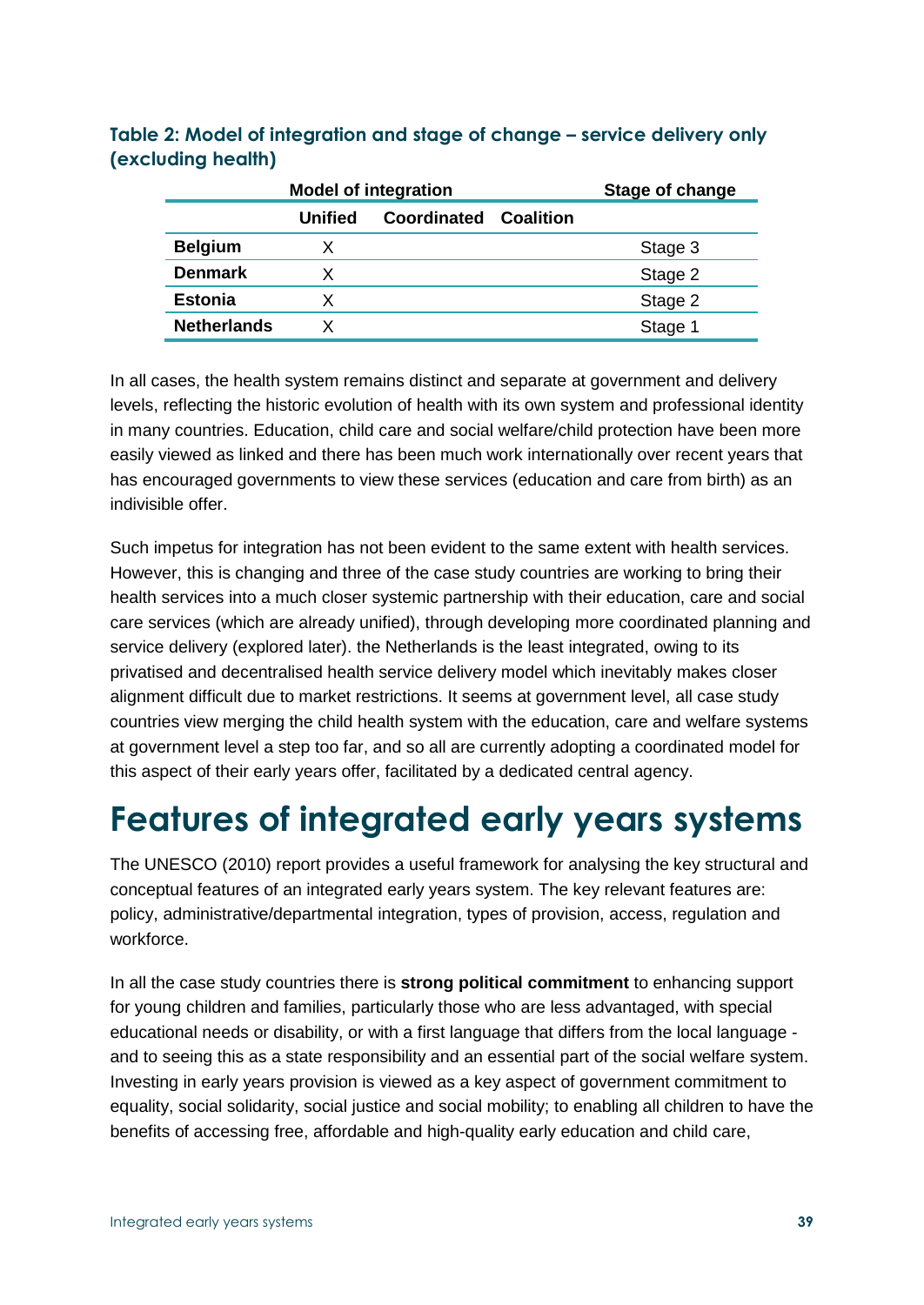enhancing child health and wellbeing; and to enabling parents of young children to access employment more easily and more equitably.

Political commitment has led the governments in this review to develop **statutory frameworks** for their early years services which are comprehensive and generous, giving young children and their parents statutory entitlements covering education, child care, health, child protection and family support from birth to school age. For example, in 2012 Belgium put in place a legal framework for early education and care with the aim of making this service universal and free for all children from 2.5 years, with an accompanying statutory responsibility for services to offer child care, early learning and parenting programmes in all settings. A similar legal framework for universal entitlement to health services is also in place in all of the case study countries.

In three of the countries, Belgium, Denmark and Estonia, the governments have also committed large amounts of **public funding** to these services, viewing it as a public good. In the Netherlands and Estonia, there is more expectation that the costs of early years services will be shared with parents and the business community, including for some health services.

Where there is a clear and articulated commitment at policy level, some countries' policy statements have a **stronger conceptualisation** about how an integrated system might work and what it might mean for service delivery - affording clarity to service providers. For example, Estonia and Denmark have both invested in focused initiatives to explore what the concept of an integrated early years system means, and how this might shape the future development of their system.

### **Administrative/departmental integration**

There is international consensus that splitting responsibilities between different government ministries is a barrier to the development of an integrated system (OECD, 2017c). In all the case study countries, national level responsibilities for overseeing the full range of services for young children (education, care, health, social welfare) continue to lie across a number of departments or ministries; however, they have all either designated or created an **agency or department to coordinate policy across administrative divides**. Particular examples are Estonia's Health Insurance Fund for the health system, and Belgium's Office de la Naissance et de l'Enfance (ONE) in the French community and Kind en Gezin in the Flemish community, which have been created to coordinate all aspects of policy and provision for young children from birth, including education, child care, health and social welfare.

Despite this continued division of responsibilities at government level, in all cases the **ministries responsible for early education, child care and social welfare/child protection are working closely together or have merged**. Health ministries predominantly continue to work autonomously, but with an increasing commitment to coordinate with the other bodies responsible for services for young children. At this point there does not appear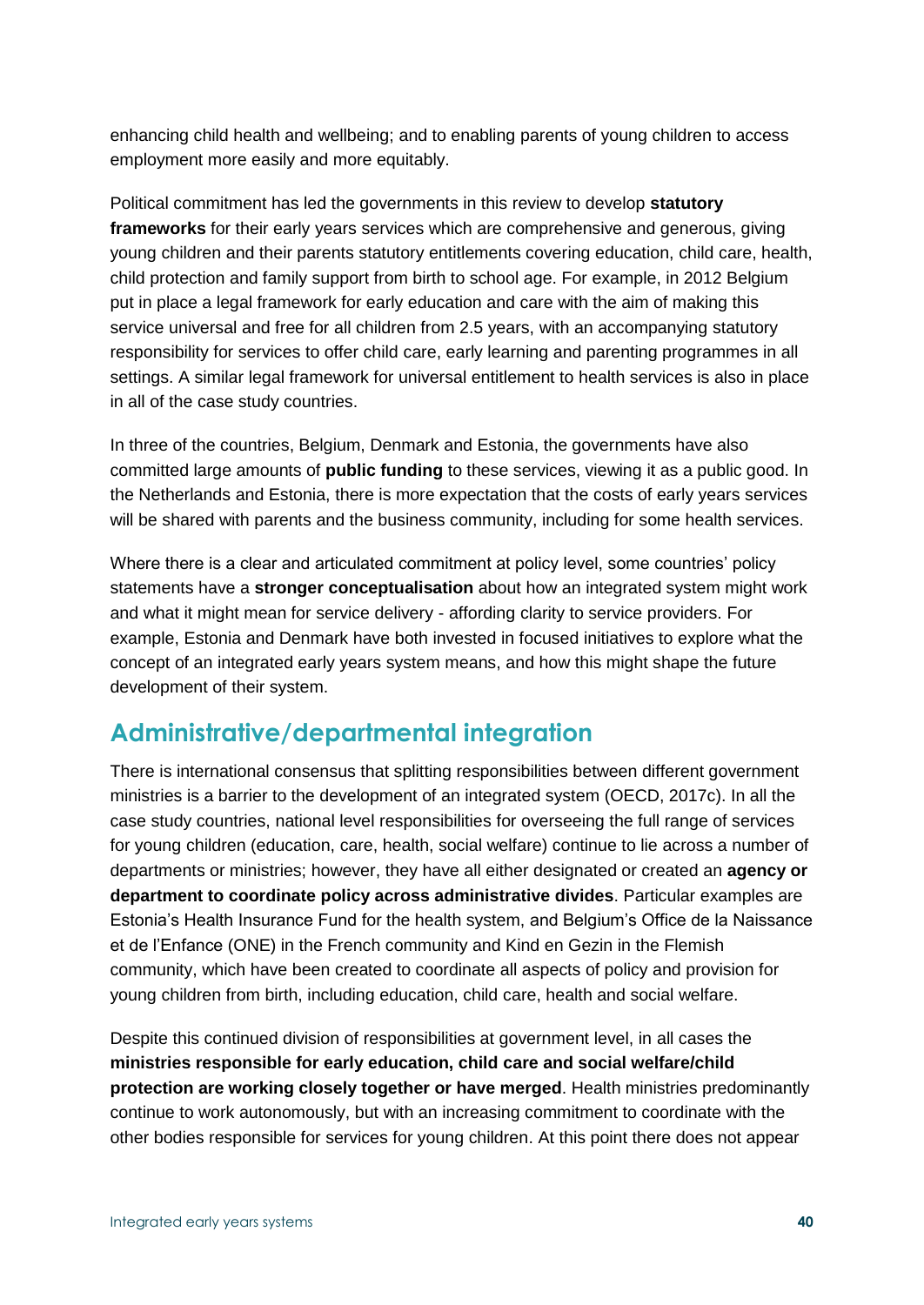to be an intent in any of the case study countries to merge child health policy with other early years policy responsibilities.

In all the case study countries there is significant decentralisation of administrative arrangements for early years and health services, with **multi-governance arrangements** being common. Responsibility for early years and health services is generally split between central and local government levels, with central government setting policy and delivery priorities, and local governments overseeing the delivery of these services. The commitment to decentralisation is particularly evident in Denmark and the Netherlands; these governments are actively moving responsibilities back to those who directly deliver early years and health services and also those who benefit from them, so sharing responsibility for self-regulation between providers and users of the systems. For example, in Denmark we can see that central government defines the overall legal framework applying to day care facilities, but individual municipalities have responsibility for developing operational guidelines for day care providers. Similarly, in the Netherlands decentralisation of regulatory responsibilities to local authorities is an ongoing process, where they are being given back to those directly involved in providing early years services and also those who benefit from them (OECD, 2017c).

#### **Types of provision**

In all the case study countries there is a mix of provision and providers of centre and home based services for young children and their families, and the mix changes as the child moves from babyhood through to school age, and through both universal and targeted services. Typically, universal services include free or subsidised access to early education and child care from birth to school age, and universal free access to maternity and child health checks. Some also include universal family and parenting support. Targeted services typically include specialist services to address particular needs - such as child protection and welfare, additional language support programmes, specialist support for children or parents with Special Educational Needs or Disability (SEND), or for newly-arrived families, which would be directed at certain sub-populations within a community. These targeted services might be provided within a universal service or at an additional location.

There are differing entitlements for **parental leave** following the birth of a child, with the most generous in Estonia and the least generous in the Netherlands (OECD, 2017c). This entitlement is improving for both fathers and mothers as the importance of the first few months of a child's life for attachment and social-emotional development are recognised.

In all countries there is access for parents to **free and universal pre- and post-natal care and support**, and then continuing regular **preventative child health checks** (usually annually). These child health checks are usually at specialist clinics, health centres or GP surgeries during the preschool years and then at school once the child enters the school system. Only in Belgium are these annual health checks increasingly carried out as part of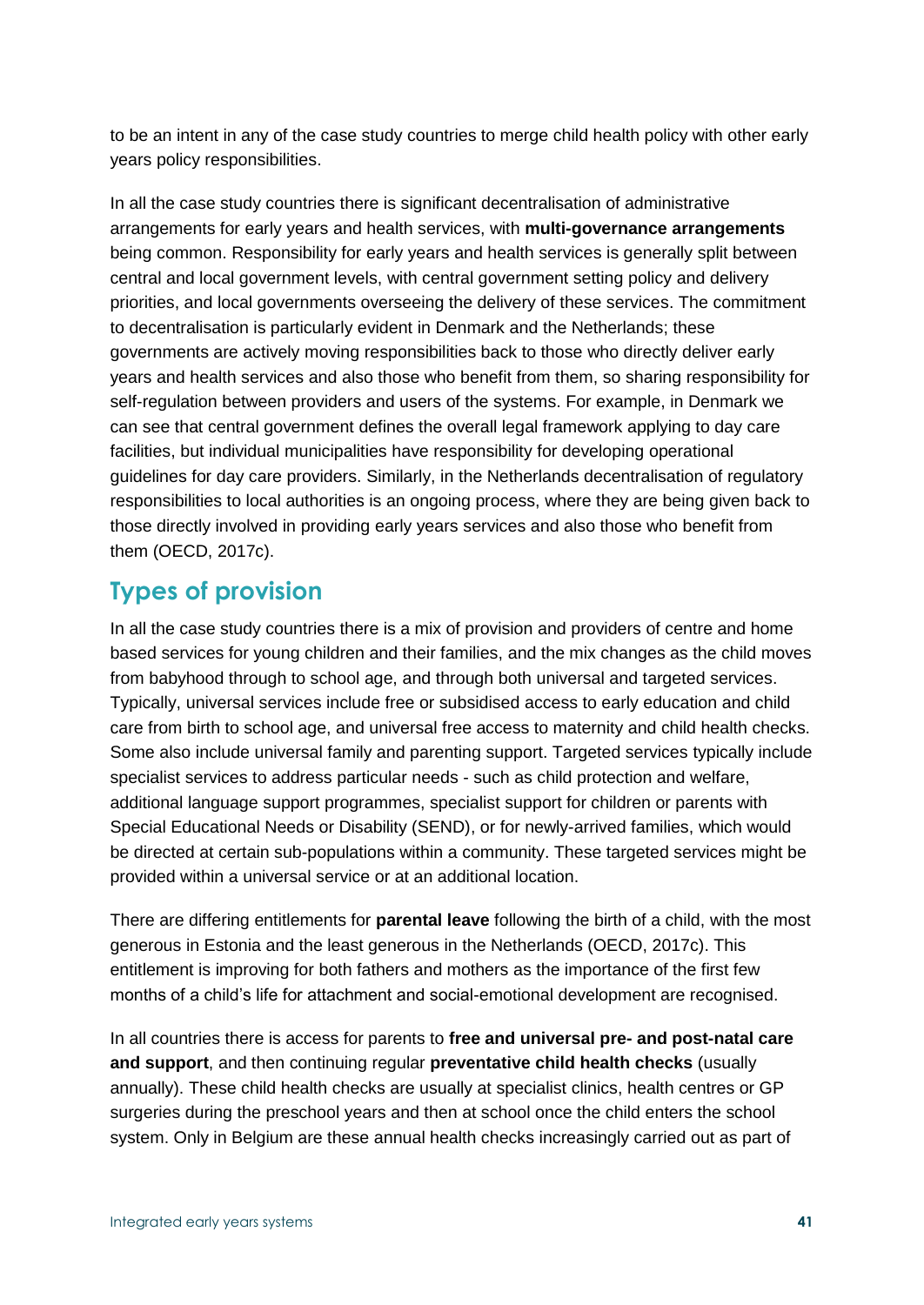the services offered in fully integrated early years centres (Houses of the Child) and there appears to be good take up, enabling monitoring, and active and continuous preventative health practices throughout the child's early and school years. These continuous annual health checks address the gap between post-natal and school system health checks which can be the result of separate systems' lack of alignment.

Increasingly, **centre-based day care provision** is available, in some countries from the first few weeks after birth, to school age. Where parental leave is generous, such as in Estonia, this offer starts around 18 months to 2 years of age, or before should the child be identified as having particular needs (for example, a low-income family, a child with additional needs, a working parent or a parent with risk factors). In other countries such as Denmark or Belgium, it is seen as a right for all families to choose to send their child to a day care service from a very early age. In the Netherlands, it is seen as particularly important to encourage less advantaged children, children from migrant backgrounds, or children with additional needs, to help with their developmental progress and language proficiency - with the Netherlands seeing very early day care provision primarily as a targeted service. In the case study countries, day care services are increasingly offered as a free or subsidised universal entitlement as governments see the social, educational and economic benefits for children and families.

There is **a range of home-based and centre-based provision** in all countries, with some countries having a more diverse set of providers than others. the Netherlands predominantly has playgroups, which operate as day care centres, and can be run privately, by the local community or by the municipality according to local conditions; in Estonia and Denmark there are state-funded, integrated education, care and social welfare centres for children from birth to school age; and in Belgium there is a wider range of provision but all offer education and care, with increasingly a wider array of social care and health services offered. **Child protection** and **social care services** are generally offered as part of education and care services, are also delivered through these centres, and are universal and free.

In most cases, **annual health checks** and **specialist health services** operate separately from these education and care settings, although enhancing children's health and wellbeing would be seen as a key aspect of education and care provision. Distinctively, Estonia has a significant initiative to support children's mental health in all settings by linking parents with specialist mental health teams, including working within early education and care centres.

#### **Access**

In all the case study countries, there is a **stated aspiration for universal access** to early years and health services for all children and families. There are also relatively high levels of service coverage and high levels of enrolment of children from 3 to 5 years of age. For example, in 2016 Estonia had 90.7 per cent of three year olds accessing early education and care, and Denmark had 97.7 per cent of three year olds accessing early education and care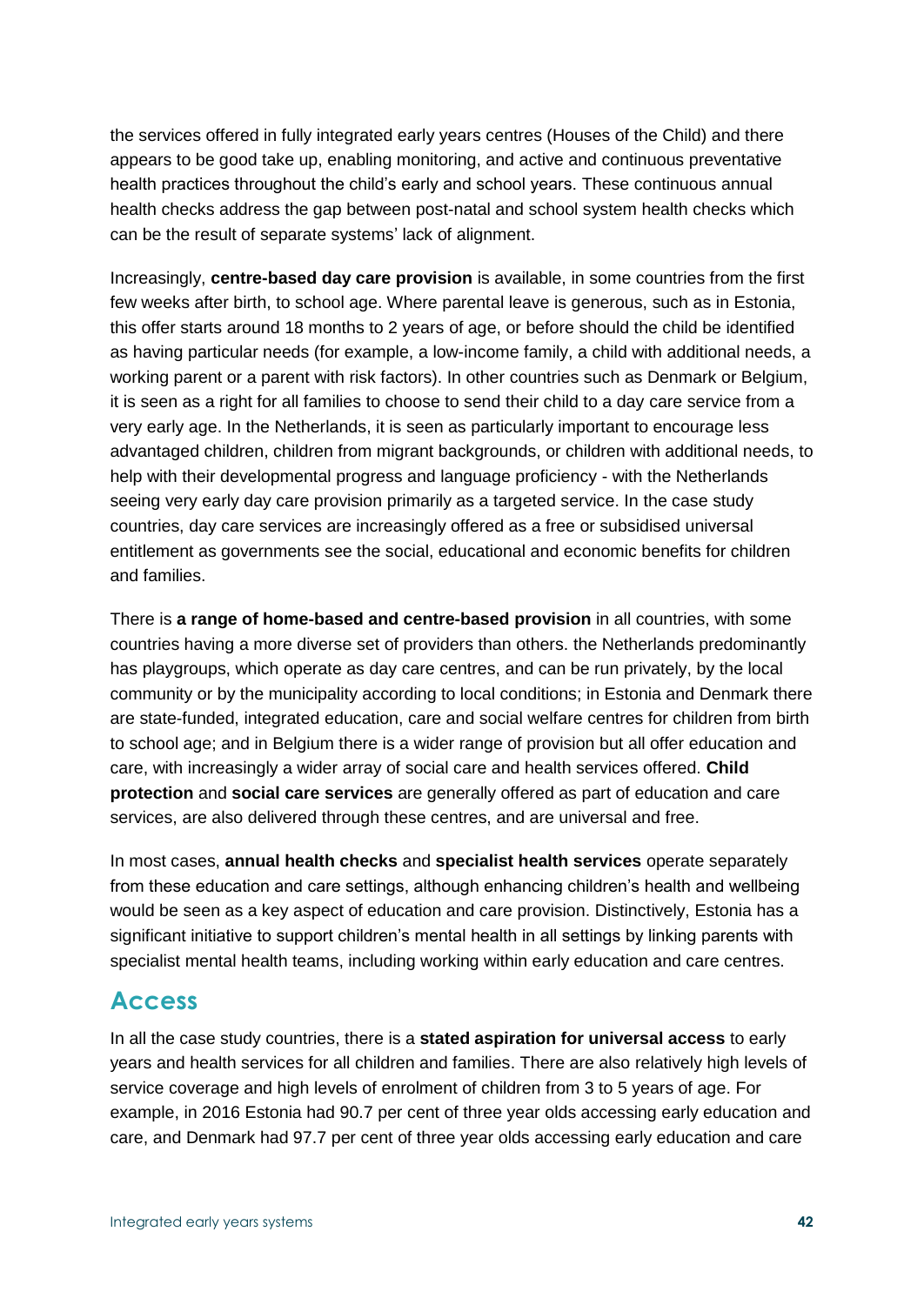and 90% of children attending their preventative health checks. However, there was much lower enrolment of under-twos in both cases (OECD, 2017c). Even in countries where the aspiration for universal access exists, **availability of services can be patchy**, especially in rural areas, for younger children, where demand is high or if the child has particular needs. Further, some families, especially those from less advantaged backgrounds, do not take up entitlements to services even when available.

As finances become more restricted in these countries, there is a debate about whether resources should be targeted more clearly on children – for example towards low income families, to special needs and disability, to those displaying developmental delay, to those with a different home language to the local one, and/or to those in need of child protection.

All the case study countries were implementing **some form of targeted services alongside their universal offer**. This is a significant shift in policy, as countries like Denmark and Estonia have traditionally seen their universal offer as able to meet all needs. These targeted services were offered *on top of* the existing universal offer to increase access for these low participation groups: a policy of progressive universalism, except in the Netherlands which appears to be shifting to a more wholesale focus on targeted groups of children. Some countries target geographically, and others target children and families with particular characteristics. For example, in Belgium, there are incentives for increasing services in regions where there is an imbalance in service availability as well as targeted interventions to support newly arrived families, low income families, and children with special educational needs or disabilities. Belgium is also working to **improve its data information systems** in the early years and health sector, using individualised data to better track system imbalances and inequalities in access and availability.

#### **Regulation**

A further feature of structural integration is the development of a **common regulatory framework for all early years and health services**. In the case study countries there remains work to do to achieve a common regulatory framework but there is progress, at least across education, care and welfare services. The health system in all countries has its own regulatory framework, although in some cases, such as Estonia and the Netherlands this does not cover all health providers. In Belgium, the coordinating agencies responsible for child care and health (ONE and Kind en Gezin) require all service providers to sign up to a quality code, and host teams whose main function is to inspect compliance and support quality improvement in all settings. Denmark, Estonia and the Netherlands have national inspection services for education and care who check compliance with national guidelines, with a similar system for health services. Denmark also has a voluntary quality assurance/accreditation system, which encourages providers to move beyond minimum standards.

#### **Workforce**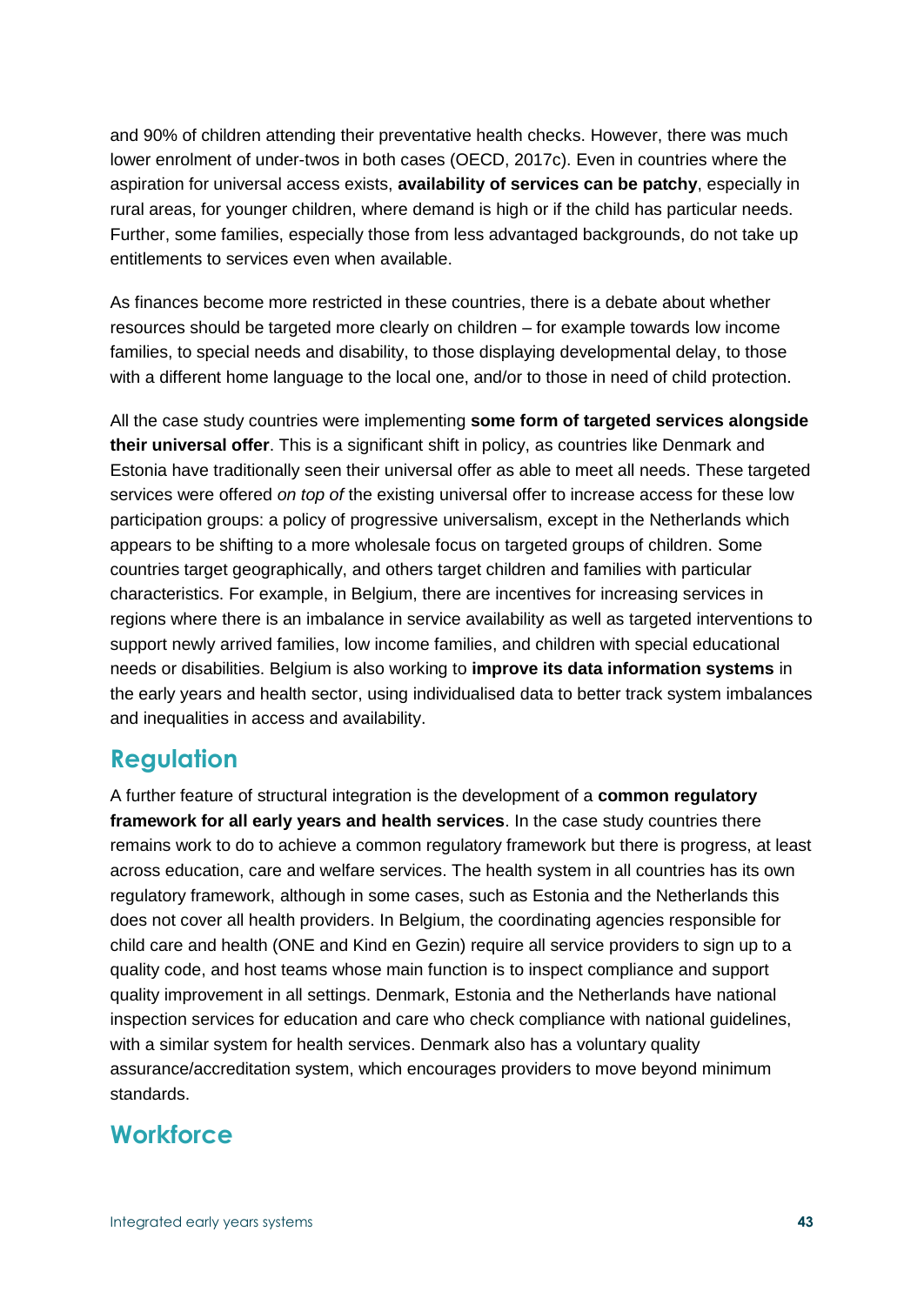Recruiting and retaining a high quality workforce for early years services remains a challenge - particularly in those countries where historically there has been little investment in the workforce, as in Belgium and the Netherlands. Early years staff can have a wide range of professional training, roles, responsibilities, pay scales and professional career routes, with **a complex and under-qualified workforce being common**. In Denmark and Estonia there is an historical expectation that early years and health professionals will be very well qualified (graduate and above) and professionalised, but other countries have a long way to go to achieve this. Training across the system can therefore remain fragmented. In terms of workforce training, development and deployment, an integrated workforce system is slowly developing for those who work in education, care and social welfare, but health professionals remain within their own workforce strategy in all the study countries.

## **Approaches to integration**

This review offers some evidence that can provide an indication of the processes of change undertaken as countries move towards more integrated systems of early education, care, health and social welfare. This analysis has been complemented with insights from the authors' professional experience of early years system change in the UK.

## **Actions at Kotter Stage 1: Creating a climate for change**

In the first stage of developing an integrated early years system it is evident that there must be an agreed, top level, **government commitment** to an integrated approach from all departments/ministries with a stake in the services. This may involve **reconfiguring departmental responsibilities** or identifying a central agency or body to coordinate the work of different departments. At this stage, the government should set out a **clear and coherent vision** of what an integrated early years system should look like, which informs the development of an integrated early years policy. It should also set out how progress towards it will be made with a short, medium and long term plan of action. This vision then needs to be powerfully communicated to inspire and engage all key stakeholders. Even if additional **funding** is not available, existing funding should be used as a lever to incentivise the required changes. Any required **legislative actions** need to be enacted.

In the case study countries these actions can be seen to be underway:

- Establishing national system requirements for both health and early education and care within a **legislative framework** and ensuring funding for local municipalities and private and voluntary service providers is dependent on meeting these requirements. (the Netherlands);
- Requiring business and families to make a significant **financial contribution** to the systems, working in partnership with public funding which has secured their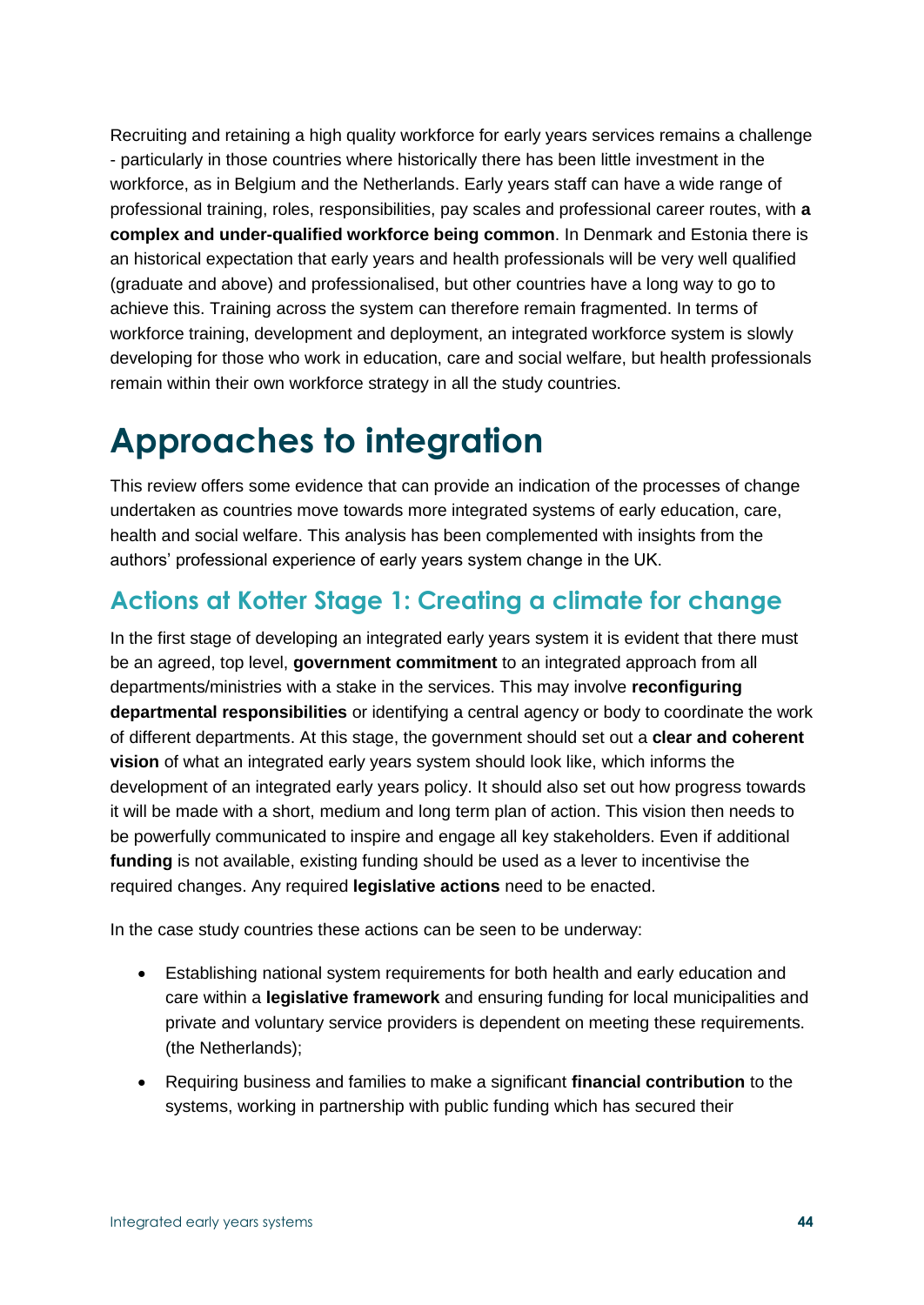involvement and commitment to a cohesive system which meets the needs of children and families locally. (the Netherlands);

- Keeping a clear focus on an agreed **conceptualisation of a system** that is shaped around the needs and wellbeing of children and ensuring all providers understand this concept. (the Netherlands);
- Dialogue about the **conceptualisation** of more cohesive and joined up services across the education and health systems. (Denmark);
- A **conceptualisation programme** to enhance the understanding of integrated system delivery has been launched to support cross sector thinking about how an integrated system might be developed and delivered. (Estonia).

### **Actions at Kotter Stage 2: Enabling organisation(s)**

In the intermediate stage, there is a need to work on structural integration. It is important to continue to **communicate the vision** to achieve buy-in from a wider group of stakeholders and system leaders. As change requires leadership at all levels from those who really understand what an integrated system means and how to work within this new context, a shared programme of **system leadership training** is beneficial for senior leads across the different services, including education, care and health. Changes at delivery level may be best achieved through resourcing innovative and **targeted programmes** that embody an integrated approach, which can generate new knowledge and disseminate their experience of working in this way. The **active participation of service providers and users** in developing new models of service delivery can also ensure the changes are viewed as realistic, beneficial and viable.

In the case study countries these actions can be seen to be underway:

- The Estonian government has provided funding for **specific projects** aimed at developing a more integrated education, care and health system. This funding for focused and time limited projects has acted as a lever to pilot changes and encourage the development of new system practices. (Estonia);
- **Incentivising day care centres** to support less advantaged children, children with special needs, and migrant children. (Denmark);
- Bringing together **preventative social care services with universal education and parenting support.** (Denmark);
- Developing GP-run **health centres** within local communities and home-visiting health visitors to adopt a more cohesive, joined up approach throughout a child's life. (Denmark);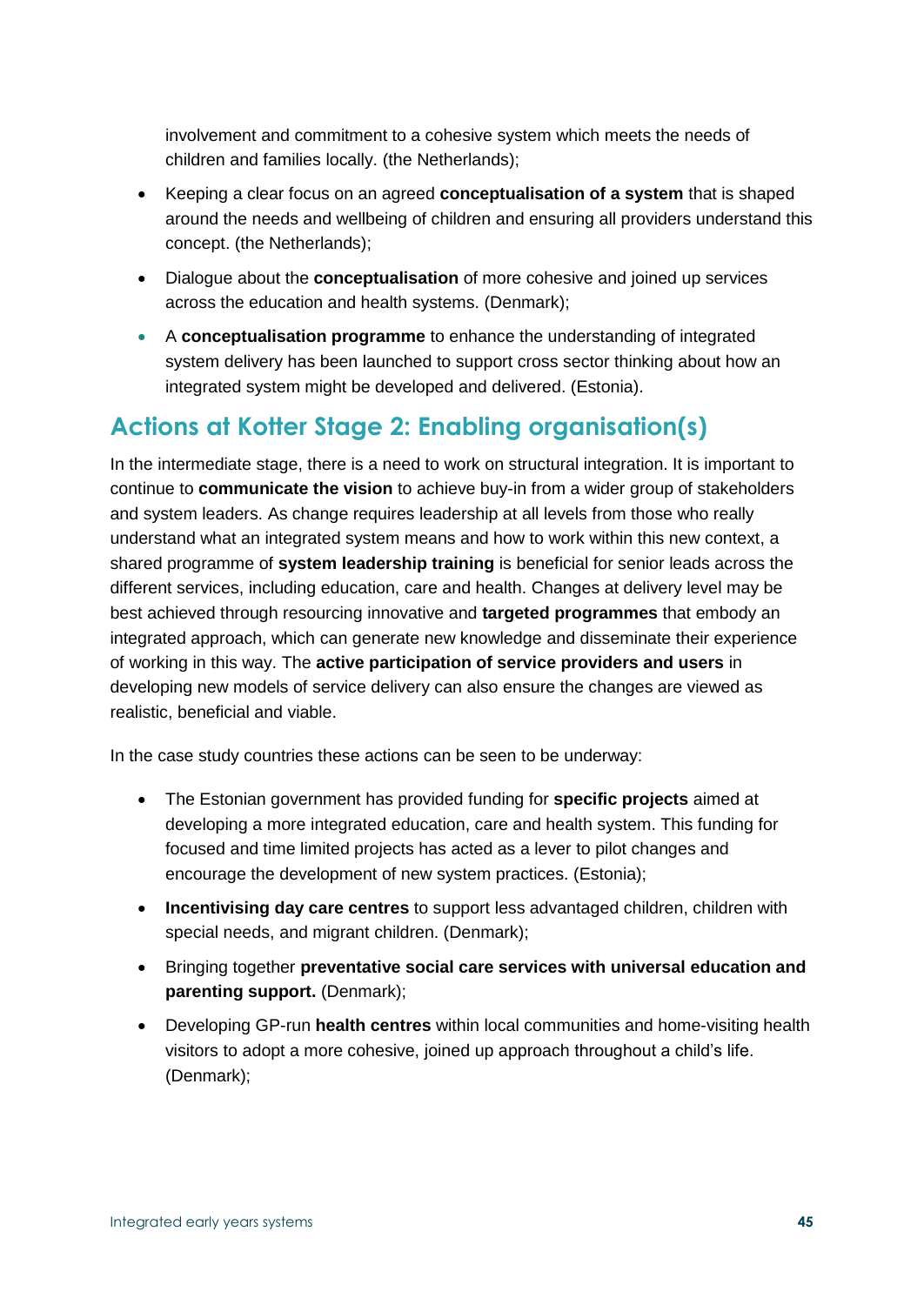- **Involving parents and local communities** in **evaluating and assessing** the services to ensure that they work collaboratively to meet their needs. (the Netherlands);
- The Estonian Social Insurance Board has piloted and implemented **regional support units** to build strong links between state and local level, channelling national policy related to children, youth and families to the local level with advice and support for local governments in planning changes towards more integrated service delivery. (Estonia);
- **Supervision, co-vision and coaching** have been found to be integral in supporting frontline specialists to work in a more integrated way (Estonia).

### **Actions at Kotter Stage 3: Implementing and sustaining**

In the final stage, there is a need to embed the vision and required system changes alongside an ongoing commitment to learn from what works and make ongoing adjustments to achieve the desired model of integration. This requires **continued government commitment** to the integrated model and high levels of **policy visibility** to keep the change momentum going. System leaders at department and service delivery levels need training and support to commit **management time** to both sustaining the change process and securing the detailed changes required to make it work. All existing and new **funding** needs to be used as a lever for further integrated working. As the system develops, the policy implementation plan needs to adopt a **flexible and adaptable approach** to ensure it can be locally contextualised and adjusted to ongoing wider societal changes. The functioning and impact of the system change should be carefully **documented and evaluated** to enable organisational learning.

In the case study countries these actions can be seen to be underway:

- **Concertation**, which is a form of decision-making which encourages dialogue and cooperation between various bodies; . (Belgium);
- **Management reform** and training to ensure local system leadership can be provided to make change happen. (Belgium);
- Efforts to form **new positions** that co-ordinate early childhood services across various bodies. (Belgium);
- **The development of coordinated planning** across service providers at a local level. (Belgium);
- Strong commitment from university researchers to the early childhood sector, resulting in many **action-research projects** in collaboration with teachers and staff (OECD, 2017), helping to address workforce and practice quality issues. (Belgium).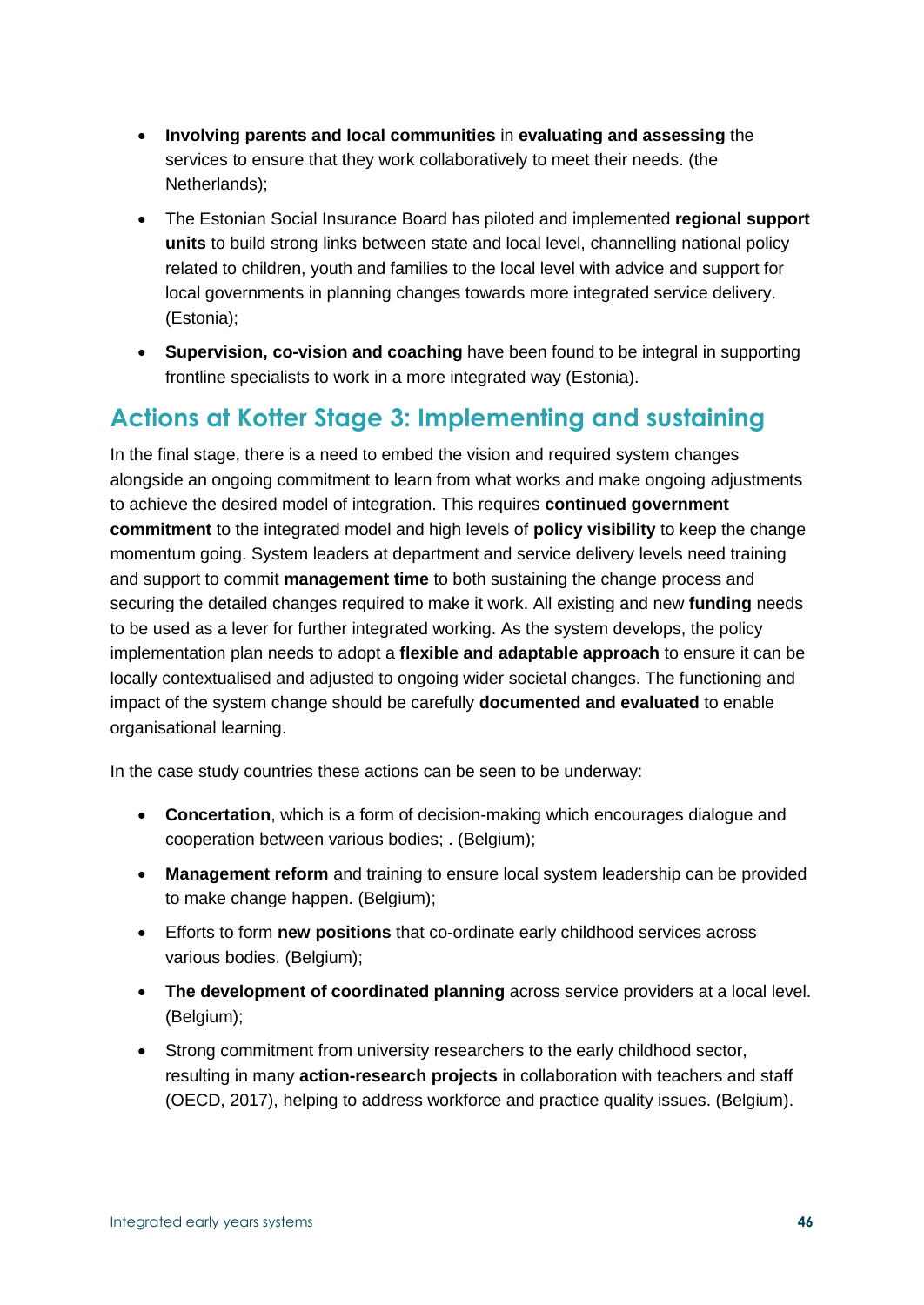## **Gaps in the evidence**

Alongside the issues discussed above, this review also set out to explore evidence of the effectiveness of integrated early years systems, the impact of these systems on outcomes for children and families, for provider services and outputs, and the cost effectiveness and relative cost of each model for the outcomes achieved.

The review found very limited robust evidence to address these questions in the case studies or the wider review of evidence. Even data on broad spending as a proportion of GDP was difficult to disentangle from other spending in a comparable way. This review sets out what evidence there is within each of the four case studies, but we do not feel there is enough evidence to draw any conclusions or making any wider recommendations on the basis of this very limited data. It is clear to us that the impact and cost effectiveness of early years policies are under-researched owing to the complexity of these systems, the dynamic nature of provision, the lack of an evaluative and outcomes based culture in many early years settings, methodological challenges, and also ethical concerns about introducing performativity frameworks around young children and vulnerable families.

# **Final reflections**

This review set out to explore the available evidence on integrated early years systems from countries comparable to Wales. Our analysis offers a range of alternative approaches and models of integrated systems, and explores the development process to be undertaken, and the structural and conceptual changes required, as countries set out to realise this vision. It is hoped that this evidence can help to inform the Welsh Government as it sets out to develop an integrated early years system for Wales. Reflecting on this evidence a number of overarching lessons can be drawn:

- There is **no 'one size fits all' approach** to developing an integrated system of early education, health and social care. Local circumstances and contexts need to be considered as starting places for change to occur which has to be locally situated and flexibly implemented;
- Most countries are in the process of creating their integrated early years system, **with no one country having 'arrived'** and so offering a complete transferable model;
- The review indicates that there is no one country that can offer a fully functioning model of an integrated system that can be replicated in Wales, but **aspects of system development and structural features** drawn from a range of countries in this review **can usefully inform** the development of an integrated early years system in Wales;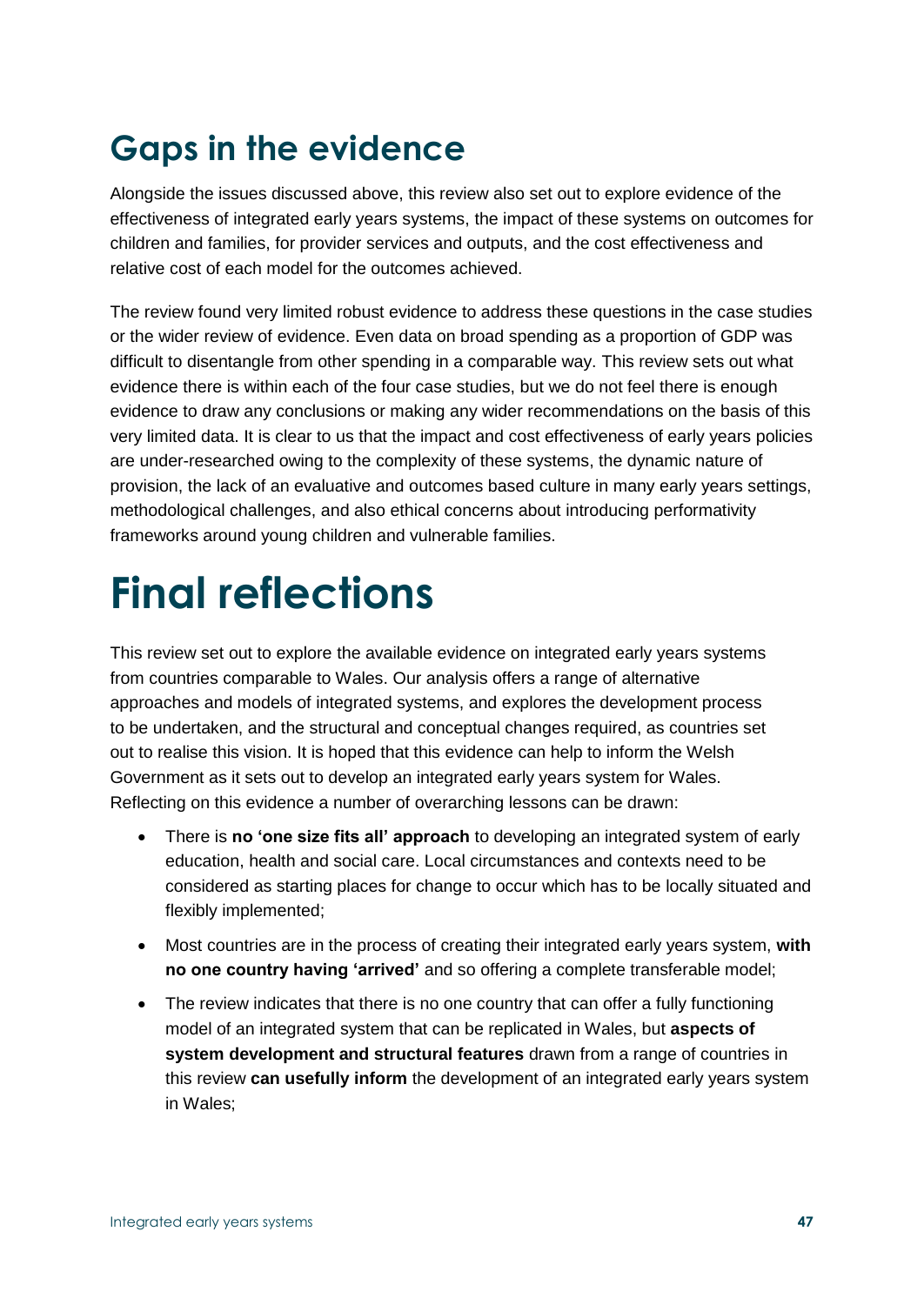- There are various models and levels of integration, from a fully unified or integrated model, to more loosely coupled models, but **a hybrid of approaches** may be pragmatic and workable in the short and medium term;
- **Clarity of vision, sustained government commitment and system leadership** at central and local level are key to the change process, which will take time (more than one parliamentary term to embed) and maybe legislation to achieve;
- The process of change requires **funding and resources** to be used as a lever to incentivise integrated working, even when no additional funding is available;
- Most countries begin the change process with a **targeted programme** or initiative from which **learning can be generated** before wider roll out of the change systemwide;
- The **biggest challenge** is to join up early education, care and family support systems (which seem to be easier to fully integrate) with the health system, especially when there is disconnection between the health services that offer support at different stages in a child's life (e.g., post-natal to school age);
- The system change undertaken should be **documented and evaluated** to generate learning which can be shared.

Creating an integrated system of early education, health and social care services is a valid and worthwhile aspiration that is shared by governments in many countries. All the evidence provided here should be considered in relation to the specific priorities and goals across Wales. That said, what is evident from this review is that all such programmes of system change require government commitment, clarity of vision, leadership, time and smart funding to be successful.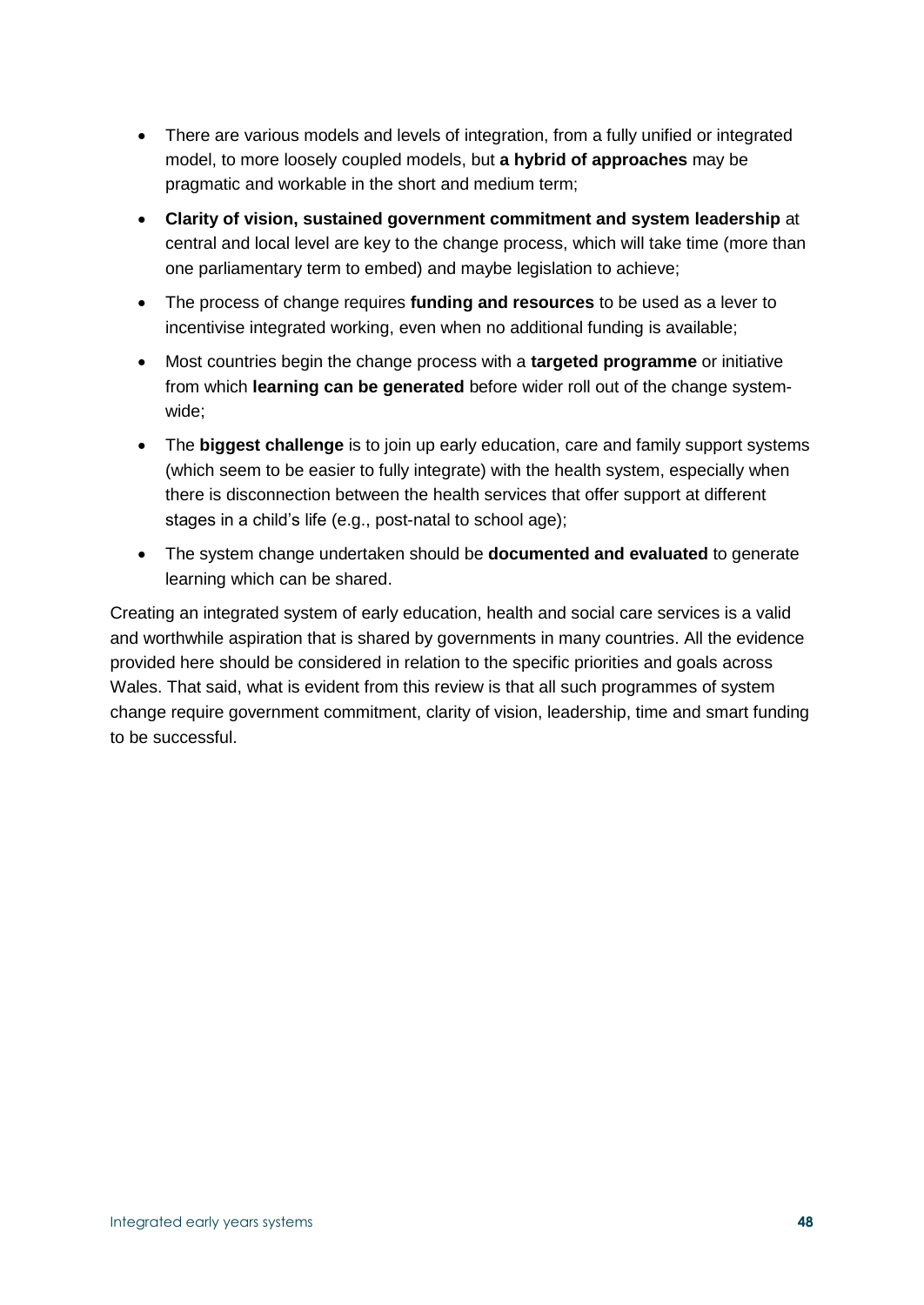# **References**

Aruja, E., Stranga, A., Smogorzewski, K., Tarmisto, V., Köörna, A., Misiunas, R., and Bater, J. (2018). **Estonia.** Encyclopaedia Britannica. Retrieved from: **<https://www.britannica.com/place/Estonia>**

Bennett, J., and Kaga, Y. (2010). **The Integration of Early Childhood Systems within Education**. [International Journal of Child Care and Education Policy.](https://link.springer.com/journal/40723) 4[\(1\)](https://link.springer.com/journal/40723/4/1/page/1):35–43. Retrieved from: **<https://link.springer.com/article/10.1007/2288-6729-4-1-35>**

Bertram, T., and Pascal, C. (2000). **Early Excellence Centre Pilot Programme: Annual Evaluation Report 2000.** Department for |Education and Employment. Retrieved from: **<http://dera.ioe.ac.uk/4580/1/RR258.pdf>**

Bertram, T., and Pascal, C. (2016) **Early Childhood Policies and Systems in Eight Countries: Findings from IEA's Early Childhood Education Study,** The International Association for the Evaluation of Educational Achievement: Hamburg. Retrieved from: **[https://www.iea.nl/fileadmin/user\\_upload/Publications/Electronic\\_versions/ECES](https://www.iea.nl/fileadmin/user_upload/Publications/Electronic_versions/ECES-policies_and_systems-report.pdf?cv=1)[policies\\_and\\_systems-report.pdf?cv=1](https://www.iea.nl/fileadmin/user_upload/Publications/Electronic_versions/ECES-policies_and_systems-report.pdf?cv=1)**

Bertram, T., Pascal, C., Bokhari, S., Gasper, M. and Holtermann, S. (2002). **Early Excellence Centre Pilot Programme: Second Evaluation Report 2000-2001**. Department for Education and Skills. Retrieved from: **<http://dera.ioe.ac.uk/4667/1/RR361.pdf>**

Blades, R. (2012). **Appendix B. Denmark case study.** National Children's Bureau. Retrieved from:

**[https://www.ncb.org.uk/sites/default/files/field/attachment/appendix\\_b\\_denmark\\_case](https://www.ncb.org.uk/sites/default/files/field/attachment/appendix_b_denmark_case_study.pdf) [\\_study.pdf](https://www.ncb.org.uk/sites/default/files/field/attachment/appendix_b_denmark_case_study.pdf)**

The Children's Society (2018**). The Good Childhood Report 2018.** Retrieved from: **[https://www.childrenssociety.org.uk/what-we-do/resources-and-publications/the-good](https://www.childrenssociety.org.uk/what-we-do/resources-and-publications/the-good-childhood-report-2018)[childhood-report-2018](https://www.childrenssociety.org.uk/what-we-do/resources-and-publications/the-good-childhood-report-2018)**

Cullen A., McDaid, D., Wynne R., Matosevic T. and Park, A. (2017). **A wide-angle international review of evidence and developments in mental health policy and practice***.* Evidence review to inform the parameters for a refresh of A Vision for Change (AVFC)*.* Department of Health: Ireland.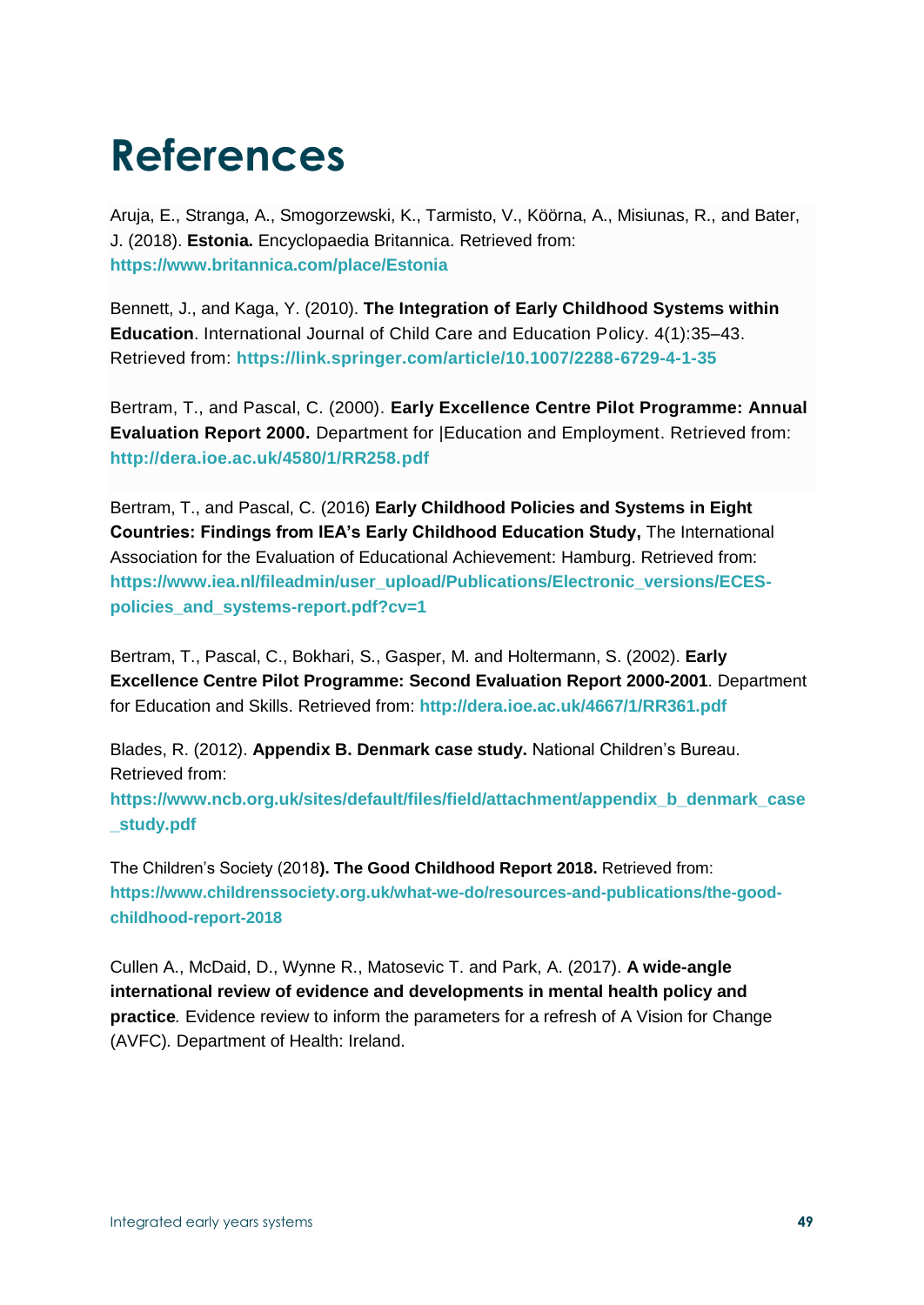Economist Intelligence Unit (EIU) (2012) **Starting Well: Benchmarking Early Education Across the World.** Economist Intelligence Unit: Hong Kong. Retrieved from: **http://graphics.eiu.com/upload/eb/Lienstartingwell.pdf**

Eurostat (2018). **[Database European Commission](https://ec.europa.eu/eurostat/web/enlargement-countries/data/database)**: **General and Regional Statistics.** Retrieved from: **[https://ec.europa.eu](https://ec.europa.eu/)**

Eurydice (2018). **National Reforms in Early Childhood Education and Care**. Retrieved from: **[https://eacea.ec.europa.eu/national-policies/eurydice/content/national-reforms](https://eacea.ec.europa.eu/national-policies/eurydice/content/national-reforms-early-childhood-education-and-care-)[early-childhood-education-and-care](https://eacea.ec.europa.eu/national-policies/eurydice/content/national-reforms-early-childhood-education-and-care-)**-

Fleuren, M., Dommelen, P., and Dunnink, T. (2015). **A systematic approach to implementing and evaluating clinical guidelines: The results of fifteen years of Preventive Child Health Care guidelines in the Netherlands.** Social Science and Medicine. 136-137: 35-43. Retrieved from: **<https://doi.org/10.1016/j.socscimed.2015.05.001>**

Frazer, H. (2016). **Prevention and early intervention services to address children at risk of poverty: Synthesis Report.** European Commission. Retrieved from: **[https://www.cop](https://www.cop-cv.org/db/cke_uploads/files/manual.pdf?cv=1)[cv.org/db/cke\\_uploads/files/manual.pdf?cv=1](https://www.cop-cv.org/db/cke_uploads/files/manual.pdf?cv=1)**

Japsen, C. (2016). **ECEC in Denmark: The Danish Quality Framework.** Ministry for Children, Education and Gender Equality. Retrieved from: **[http://www.lm.gov.lv/upload/aktualitates/5/ecec\\_in\\_denmark\\_presentation25.01.pdf](http://www.lm.gov.lv/upload/aktualitates/5/ecec_in_denmark_presentation25.01.pdf)**

Julge, K. (2016). **Health Services and Well-Being of Children in Estonia.** The Journal of Pediatrics, 177: S63-S67. Retrieved from: **<https://doi.org/10.1016/j.jpeds.2016.04.043>**

Kaga, Y., Bennett, J., and Moss, P. (2010) **Caring and Learning Together: A crossnational study of integration of early childhood care and education within education.** Retrieved from: **<http://unesdoc.unesco.org/images/0018/001878/187818e.pdf>**

Kotter, P. (2012). **Leading Change**. Harvard Business School Press, USA.

Kroneman, M., Boerma, W., van den Berg, Groenewegen, P., de Jong, J., and van Ginneken, E. (2016). Netherlands Health System Review. Health Systems in transition: Vol.18 No.2. Retrieved from:

www.euro.who.int/ data/assets/pdf file/0016/314404/HIT\_Netherlands.pdf

Kurowski, C., Chandra, A., Finkel, E., and Plötz, M. (2015). **The State of Health Care Integration in Estonia.** Estonian Health Insurance Fund, World Bank Group. Retrieved from: **[https://www.haigekassa.ee/sites/default/files/Maailmapanga](https://www.haigekassa.ee/sites/default/files/Maailmapanga-uuring/veeb_eng_summary_report_hk_2015_mai.pdf)[uuring/veeb\\_eng\\_summary\\_report\\_hk\\_2015\\_mai.pdf](https://www.haigekassa.ee/sites/default/files/Maailmapanga-uuring/veeb_eng_summary_report_hk_2015_mai.pdf)**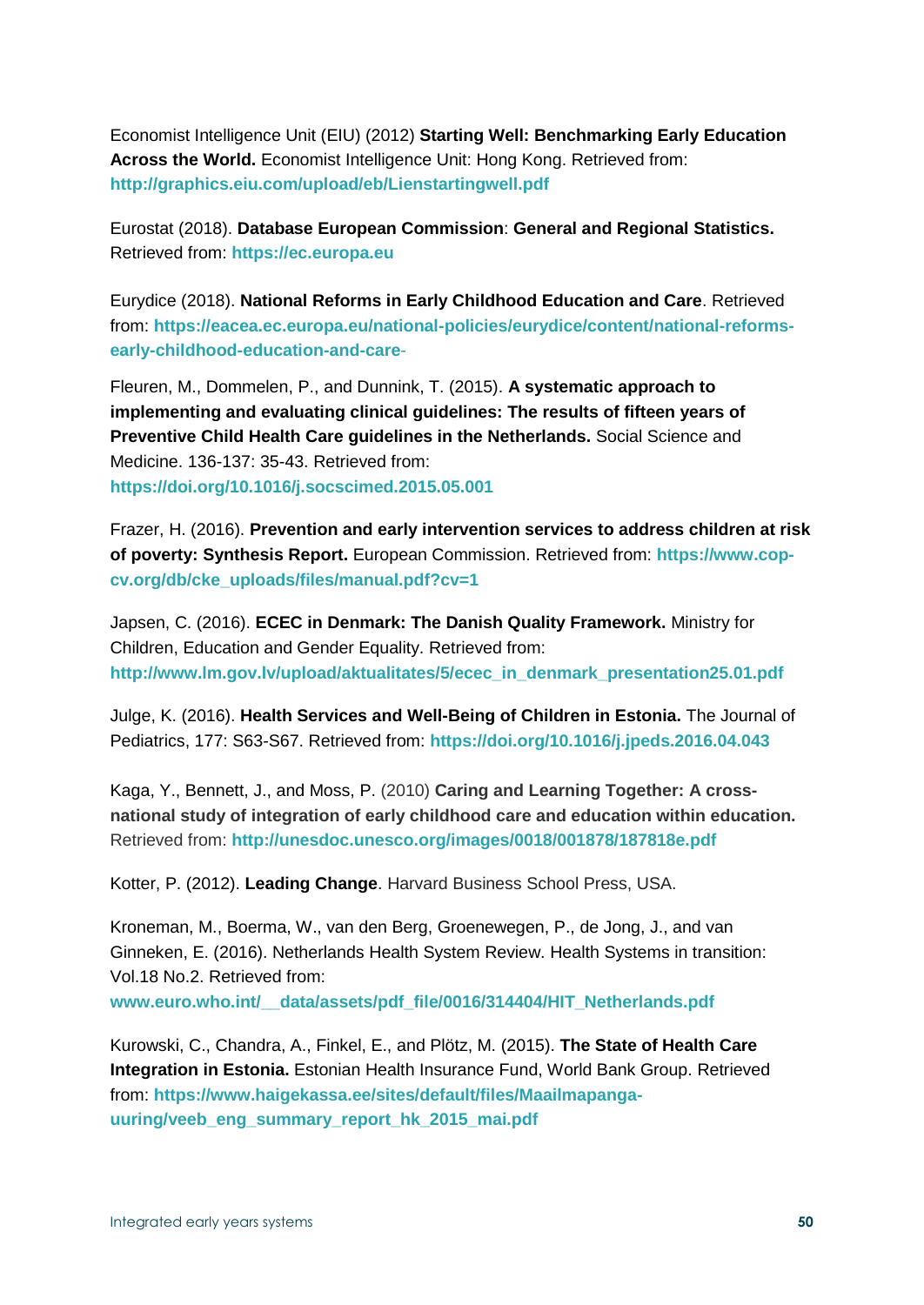[Lai,](https://www.ncbi.nlm.nih.gov/pubmed/?term=Lai%20T%5BAuthor%5D&cauthor=true&cauthor_uid=24334730) T., [Habicht,](https://www.ncbi.nlm.nih.gov/pubmed/?term=Habicht%20T%5BAuthor%5D&cauthor=true&cauthor_uid=24334730) T., [Kahur,](https://www.ncbi.nlm.nih.gov/pubmed/?term=Kahur%20K%5BAuthor%5D&cauthor=true&cauthor_uid=24334730) K., [Reinap,](https://www.ncbi.nlm.nih.gov/pubmed/?term=Reinap%20M%5BAuthor%5D&cauthor=true&cauthor_uid=24334730) M. [Kiivet,](https://www.ncbi.nlm.nih.gov/pubmed/?term=Kiivet%20R%5BAuthor%5D&cauthor=true&cauthor_uid=24334730) R., and [van Ginneken E.](https://www.ncbi.nlm.nih.gov/pubmed/?term=van%20Ginneken%20E%5BAuthor%5D&cauthor=true&cauthor_uid=24334730) (2013) Estonia: health system review**. [Health System in Transition.](https://www.ncbi.nlm.nih.gov/pubmed/24334730)** 2013;15(6):1-196. Retrieved from: **[http://www.euro.who.int/\\_\\_data/assets/pdf\\_file/0018/231516/HiT-Estonia.pdf](http://www.euro.who.int/__data/assets/pdf_file/0018/231516/HiT-Estonia.pdf)**

Meijer, H., Wintle, M., Heslinga, M., and Rowen, H. (2018). **Netherlands.** Encyclopaedia Britannica. Retrieved from: **<https://www.britannica.com/place/Netherlands/Introduction>**

Milotay, N. (2018) **Personal communication**.

Ministry of Health. (2016). **Healthcare in Denmark: An Overview.** Retrieved from: **[http://www.ehealthnews.eu/images/stories/pdf/healthcare\\_in\\_denmark.pdf](http://www.ehealthnews.eu/images/stories/pdf/healthcare_in_denmark.pdf)**

Montero, A. (2016). **Investing in Children's Services. Improving Outcomes. The Social Services network for Europe,** European Social Network. Retrieved from: **[http://www.infomie.net/IMG/pdf/final\\_investing\\_in\\_childrens\\_services.pdf?cv=1](http://www.infomie.net/IMG/pdf/final_investing_in_childrens_services.pdf?cv=1)**

Mossialos, E., Wenzl, M., Osborn, R., Sarnak, D. (2016). **2015 International Profiles of Health Care Systems. Retrieved from:** 

**[https://www.commonwealthfund.org/sites/default/files/documents/\\_\\_\\_media\\_files\\_pub](https://www.commonwealthfund.org/sites/default/files/documents/___media_files_publications_fund_report_2016_jan_1857_mossialos_intl_profiles_2015_v7.pdf) [lications\\_fund\\_report\\_2016\\_jan\\_1857\\_mossialos\\_intl\\_profiles\\_2015\\_v7.pdf](https://www.commonwealthfund.org/sites/default/files/documents/___media_files_publications_fund_report_2016_jan_1857_mossialos_intl_profiles_2015_v7.pdf)** OECD (2000). **Early Childhood Education and Care Policy in the Netherlands**. Retrieved from: **<http://www.oecd.org/education/school/2476092.pdf>**

OECD (2001). **Starting Strong I: Early Childhood Education and Care**. OECD Publishing, Paris. Retrieved from: **https://files.eric.ed.gov/fulltext/ED455018.pdf**

OECD (2006). **Starting Strong II: Early Childhood Education and Care**. Michigan. Retrieved from:

**http://www.oecd.org/education/school/startingstrongiiearlychildhoodeducationandcar e.htm**

OECD (2016a). **OECD Gender Equality Portal**. Retrieved from: **http://www.oecd.org/gender/data/length-of-maternity-leave-parental-leave-and-paidfather-specific-leave.htm**

OECD (2016b). **Health Policy in Denmark.** Retrieved from **<http://www.oecd.org/denmark/Health-Policy-in-Denmark-June-2016>**

OECD (2016c). **Starting Strong IV Early Childhood Education and Care Data Country Note: Netherlands**, OECD Publishing, Paris. Retrieved from: **https://read.oecdilibrary.org/education/starting-strong-iv\_9789264233515-en#page1**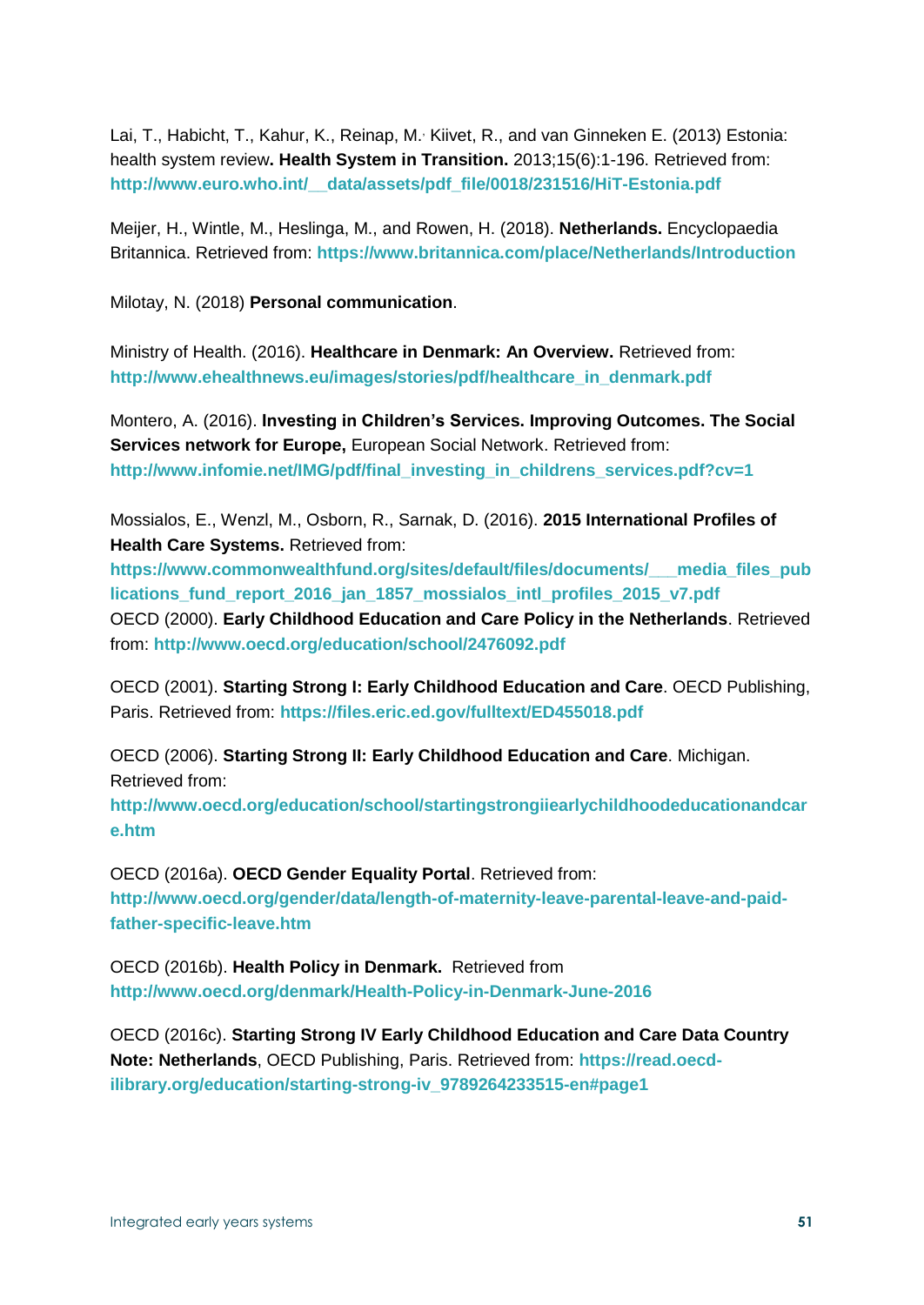OECD (2017a). **Estonia: Country Profile 2017, State of Health in the EU.** OECD/ European Observatory on Health Systems and Policies. Retrieved from: <https://doi.org/10.1787/25227041>

OECD (2017b). **Health at a Glance 2017: OECD Indicators**, OECD Publishing, Paris. Retrieved from: **https://read.oecd-ilibrary.org/social-issues-migration-health/health-at-aglance-2017\_health\_glance-2017-en#page1**

OECD (2017c). **Starting Strong 2017: Key OECD Indicators on Early Childhood Education and Care, Starting Strong**, OECD Publishing, Paris. Retrieved from: **https://read.oecd-ilibrary.org/education/starting-strong-2017\_9789264276116 en#page1**

OECD (2017d). **Netherlands: Country Health Profile 2017**, OECD Publishing, Paris. Retrieved from: **[https://www.oecd-ilibrary.org/docserver/9789264283503](https://www.oecd-ilibrary.org/docserver/9789264283503-en.pdf?expires=1542283676&id=id&accname=guest&checksum=8B0B9B3D3A02BE1F958F8B1F4B989F8E) [en.pdf?expires=1542283676&id=id&accname=guest&checksum=8B0B9B3D3A02BE1F](https://www.oecd-ilibrary.org/docserver/9789264283503-en.pdf?expires=1542283676&id=id&accname=guest&checksum=8B0B9B3D3A02BE1F958F8B1F4B989F8E) [958F8B1F4B989F8E](https://www.oecd-ilibrary.org/docserver/9789264283503-en.pdf?expires=1542283676&id=id&accname=guest&checksum=8B0B9B3D3A02BE1F958F8B1F4B989F8E)**

OECD (2018a). **Education at a Glance 2018:** OECD Publishing, Paris. Retrieved from: **[https://www.oecd-ilibrary.org/docserver/eag-2018](https://www.oecd-ilibrary.org/docserver/eag-2018-en.pdf?expires=1542283880&id=id&accname=guest&checksum=02B2A5284102EA069069CD4C27A2520C) [en.pdf?expires=1542283880&id=id&accname=guest&checksum=02B2A5284102EA069](https://www.oecd-ilibrary.org/docserver/eag-2018-en.pdf?expires=1542283880&id=id&accname=guest&checksum=02B2A5284102EA069069CD4C27A2520C) [069CD4C27A2520C](https://www.oecd-ilibrary.org/docserver/eag-2018-en.pdf?expires=1542283880&id=id&accname=guest&checksum=02B2A5284102EA069069CD4C27A2520C)**

OECD (2018b). **PISA 2015 Results in Focus**, OECD Publishing, Paris. Retrieved from: **<http://www.oecd.org/pisa/pisa-2015-results-in-focus.pdf>**

OECD (2018c). **Inequalities in household wealth across OECD countries: Evidence from the OECD Wealth Distribution Database**, WORKING PAPER No.88, OECD Publishing, Paris, Retrieved from:

**[http://www.oecd.org/officialdocuments/publicdisplaydocumentpdf/?cote=SDD/DOC\(20](http://www.oecd.org/officialdocuments/publicdisplaydocumentpdf/?cote=SDD/DOC(2018)1&docLanguage=En) [18\)1&docLanguage=En](http://www.oecd.org/officialdocuments/publicdisplaydocumentpdf/?cote=SDD/DOC(2018)1&docLanguage=En)**

OECD (2018d). **International Early Learning and Child Well-being Study.** Retrieved from: **http://www.oecd.org/education/school/international-early-learning-and-child-wellbeing-study.htm**

ONE (2010). **Office of Birth and Childhood at children and families' service.** Retrieved from: **<http://www.one.be/presentation/about-us/>**

Pascal, C., Bertram, A.D., Holtermann, S., Gasper, M., Bokhari, S. (2002). **Year Two Early Excellence Centre Pilot Programme Evaluation.** Department for Education and Skills, London. Retrieved from: **<http://dera.ioe.ac.uk/4667/1/RR361.pdf>**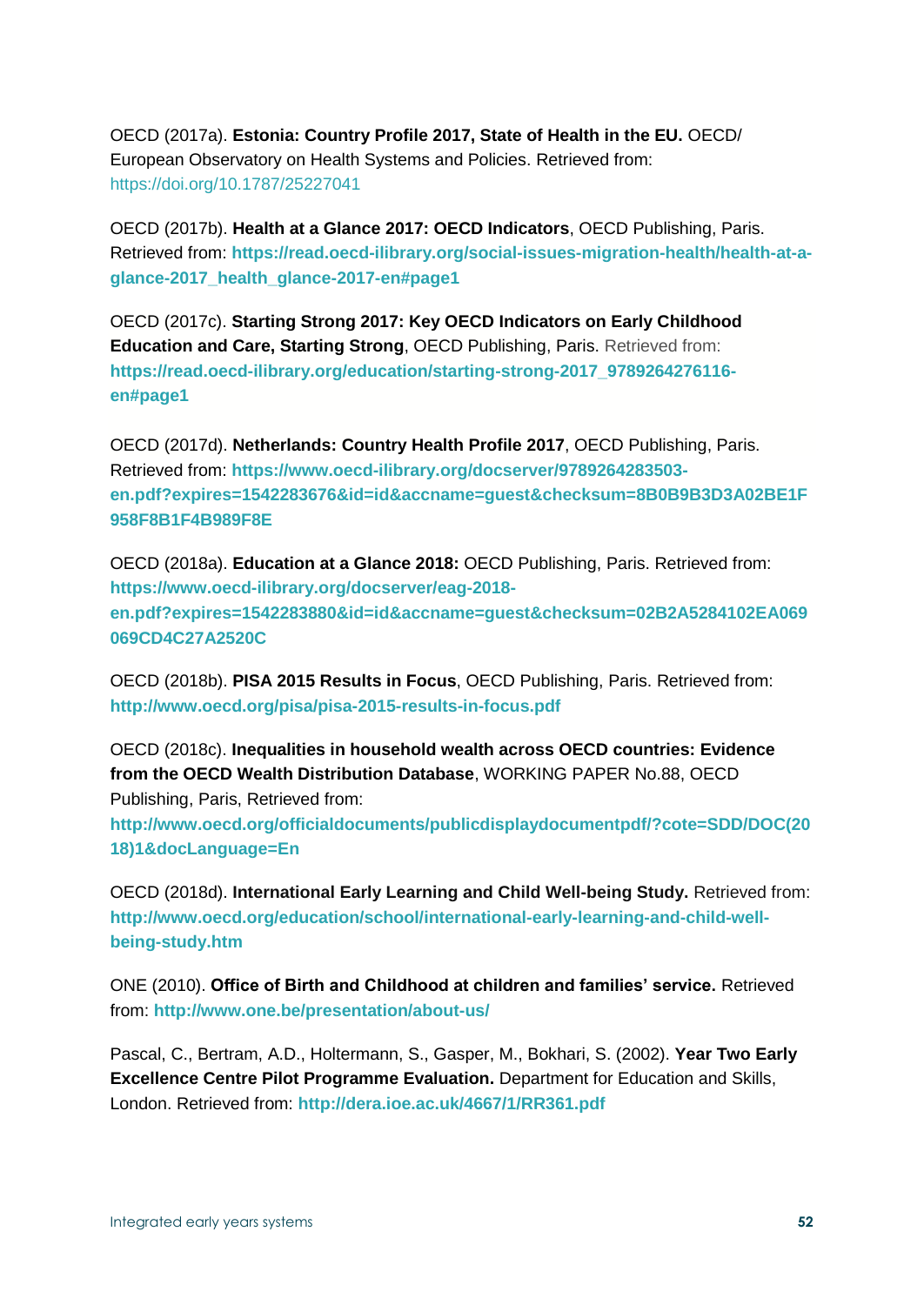Pascal C., Bertram T., Delaney S., and Nelson C. (2012). **A Comparison of International Childcare Systems: Evidence to Childcare Commission.** London: Department for Education. Retrieved from:

**[https://assets.publishing.service.gov.uk/government/uploads/system/uploads/attachm](https://assets.publishing.service.gov.uk/government/uploads/system/uploads/attachment_data/file/212564/DFE-RR269.pdf) [ent\\_data/file/212564/DFE-RR269.pdf](https://assets.publishing.service.gov.uk/government/uploads/system/uploads/attachment_data/file/212564/DFE-RR269.pdf)**

PERFAR (2014). **Population Europe Resource Finder and Archive.** Retrieved from: **<https://www.population-europe.eu/data>**

Persoons, M. (2015). **Education for All 2015 National Review: Belgium – Flemish Community.** Flemish Department of Education and Training. Retrieved from: **<http://unesdoc.unesco.org/images/0023/002311/231186e.pdf>**

Schäfer, W., Kroneman, M., Boerma, W., van den Berg, M., Westert, G., Devillé, W., and Ginneken, E. (2010). **The Netherlands: Health system review.** European Observatory on Health Systems and Policies. Retrieved from: **[http://www.euro.who.int/\\_\\_data/assets/pdf\\_file/0008/85391/E93667.pdf](http://www.euro.who.int/__data/assets/pdf_file/0008/85391/E93667.pdf)**

Stoelwinder, J., (2014). **Creating a better health system: lessons from the Netherlands.**  The Conversation. Retrieved from: **[https://theconversation.com/creating-a-better-health](https://theconversation.com/creating-a-better-health-system-lessons-from-the-netherlands-30270)[system-lessons-from-the-netherlands-30270](https://theconversation.com/creating-a-better-health-system-lessons-from-the-netherlands-30270)**

Tõemets, T. (2015). **Integrated Services for Supporting Children's Mental Health: Prevention, Early Detection and Timely Indicated Services.** Norway Grants/ Sotsiaalministeerium. Retrieved from: **[http://www.sm.ee/sites/default/files/content](http://www.sm.ee/sites/default/files/content-editors/Lapsed_ja_pered/Lapse_oigused_ja_heaolu/concept_integrated_services_eng.pdf)[editors/Lapsed\\_ja\\_pered/Lapse\\_oigused\\_ja\\_heaolu/concept\\_integrated\\_services\\_eng.](http://www.sm.ee/sites/default/files/content-editors/Lapsed_ja_pered/Lapse_oigused_ja_heaolu/concept_integrated_services_eng.pdf) [pdf](http://www.sm.ee/sites/default/files/content-editors/Lapsed_ja_pered/Lapse_oigused_ja_heaolu/concept_integrated_services_eng.pdf)**

Tõemets. T. and Põllumaa, S. (2016). **Overview of development in prevention and early intervention activities in Estonia**. Paper presented at conference on Prevention and Early Intervention Services for Children, Ireland 2016. Retrieved from: **<http://ec.europa.eu/social/BlobServlet?docId=15211&langId=en>**

UNESCO (2010). **Caring and Learning Together.** Retrieved from: **<http://unesdoc.unesco.org/images/0018/001878/187818E.pdf>**

UNICEF Office of Research. (2013). **Child Well-being in Rich Countries: A comparative overview.** Retrieved from: **[https://www.unicef.no/sites/default/files/child\\_well](https://www.unicef.no/sites/default/files/child_well-being_in_rich_countries.pdf)[being\\_in\\_rich\\_countries.pdf](https://www.unicef.no/sites/default/files/child_well-being_in_rich_countries.pdf)**

Urban, M., Vandenbroeck, M., Van Laere, K., Lazzari, A., and Peeters, J. (2012). **Towards Competent Systems in Early Childhood Education and Care. Implications for Policy**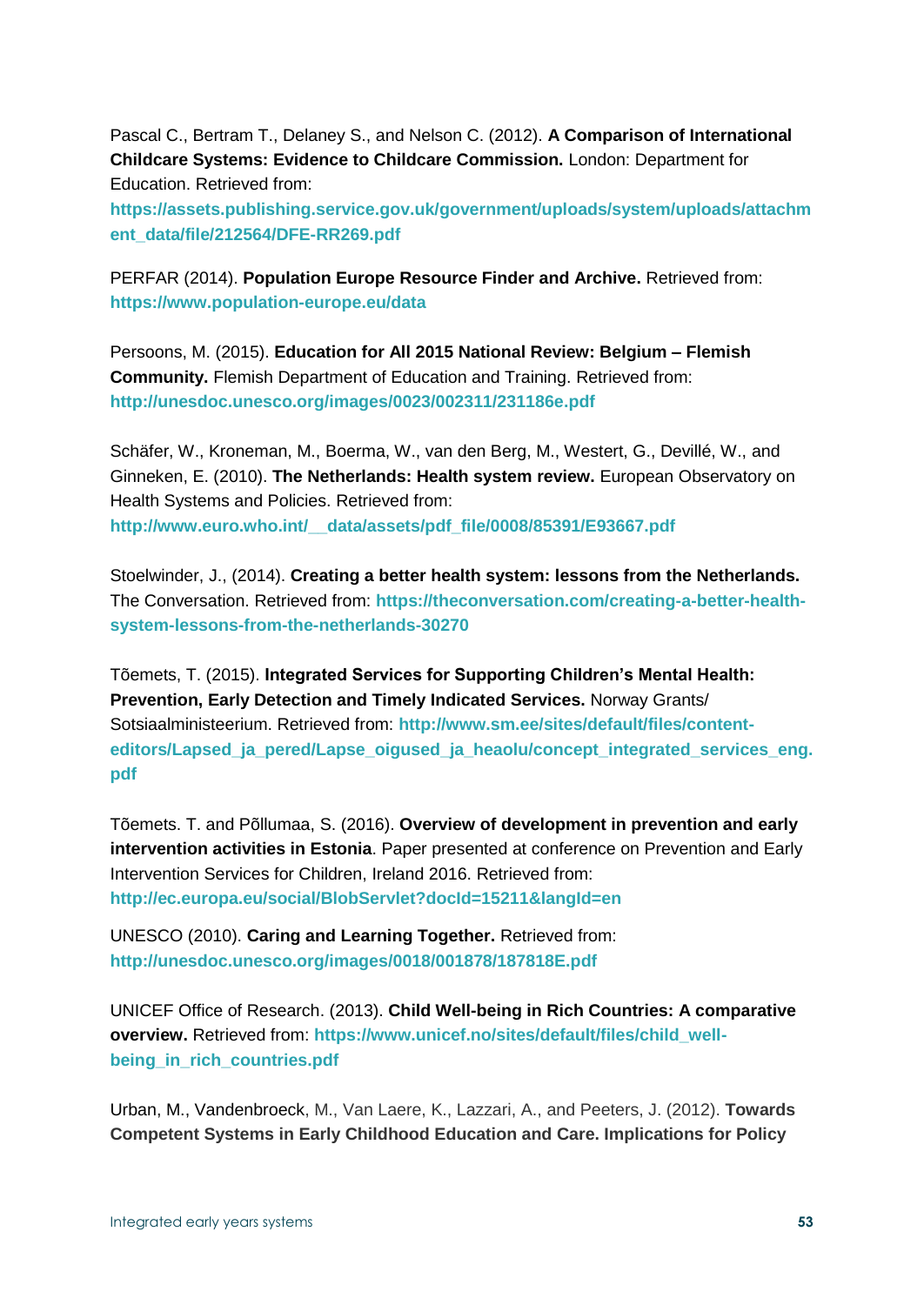**and Practice**. European Journal of Education, 47(4): 508-526. Retrieved from: **<https://onlinelibrary.wiley.com/doi/full/10.1111/ejed.12010>**

Van Laere, K. (2017) **Conceptualisations of Care and Education in Early Childhood Education and Care**, Paper presented at 2017 European Early Childhood Education Conference, Bologna, Italy.

van Riel, C., and van der Kooi, C., (2016). **Investing in children in the Netherlands—an integrated approach to combat child poverty.** Peer Review on prevention and early intervention services for children, Ireland 2016. Retrieved from: **<http://ec.europa.eu/social/BlobServlet?docId=15152&langId=en>**

Welsh Government. (2017). **Prosperity for All: the national strategy**. Retrieved from: **<https://gov.wales/docs/strategies/170919-prosperity-for-all-en.pdf>**

[Wolfe](https://www.google.co.uk/search?tbo=p&tbm=bks&q=inauthor:%22Ingrid+Wolfe%22&source=gbs_metadata_r&cad=6) I. (Ed) (2014). **European Child Health Services and Systems: Lessons Without Borders,** McGraw Hill Education, UK. Retrieved from: **<http://apps.who.int/iris/handle/10665/128707>**